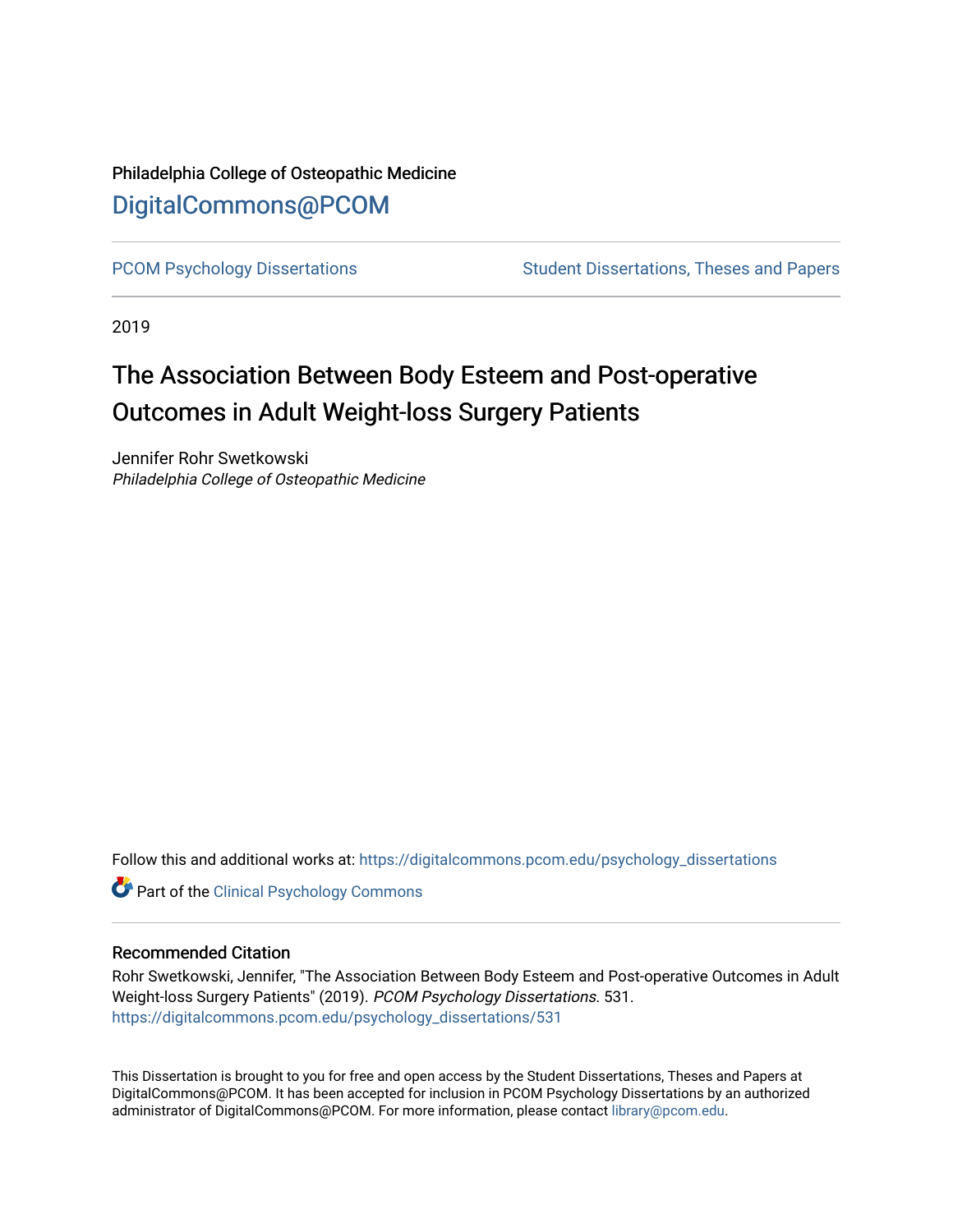Philadelphia College of Osteopathic Medicine School of Professional and Applied Psychology Department of Clinical Psychology

## THE ASSOCIATION BETWEEN BODY ESTEEM AND POST-OPERATIVE OUTCOMES IN ADULT WEIGHT-LOSS SURGERY PATIENTS

By Jennifer Rohr Swetkowski

Submitted in Partial Fulfillment of the Requirements for the Degree of

Doctor of Psychology

November 2019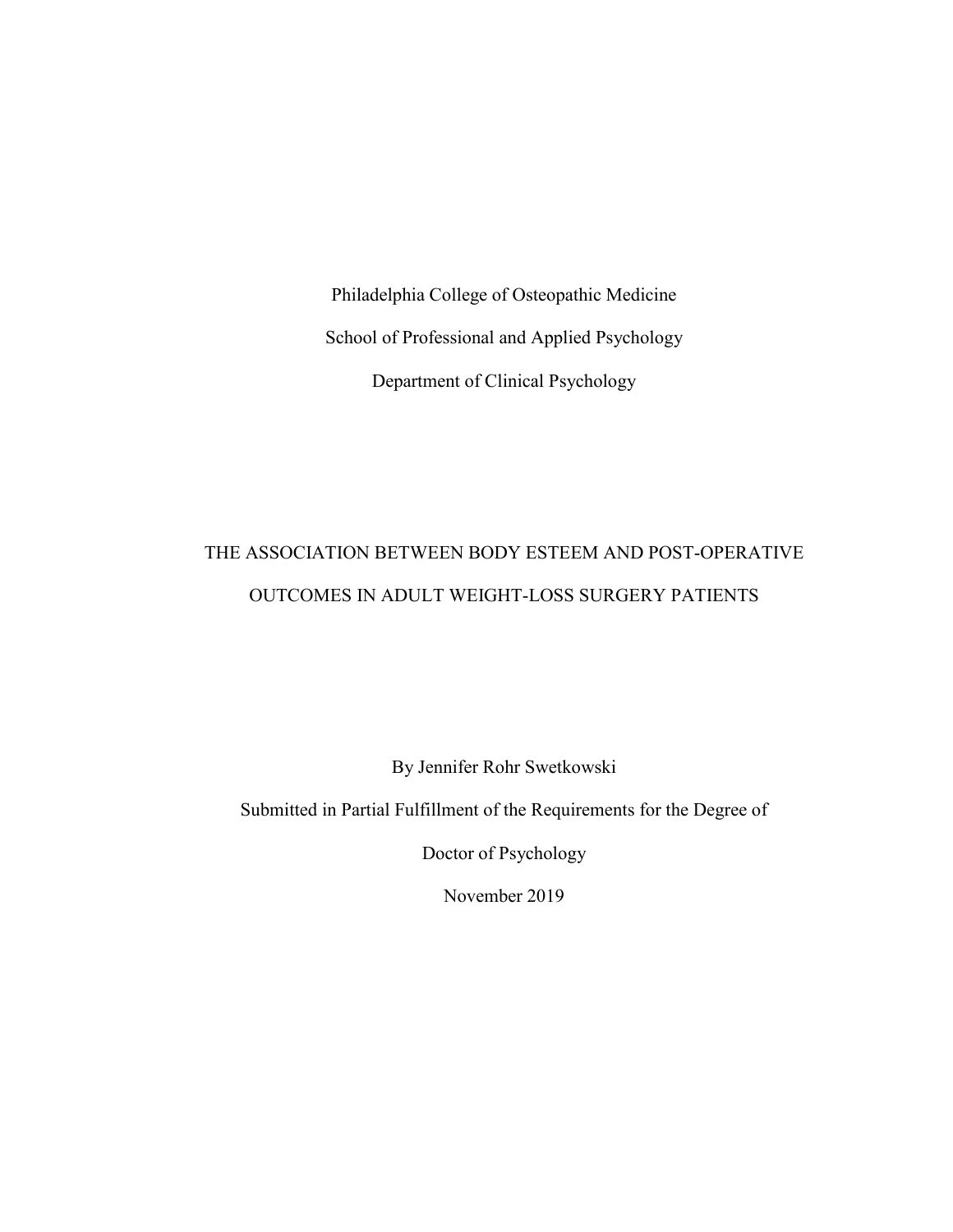# PCOM SCHOOL OF **PROFESSIONAL AND<br>APPLIED PSYCHOLOGY...**

## DISSERTATION APPROVAL

This is to certify that the thesis presented to us by Jennifer Rohr Swetkowski

on the 16th day of July, 2020, in partial fulfillment of the

requirements for the degree of Doctor of Psychology, has been examined and is

acceptable in both scholarship and literary quality.

COMMITTEE MEMBERS' SIGNATURES

|                             | , Chairperson                                        |
|-----------------------------|------------------------------------------------------|
|                             |                                                      |
|                             |                                                      |
|                             |                                                      |
|                             | Chair, Department of (Clinical or School) Psychology |
| Robert DiTomasso, PhD, ABPP | Dean, School of Professional & Applied Psychology    |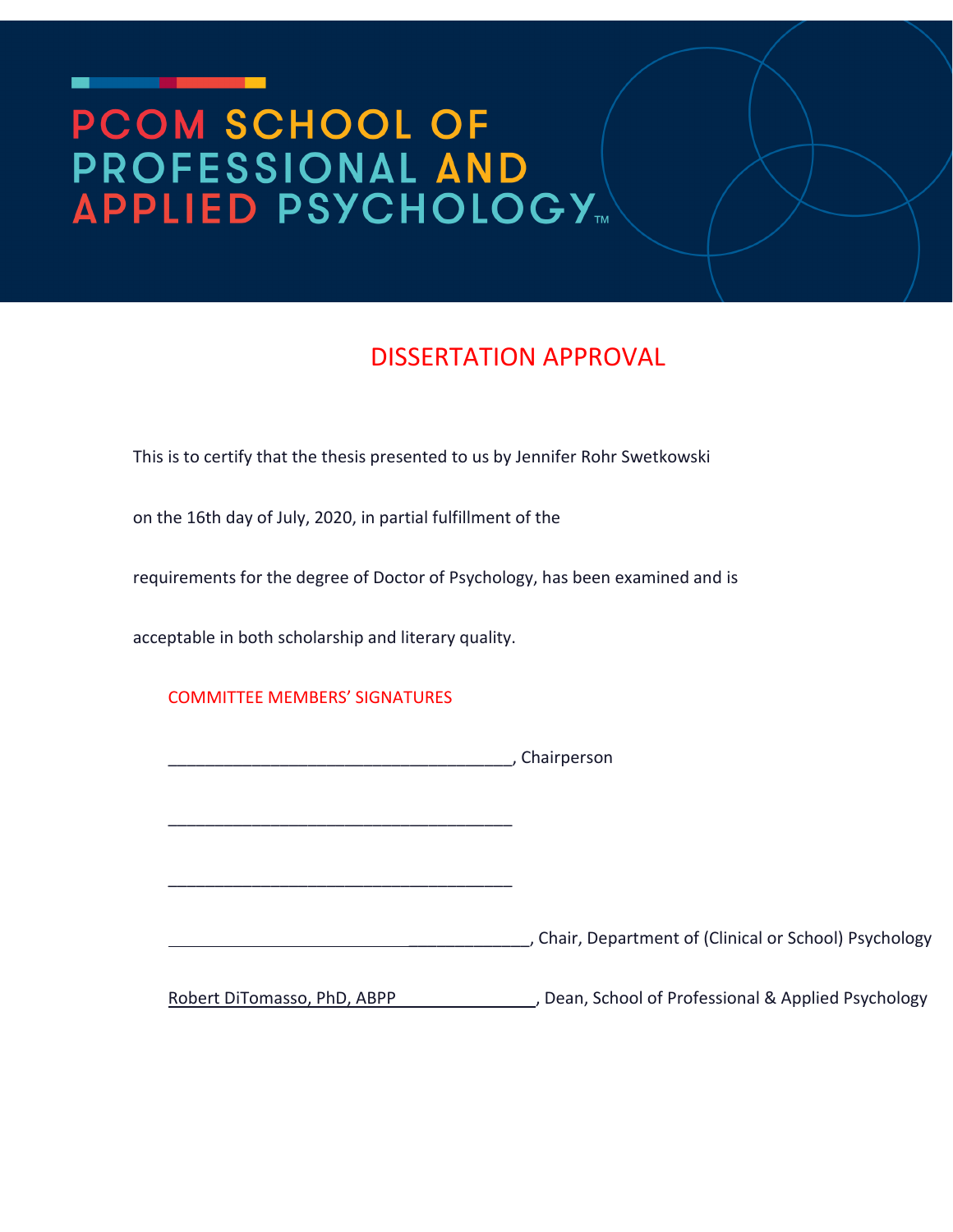#### **ACKNOWLEDGEMENTS**

Throughout the writing of this dissertation I have received a great deal of support and assistance. I would like to thank my committee members, Dr. Michelle Lent, Dr. Barbara Golden, and Dr. Ray Carvajal, for their support and flexibility during this entire process. I would like to express the deepest appreciation to my committee chair, Dr. Michelle Lent. Without her expertise, guidance, and continual help, this dissertation would not have been possible.

I want to thank Christopher D. Still, DO (PCOM '91) for granting me access to his longitudinal database of bariatric surgery patients and Adam Cook, MS, for providing the de-identified data to me for this project. I would also like to thank the hundreds of bariatric surgery patients who participated in this research.

In addition, I want to thank my family, especially my husband, Edward, and my boys, Leo and Logan, for their unending love, encouragement, and patience with me throughout this entire doctoral program and dissertation. Thank you to my dear friends, for all the laughter amidst the stress. I love and adore you all.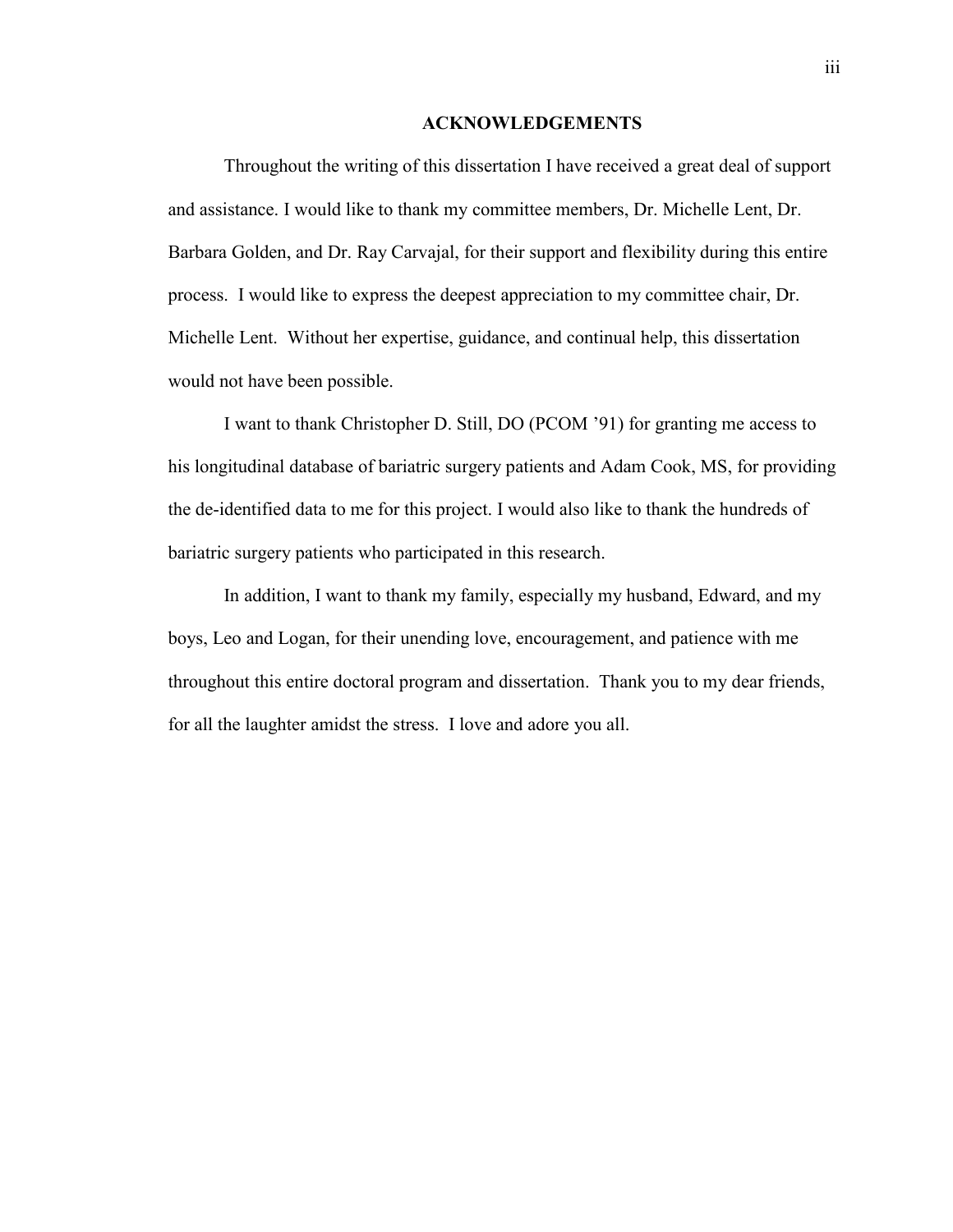### **TABLE OF CONTENTS**

| $\ldots$ 27 |
|-------------|
|             |
|             |
|             |
|             |
|             |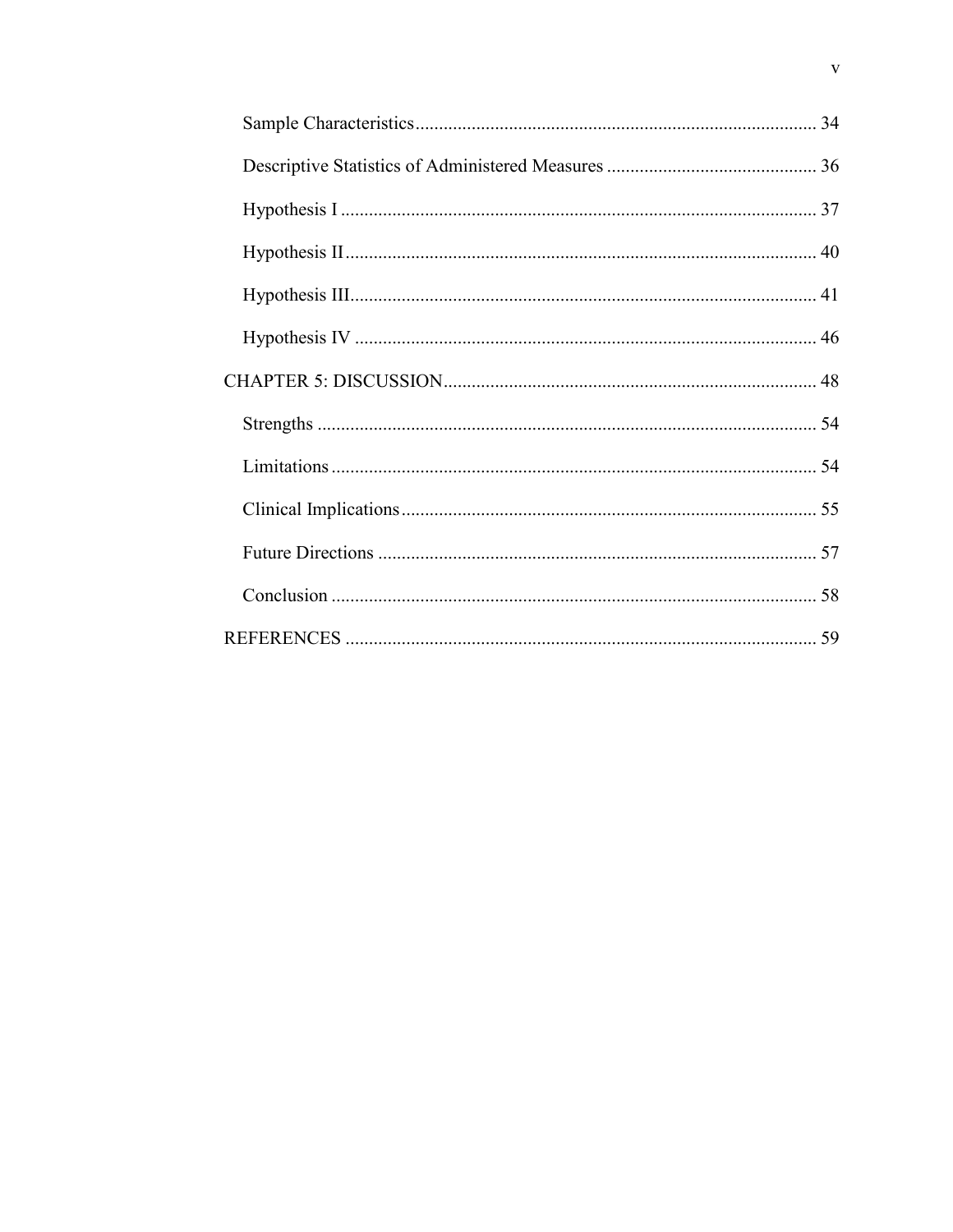#### **ABSTRACT**

<span id="page-6-0"></span>Bariatric surgery (weight-loss surgery) remains the most effective long-term treatment for obesity, resulting in improved obesity-related comorbidities and increased life expectancy. There remains, however, a limited understanding of predictors and patientlevel factors associated with insufficient weight loss and psychological dysfunction. Body esteem, or feelings of self-worth about one's body and appearance, is a significant concern for individuals undergoing weight-loss surgery, although the relationship between body esteem and weight loss is complex. Indeed, there is a subset of patients who experience suboptimal weight loss and poor psychological outcomes after undergoing bariatric surgery. This retrospective, longitudinal study examined the relationship between pre-operative body esteem and post-operative outcomes, including weight change, post-operative body esteem, depressive symptoms, and adherence to the post-operative diet and vitamin regimen, at one year. Results indicated that body esteem and depressive symptoms improve following weight-loss surgery, although level of preoperative body esteem did not predict weight change or adherence to the post-operative diet and vitamin regimen. This study did not directly connect body esteem to weight loss following surgery, although improved body esteem could be important for optimizing post-operative psychological health and weight loss. These findings may lend support to patient and provider decisions in clinical care for bariatric surgery and potentially improve post-surgical outcomes.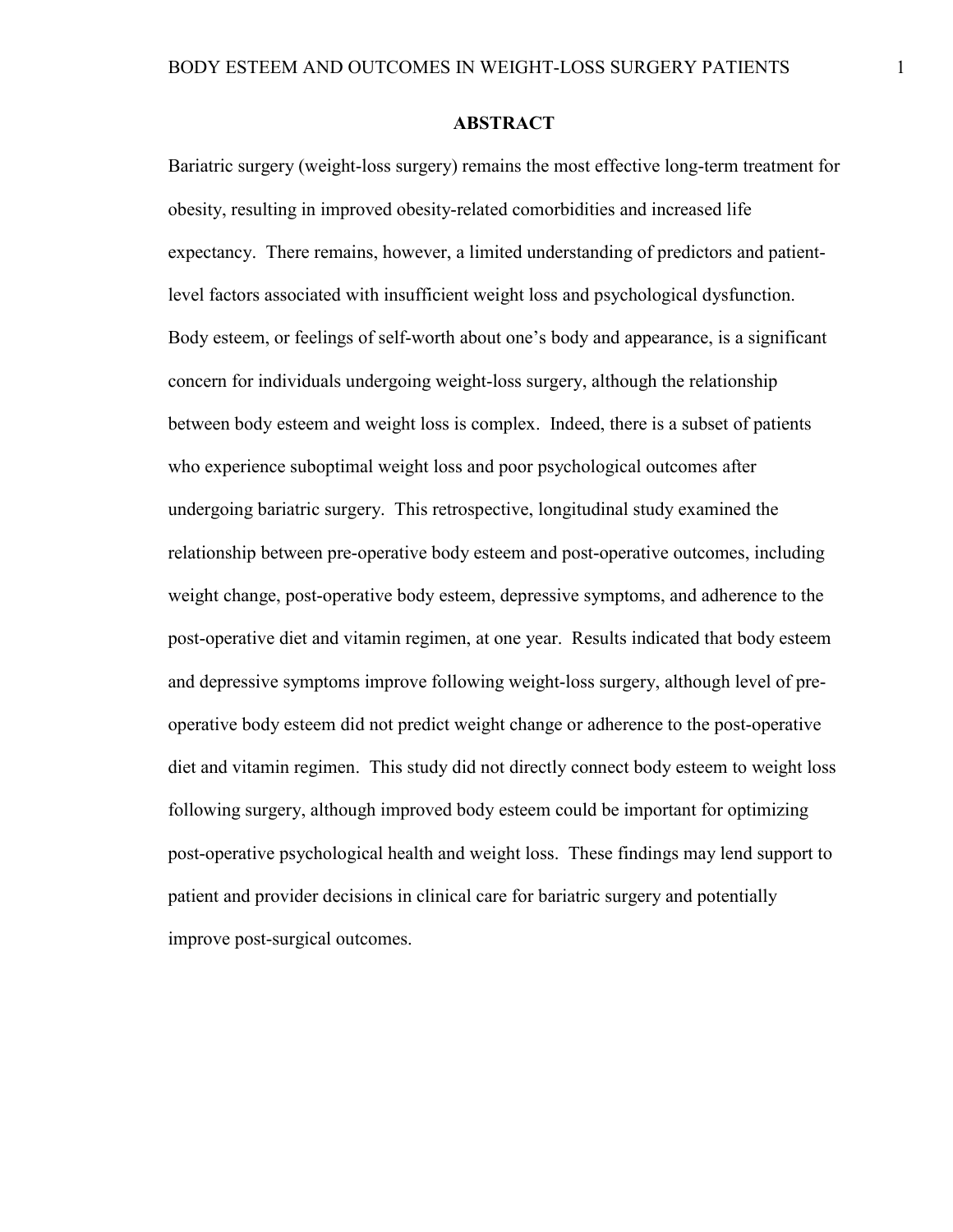#### **CHAPTER 1: INTRODUCTION**

#### <span id="page-7-1"></span><span id="page-7-0"></span>**Statement of the Problem**

Obesity is a global health problem that has reached epidemic proportions. Obesity, generally defined by a body mass index  $(BMI) \ge 30$  kg/m2, refers to excessive fat accumulation that results from a consistently greater energy intake than expenditure that presents a risk to health (Tsai, Carvajal, Egner, & Wadden, 2010). Currently, more than 39% of the world's population is overweight and approximately 13% lives with obesity (World Health Organization, 2015). In the United States, the prevalence of obesity has increased to over 39% in adults and is greatest among women and minority groups, namely those of African-American and Hispanic origin (Hales, Fryar, Carroll, Freedman, & Ogden, 2018). In fact, in 2013 the American Medical Association officially classified obesity as a disease (American Medical Association, 2013). Furthermore, the World Health Organization set obesity as one of its major global health targets in the 2013 World Health Assembly (World Health Organization, 2013).

The etiology of obesity is complex and manifests from a combination of genetic, physiological, psychological, cultural, and socioeconomic factors. Its principle cause, however, is an interaction of genetic and environmental factors characterized by an energy imbalance, namely the excessive accumulation and storage of fat in the body that contributes to weight gain, secondary to excessive intake of calories (Plourde & Prud'homme, 2012). In American culture, a "toxic" food environment and exposure to high calorie, low nutrient, inexpensive foods that are readily accessible promotes dietary excess (Brownell, 2005). A progressively sedentary lifestyle among individuals in which there is a decrease in physical activity further contributes to obesity.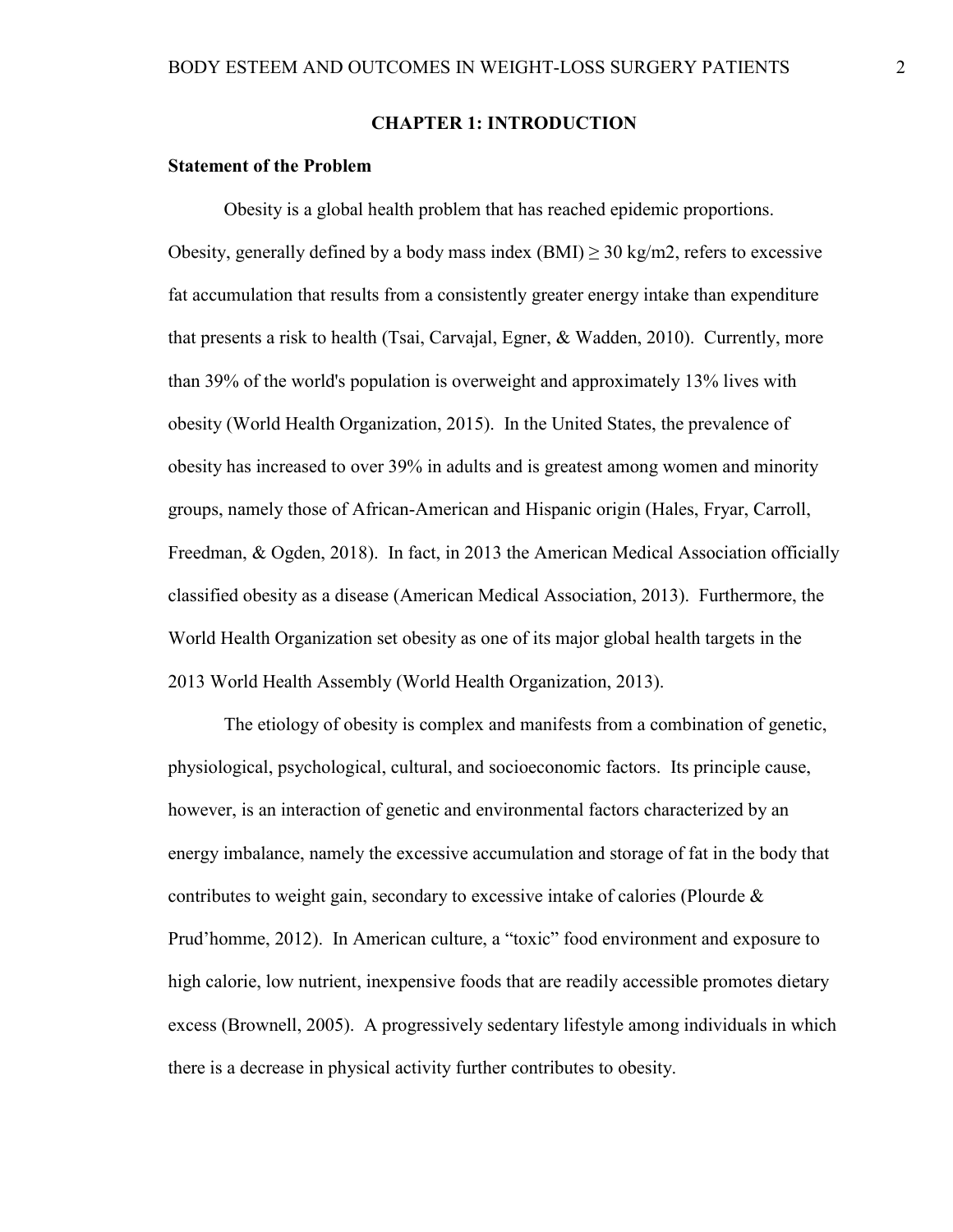The negative impact of obesity on public health and related health care expenditure is considerable (Farran, Ellis, & Barron, 2013). The Centers for Disease Control and Prevention (2014) estimated that the annual medical cost of obesity in the United States is approximately \$147 billion, which constitutes a severe societal and economic crisis. Obesity is a major risk factor for premature death and chronic conditions, such as hypertension, hypercholesterolemia, Type II diabetes, metabolic syndrome, osteoarthritis, obstructive sleep apnea, and depression, and is associated with diminished quality of life (Tsai et al., 2010; Plourde & Prud'homme, 2012). Consequently, the per capita medical costs are more than 40% higher for individuals with obesity compared to those of normal weight and are expected to increase (Finkelstein, Trogdon, Cohen, & Dietz, 2009).

In 2012, the U.S. Preventive Services Task Force (USPSTF) updated its recommendation to screen all adults for obesity and directs clinicians to offer or refer patients with a BMI of  $\geq 30 \text{ kg/m2}$  to intensive, multi-component behavioral interventions (Moyer, 2012). Effective behavioral treatment can be provided in primary care settings, specialized weight management clinics, community-based programs, or through referral to a nutritionist or evidence-based commercial program (Carvajal, Wadden, Tsai, Peck, & Moran, 2013). Generally, individuals with obesity are advised by health care professionals to reach and maintain a healthy weight. Behavioral weight-loss programs typically involve caloric restriction and increased physical activity (Jensen at al., 2014). Specifically, lifestyle interventions to influence behavior change target modification of diet and physical activity through strategies that may include elevating motivation, setting manageable weight-loss and nutrition goals, addressing barriers,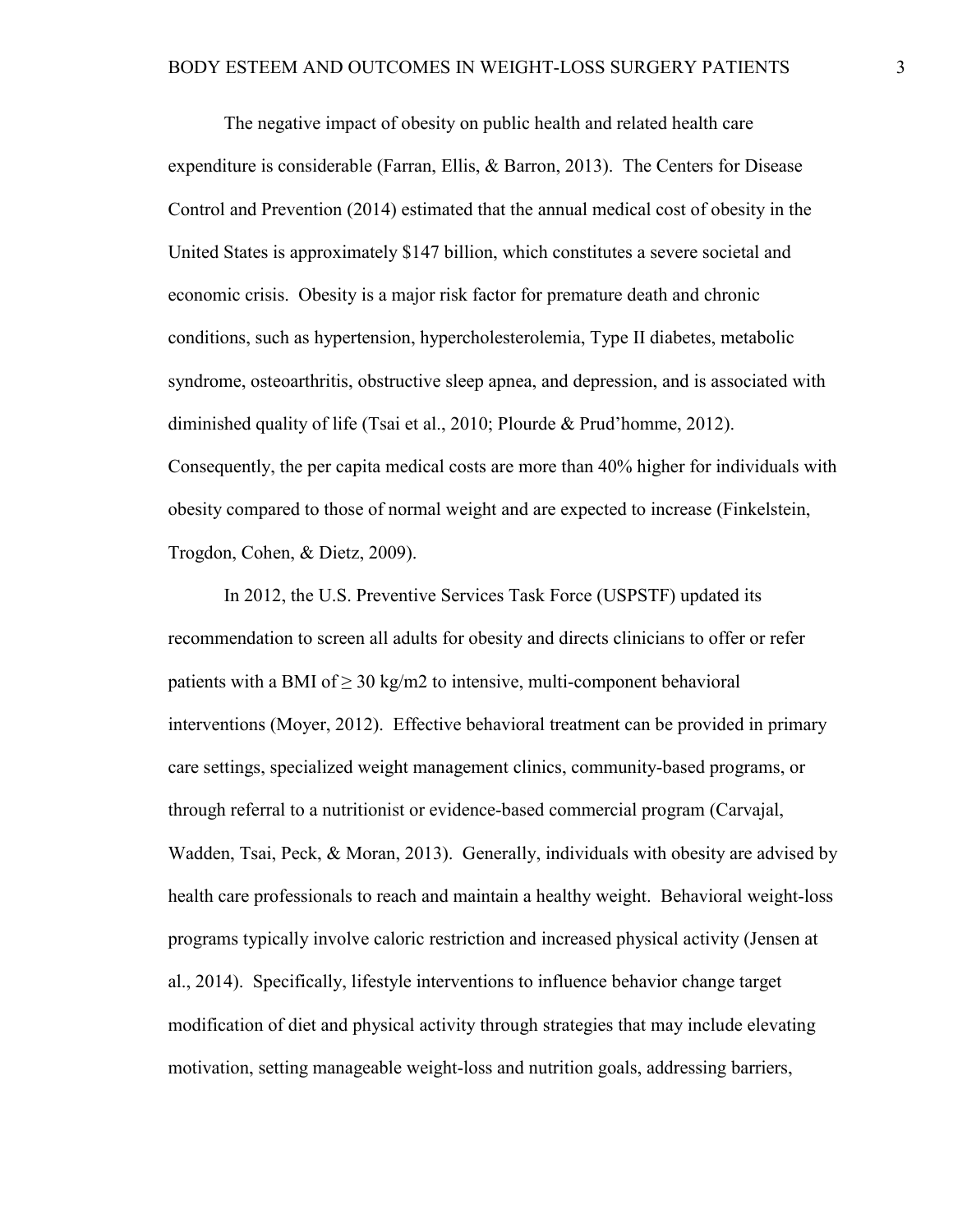changing of beliefs and expectations, and providing guidance in the use of selfmonitoring skills (Teixeira et al., 2015).

Pharmacological treatment of obesity may also be considered in patients with obesity, although drug therapies are typically recommended concomitantly with behavioral strategies, diet, physical activity, and psychological support (Fujioka, 2002; Pereira & Astorga, 2005). Research suggests there are systematic barriers that preclude use of pharmacological options and involve physician, patient, and health care system factors (Thomas, Mauer, Shukla, Rathi, & Aronne, 2016). More specifically, obstacles such as low recognition of obesity as a chronic disease that requires medical care, limited prescription coverage of obesity treatment (it is estimated that a third of health insurance plans do not reimburse obesity drugs at all), limited training of health care providers, weight bias toward patients with obesity, and a disconnect between expected and actual effectiveness of treatment may limit the adoption of pharmacotherapy in the treatment of obesity (Kyle & Stanford, 2016). Moreover, the medication may be ineffective or associated with adverse events or significant safety concerns and requires continual medical monitoring (Yanovski & Yanovski, 2014). Evidence suggests that if a patient does not lose at least 5% of excess weight after 12 weeks of appropriately dosed drug therapy, the costs of continuing pharmacological therapy may exceed the benefit to the patient (Yanovski & Yanovski, 2014).

Lifestyle interventions are currently the first recommended strategies in obesity management of adults (Jensen et al., 2014). Most behavioral interventions include multiple behavioral management activities, such as individual or group sessions that strategize on maintaining lifestyle changes (Moyer, 2012). Research indicates that in the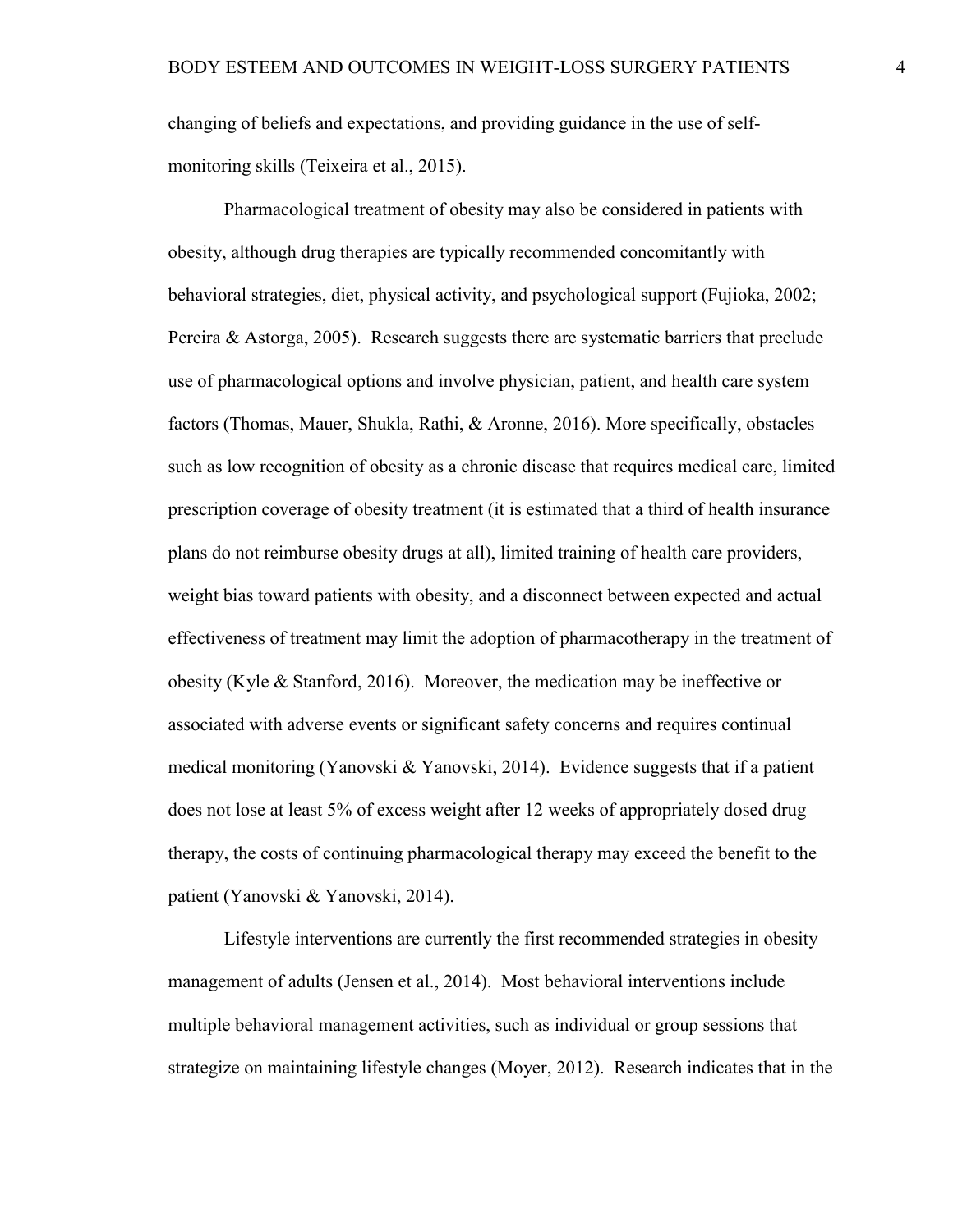short term (12 to 26 sessions), these programs are effective, with individuals losing approximately 6% of their baseline weight within the first year (Moyer, 2012). A 5% reduction in weight is considered clinically significant by the U.S. Food and Drug Administration (FDA) and demonstrates improvement in intermediate health outcomes, such as blood pressure, glucose tolerance, and weight circumference. Evidence suggests, however, that relatively little weight loss and associated health benefits achieved in most behavioral weight-loss programs is maintained beyond one year (Wing & Hill, 2001).

When behavioral modification or pharmacological therapy for weight loss results in limited long-term efficacy, bariatric surgery (i.e., weight-loss surgery) may be considered for patients with severe obesity (BMI  $\geq$  40 kg/m2 or 35 kg/m2 with comorbidities). Bariatric surgery remains the most effective long-term treatment for patients with severe obesity (Sjöström, 2013). Despite the demonstrated effectiveness of bariatric surgery for weight loss, the reliability and predictability of weight loss in patients undergoing bariatric surgery remains uncertain. While many patients experience significant weight loss following surgery, some are unable to achieve, or sustain, weight loss (Courcoulas et al., 2014). Insufficient weight loss is a weight loss of less than 50% of excess weight  $(\%EWL = [(Initial Weight) - (Post-op Weight)] / [(Initial Weight) -$ (Ideal Weight)]) (Brethauer et al., 2015) one year after surgery, while weight regain (there is no generally accepted definition) is an increase in weight after initially successful weight loss (Maleckas, Gudaitytė, Petereit, Venclauskas, & Veličkienė, 2016). It is estimated that approximately 20% to 30% of bariatric surgery patients regain some or all of their initial weight loss approximately two years after surgery (Wimmelmann, Dela, & Mortensen, 2014). This weight recidivism has important health consequences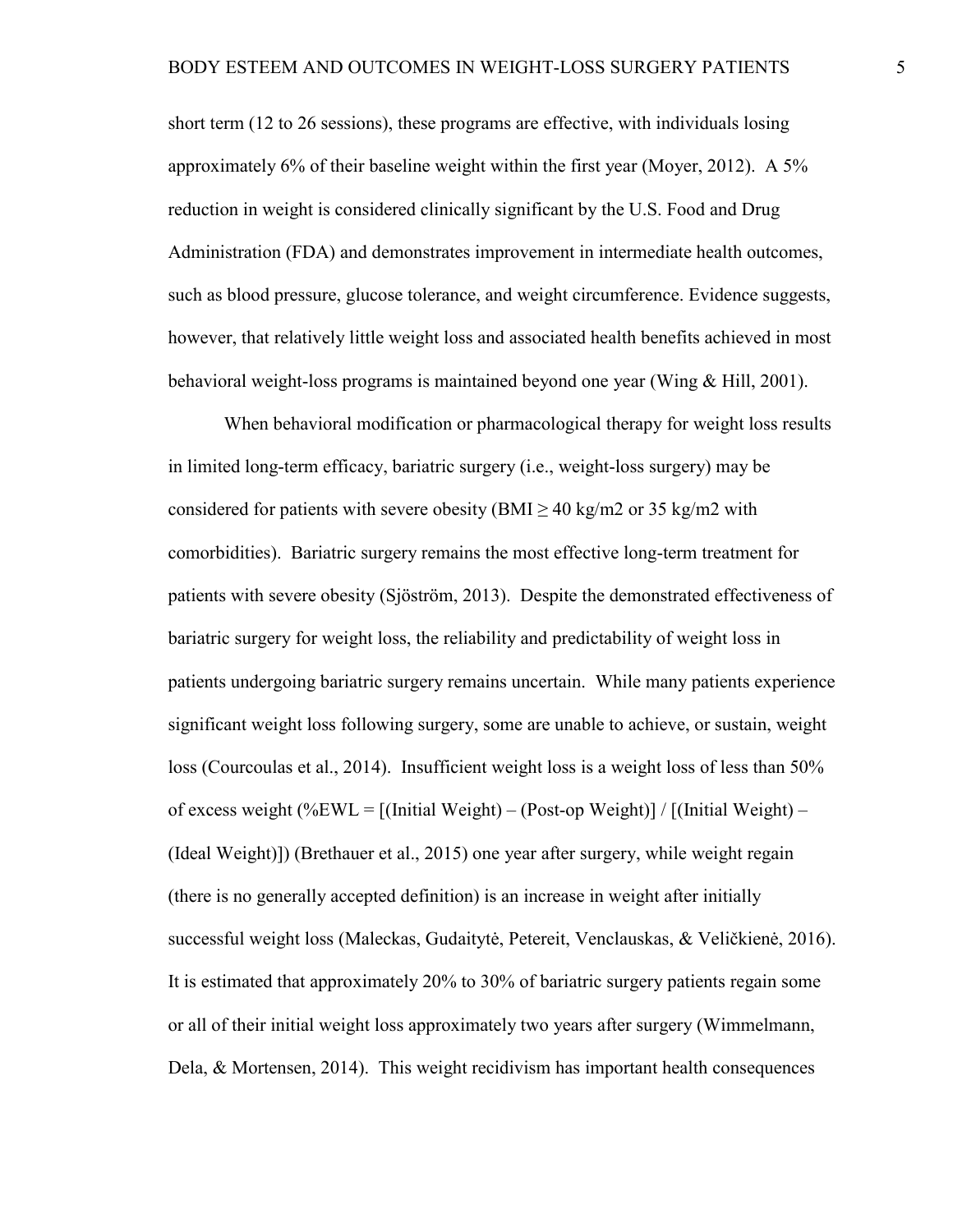including the recurrence of obesity-related comorbidities (Wimmelmann et al., 2014). Currently, there is a poor understanding of patient-level factors associated with insufficient weight loss over the long term (Courcoulas et al. 2013).

The many life changes that occur around bariatric surgery pose unique social, psychological, and lifestyle challenges. Bariatric surgery is clinically proven to be an effective intervention for managing weight loss and associated comorbidities in individuals with obesity, although there remains limiting understanding of the impact on psychological health (Kubik, Gill, Laffin, & Karmali, 2013). Knowledge of psychosocial factors such as body image, body esteem, and depressive symptoms may lend insight into differential post-surgical weight loss outcomes among bariatric surgery patients. Pre- and post-operative psychological assessment of emotional status related to weight-loss surgery expectations and the potential risk of self-destructive behavior leading to weight regain is warranted.

Body image and body esteem, or feelings of self-worth about one's body and appearance, are significant concerns for many patients undergoing weight-loss surgery (Madan, Beech, & Tichansky, 2008). Indeed, population studies indicate that body dissatisfaction rises as individuals become increasingly overweight (Schwartz  $\&$ Brownell, 2004). In addition, some patients continue to struggle with weight loss, maintenance and regain, depression, and poor body image after undergoing bariatric surgery (Kubik et al. 2013). Further research is needed to investigate whether preoperative factors can predict a clinically meaningful difference in weight loss after bariatric surgery (Livhits et al., 2012). Identifying individual-level predictive factors may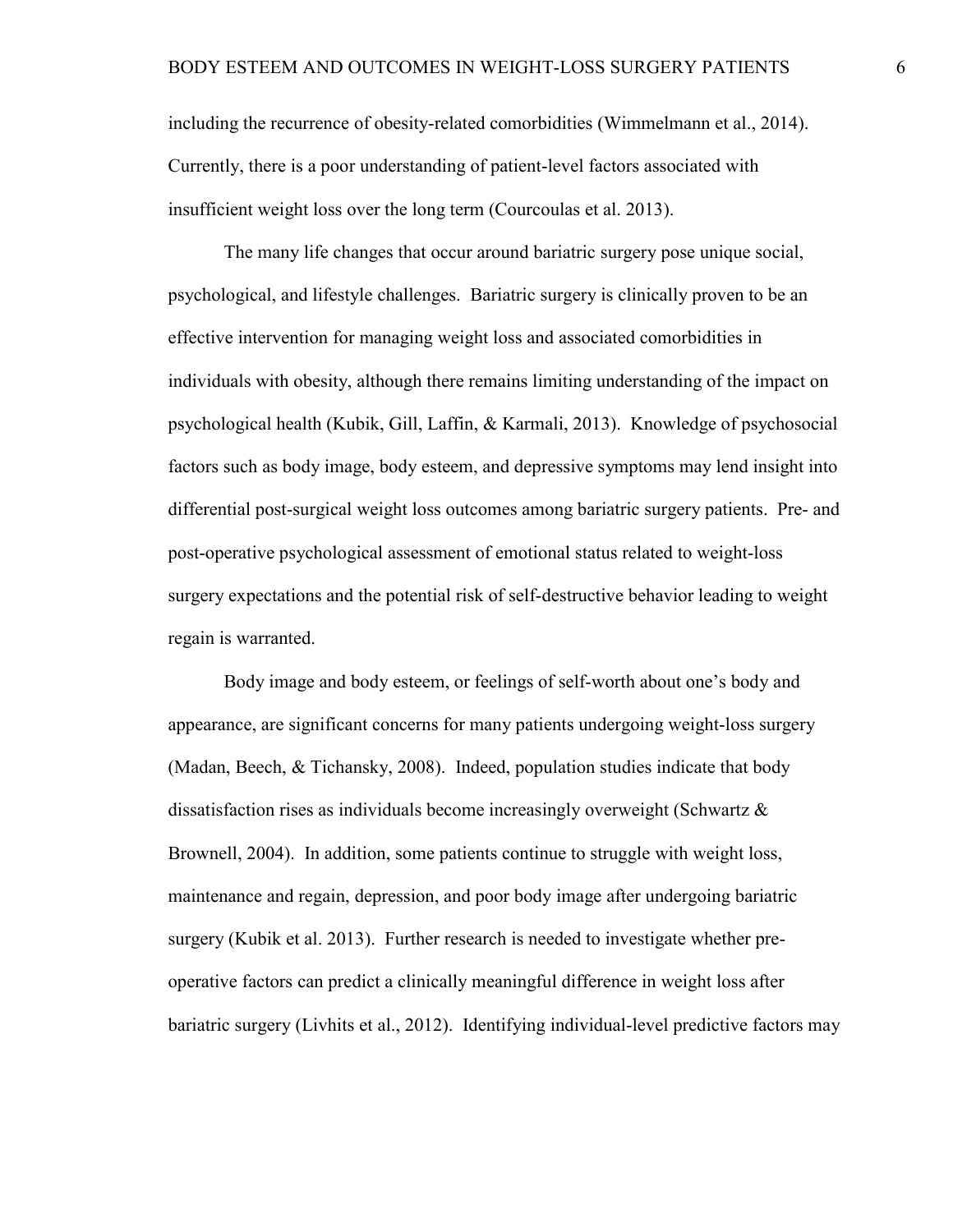help with development of interventions to target specific needs of bariatric surgery patients to optimize weight loss.

#### <span id="page-12-0"></span>**Purpose of the Study**

Although it may seem evident that patients will feel better about their bodies after bariatric surgery, this may not be the reality (Wimmelmann et al., 2014). There is a subset of patients who experience suboptimal outcomes, namely less than expected weight loss and notable weight regain. Weight regain is an important issue after bariatric surgery and is considered a long-term complication as weight regain can lead to recurrence of obesity-related conditions and impaired quality of life (Karmali et al., 2013). Pre-operative psychoeducation may affect patient expectations and ability to prevent weight regain (Madan, Tichansky, & Taddeucci, 2007). Few studies have analyzed which bariatric surgical patients, and by which mechanisms, are more likely to lose or regain weight following surgery (Karmali et al., 2013). More research is needed in this field to understand lifestyle and mental health factors that drive weight regain after bariatric surgery (Maleckas et al., 2016). In turn, further research is required to explore how weight regain may be prevented, rather than treated.

Currently, there is a limited understanding of how to predict which bariatric surgical patients are likely to comply with post-operative recommendations and achieve weight-loss goals (Teixeira et al., 2015). Despite the effectiveness of weight-loss surgery in reducing obesity-related comorbidities, information regarding persisting psychological issues after surgery is lacking (Jumbe et al., 2017). There is need for research that identifies psychosocial and behavioral predictors of long-term weight control, including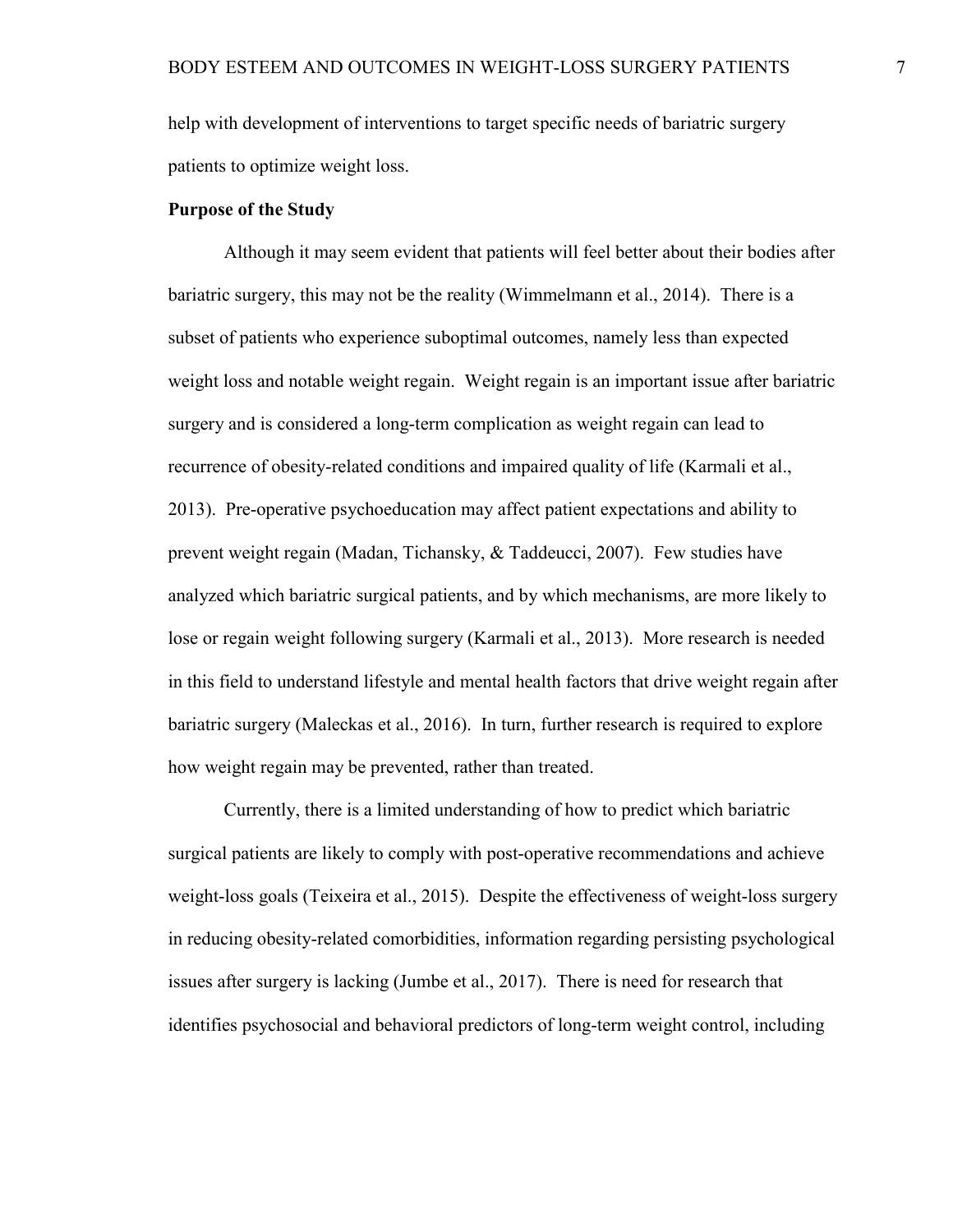successful weight loss and maintenance, to better inform patient care and patient-provider discussions about post-operative expectations.

The purpose of this retrospective, longitudinal study was to examine the relationship between pre-operative body esteem and post-operative outcomes, including weight change, change in level of body esteem, adherence to the prescribed vitamin and diet regimen, and depressive symptoms. Promising interventions such as bariatric surgery for obesity require long-term commitment and evaluation; patients must be prepared to engage in comprehensive lifestyle changes. The strategies and behavioral changes identified as most effective to improve bariatric surgery outcomes would be integrated into future interventions and health care professionals would be appropriately trained on how to regularly implement these techniques within their practices. Obesity is a complex, chronic disease and its successful treatment requires improved understanding of the predictors, psychological experience, and underexplored variability involved in long-term weight management (Jumbe et al., 2017). Moreover, research to examine whether the efficacy of bariatric surgery may be further enhanced by implementing behavioral and lifestyle-modification techniques in the management of patients is warranted. Improved weight change and mental health outcomes following bariatric surgery will have substantial clinical and public health relevance.

#### <span id="page-13-0"></span>**Hypotheses**

Hypothesis 1: Body esteem, as measured by total Body Esteem Scale for Adolescents and Adults (BESAA) scores during the pre-operative period, will predict change in weight at one year following bariatric surgery.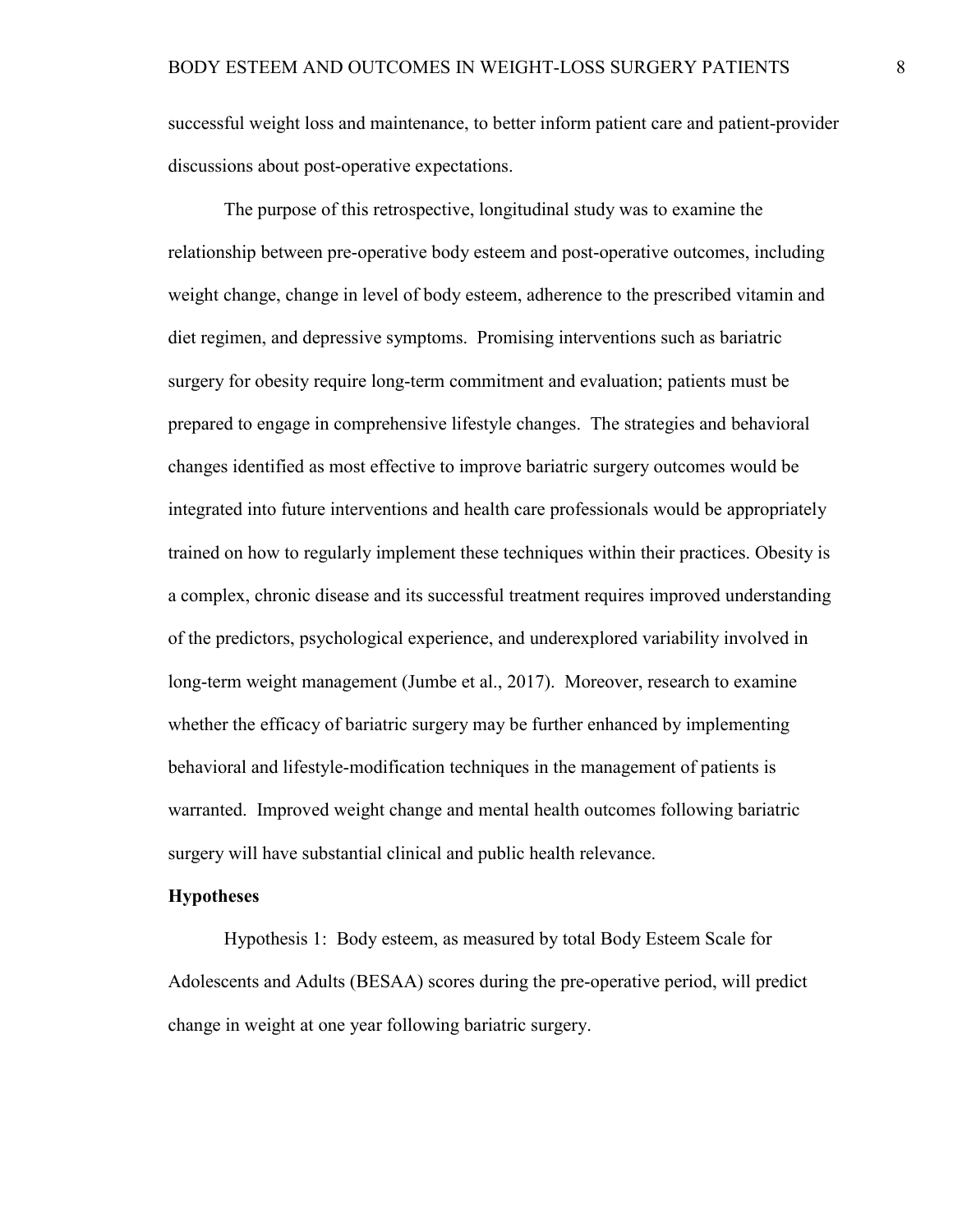Hypothesis II: Body esteem will have improved significantly preoperatively to one-year postoperatively as measured by total BESAA scores.

Hypothesis III: There is an inverse relationship between pre-operative body esteem scores as measured by the total BESAA and depression scores as measured by the Beck Depression Inventory (BDI) at one year following weight-loss surgery.

Hypothesis IV: Pre-operative body esteem scores as measured by the BESAA will predict level of adherence to the post-operative diet and vitamin regimen as measured by blood nutrient laboratory values at one year following weight-loss surgery.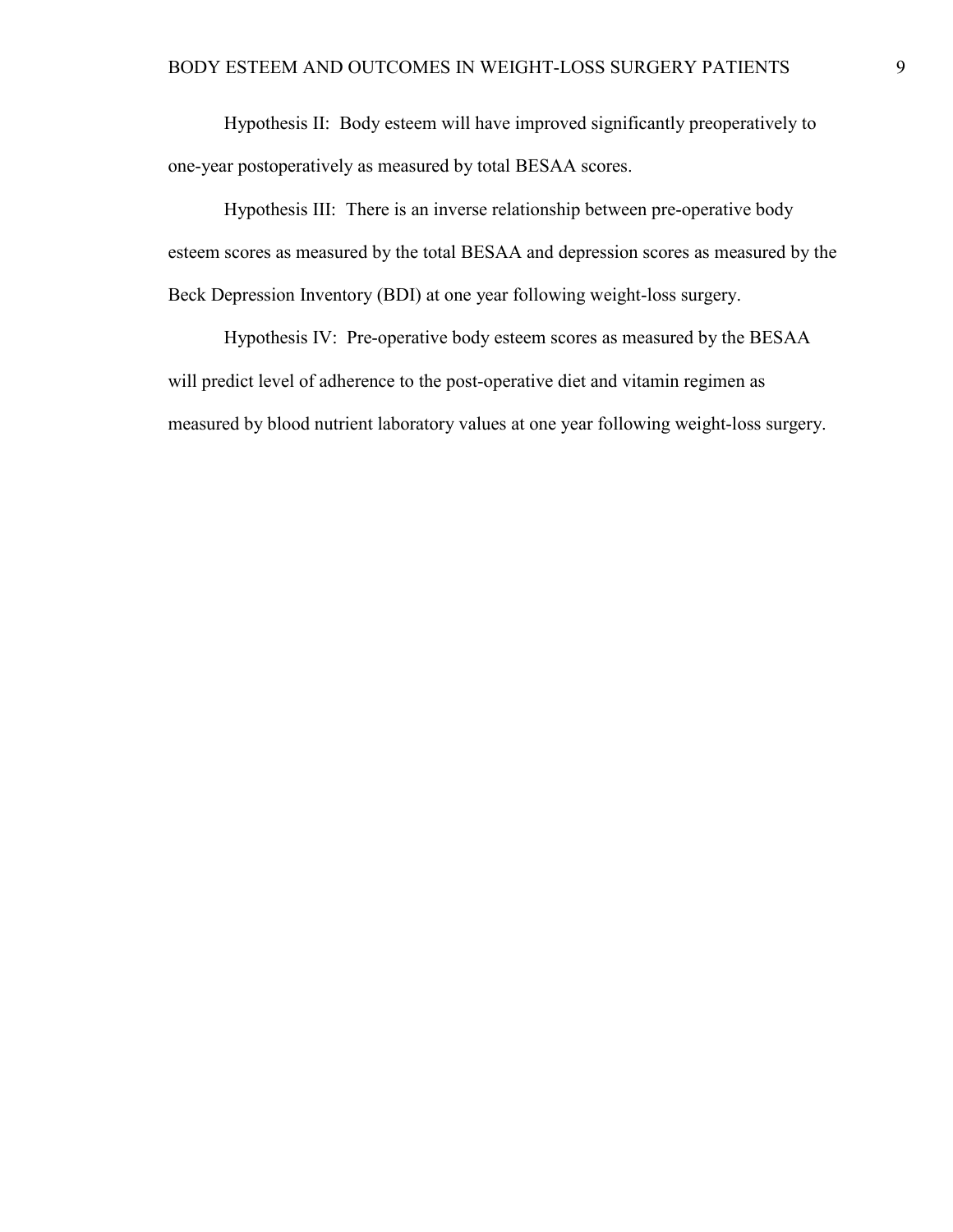#### **CHAPTER 2: REVIEW OF THE LITERATURE**

#### <span id="page-15-1"></span><span id="page-15-0"></span>**Bariatric Surgery and Weight Loss**

Bariatric surgery includes a variety of procedures and remains the most effective treatment for patients with severe obesity (i.e.,  $BMI > 40 \text{ kg/m2 or } BMI > 35 \text{ kg/m2 with}$ certain comorbid conditions), resulting in improved obesity-related comorbidities and increased life expectancy (Adams et al., 2012; Pope, Finlayson, Kemp, & Birkmeyer, 2006; Sjöström et al., 2004). The various types of bariatric procedures include Roux-en-Y gastric bypass (RYGB), laparoscopic adjustable gastric banding (LAGB), vertical banded gastroplasty (VBG), duodenal switch, biliopancreatic diversion (BPD), and sleeve gastrectomy (SG). The mean percentage of weight loss by procedure is 61.6% (56.7%- 66.5%) for RYGB, 47.5% (40.7%-54.2%) for LAGB, 68.2% (61.5%-74.8%) for VBG, and  $70.1\%$  (66.3%-73.9%) for BPD or duodenal switch (Buchwald et al., 2004). For SG, the median percentage weight loss at five years is 59%, and 53.9% at eight years (Gadiot et al., 2017). A recent systematic review suggests that bariatric surgery has significant and sustained effects on weight loss and substantially reduces obesity-related comorbidities for the majority of bariatric surgery patients, including Type 2 diabetes, hypertension, hyperlipidemia, and sleep apnea (Chang et al., 2014).

Evidence from comparative effectiveness trials and large, long-term observational studies has revealed that all bariatric procedures result in greater weight loss than any lifestyle intervention or medical treatment at both short- and long-term (>5 years) follow up (Courcoulas et al., 2014). Accordingly, the number of bariatric surgeries performed has risen 14-fold in recent years (Finucane et al., 2011; Santry, Gillen, & Lauderdale, 2005). Weight loss is achieved by reducing the size of the stomach with restrictive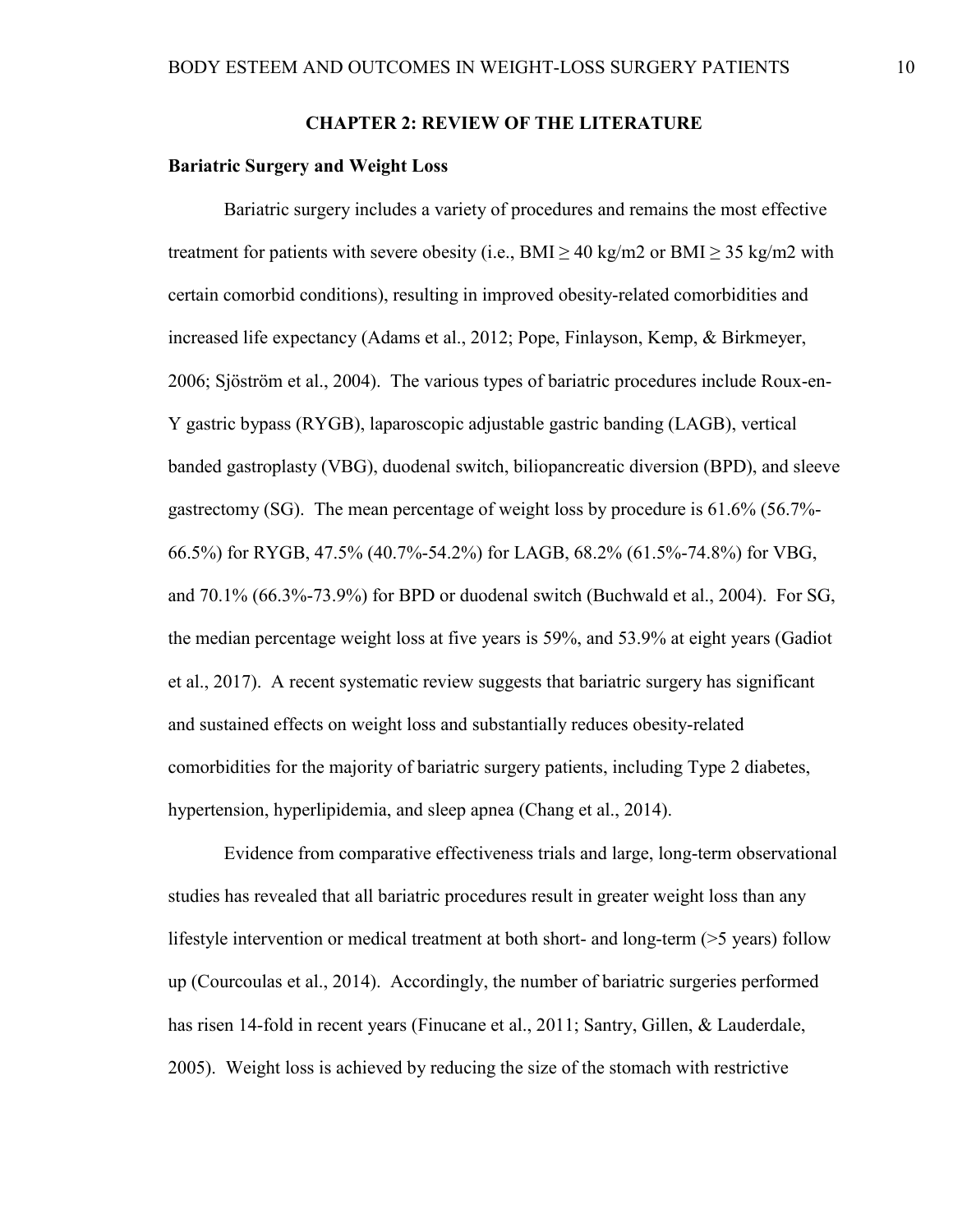techniques including inserting a gastric band, removing a portion of the stomach, or by resecting and re-routing the small intestine to a small stomach pouch. The RYGB and LAGB had accounted for most of the bariatric surgical procedures performed in the United States over the last decade (Mitchell et al., 2014), with SG now the most popular procedure (Khorgami et al., 2017).

Consensus among researchers regarding criteria for success in the surgical treatment of obesity is a minimum loss of 50% of excess weight and long-term weight maintenance (Brolin, 2002). In general, bariatric surgery patients will lose approximately 50% to 70% of excess weight within the first year after surgery. Two-year follow-up results have demonstrated an approximate 59% loss of excess body weight (Buchwald et al., 2009). Longer term, large observational studies have shown sustained (>5 years) weight loss with bariatric surgery (Courcouras et al., 2014). Moreover, long-term study results up to 10 years post-surgery suggest that a maintained weight loss of approximately 10% is adequate for long-term benefits on health-related quality of life (Karlsson, Taft, Ryden, Sjöström, & Sullivan, 2007).

Most patients will reach their weight-loss nadir and regain some weight at approximately 18 to 24 months postoperatively (0-15% initial body weight; Courcoulas et al., 2013; Still et al., 2014). The reasons for this regain may be physiological (e.g., return to set point) or behavioral (e.g., adherence to diet). Some patients, however, will regain more than 10% to 15% body weight, and this weight regain is believed to largely relate to behavioral factors that may indicate difficulties with adherence, such as foodrelated urges and substance use (Odom et al., 2010).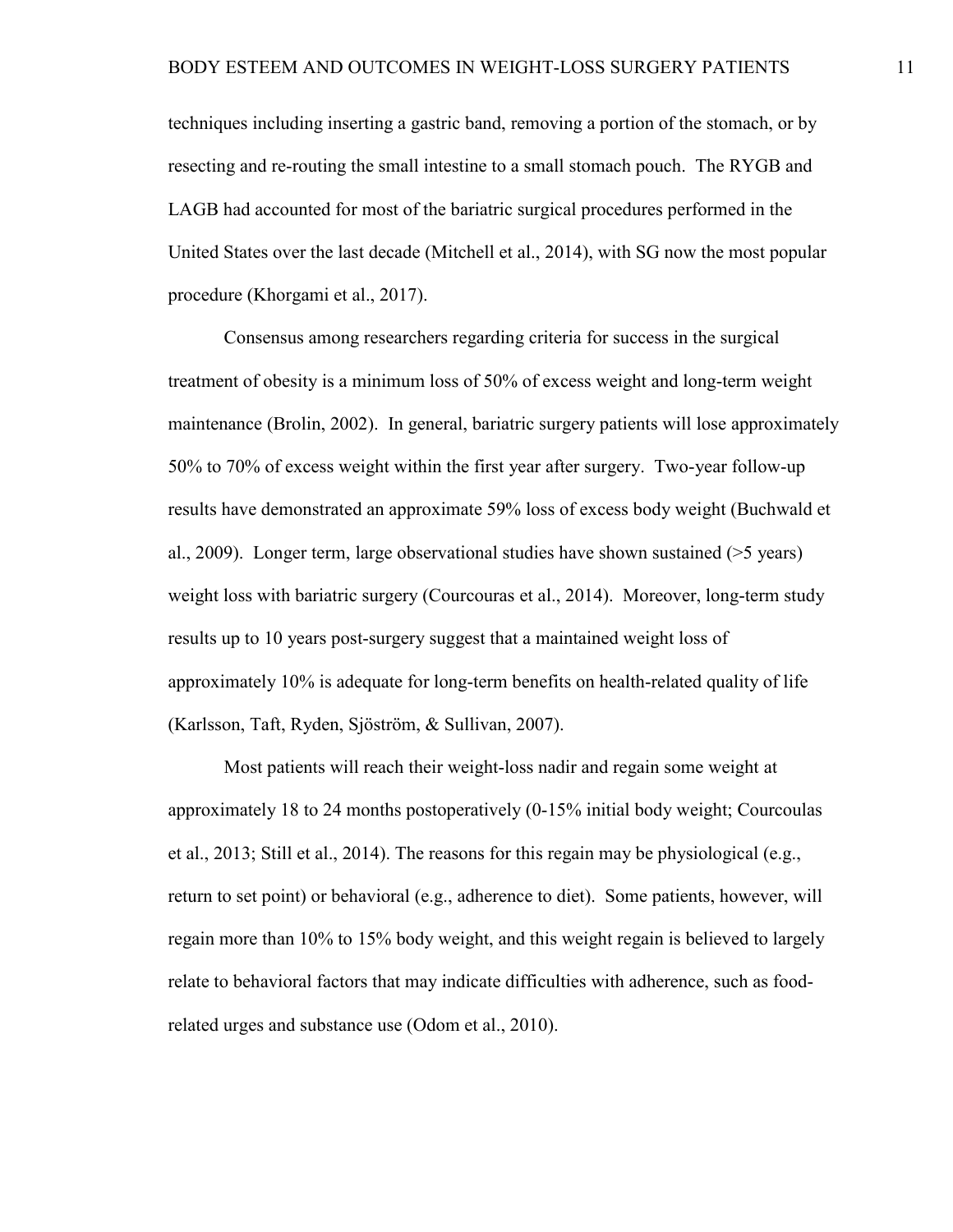There are pre-operative patient level factors that appear to be predictive of weight loss after bariatric surgery. Research indicates that a higher pre-operative BMI is associated with less weight loss after bariatric surgery (Livhitz et al., 2012; Still et al., 2014). Other pre-operative patient factors that are predictive of weight loss, namely age and biological sex, cannot be modified. Research findings suggest that patients greater than 50 years of age when undergoing weight-loss surgery have both poorer short- and long-term weight loss (Still et al., 2014; Wood et al., 2016). It is speculated that greater weight loss among younger patients may be related to their increased physical mobility and decreased comorbidity rates (Herpertz et al., 2003). Biological sex also appears to be predictive of weight loss following bariatric surgery, with males losing more weight, on average, than females (Dallal, Quebbemann, Hunt, & Braitman, 2009; Ma et al., 2006).

Research suggests there are key nutritional and physical activity recommendations to promote health and weight-loss after bariatric surgery. The consensus of The American Association of Clinical Endocrinologists, The Obesity Society, and The American Society for Metabolic & Bariatric Surgery, and others is that patients should be advised to 1) avoid foods and beverages high in fat and simple sugar to prevent dumping syndrome, 2) reduce consumption of dry or stringy foods such as red meat to prevent blockage complications, 3) increase fruit and vegetable intake to at least five servings a day for added fiber and nutrients, 4) eat the appropriate amount of protein to avoid deficiencies, and 5) reduce intake of all high calorie foods to maximize weight loss (Mechanick et al., 2008). These recommendations may guide initial food choices, although research suggests that compliance with directives after bariatric surgery may decrease over time and only a small number of patients receive any dietetic follow-up at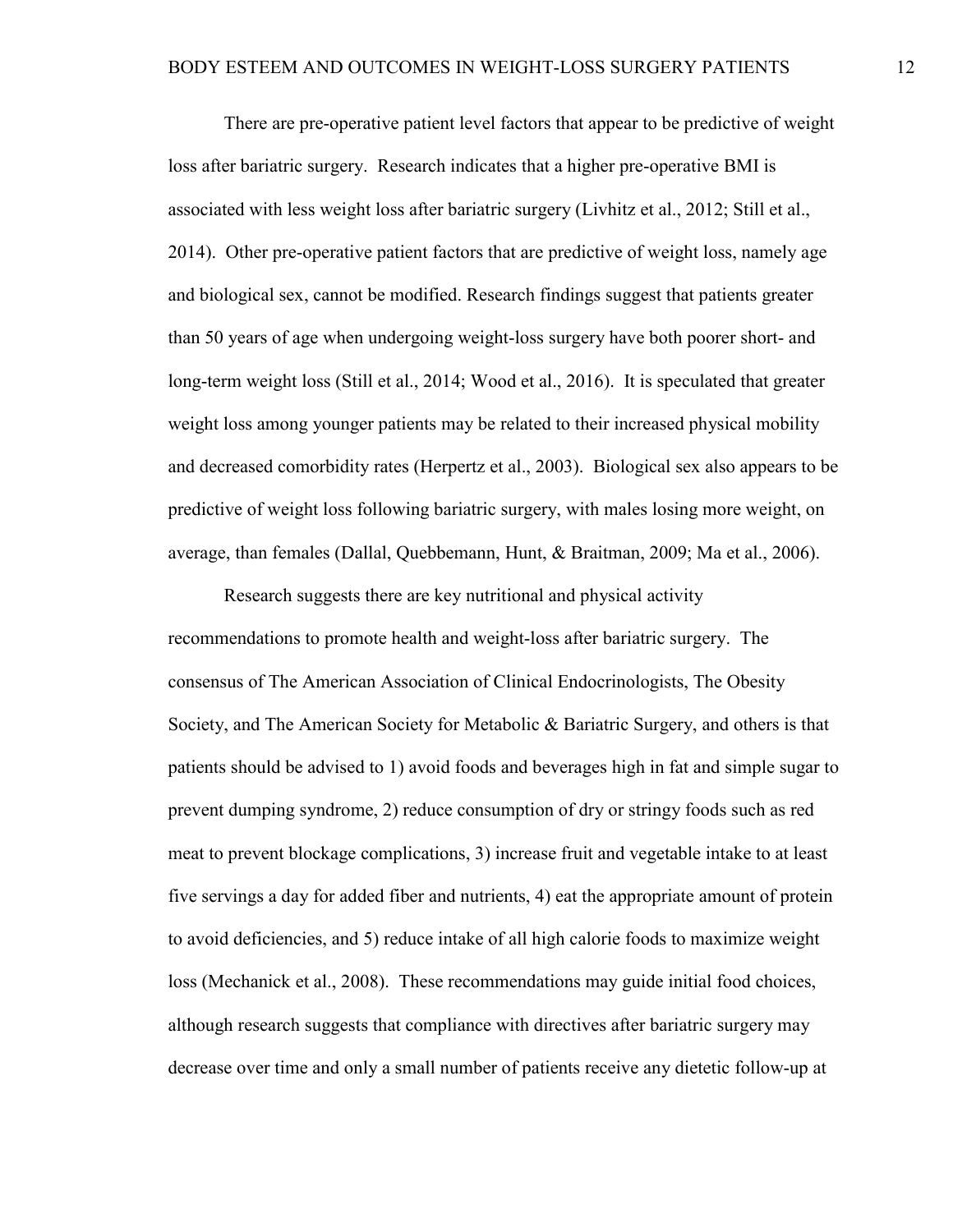all (Harbottle, 2011). Therefore, continual monitoring and identification of high-risk eating patterns after surgery and the development of supportive post-operative interventions are important to optimize surgical outcomes for bariatric patients (Wimmelmann et al., 2014).

The literature varies on the contribution of physical activity toward weight loss following bariatric surgery and there is no consensus on the amount of exercise required to maintain weight loss over time (Okay, Jackson, Marcinkiewicz, & Papino, 2009). However, guidelines developed by the NHLBI Obesity Education Initiative Expert and the U.S. Preventive Services Task Force recommend at least 30 minutes of daily aerobic activity (i.e., 2,500 to 3,000 kcal per week) to foster weight loss and reduce associated comorbidities (Okay et al., 2009).

#### <span id="page-18-0"></span>**Obesity and Psychosocial Functioning**

Although a primary goal of bariatric surgery is to improve, resolve, and prevent medical comorbidities, the improvement of psychological functioning is also important. Psychological distress is a major issue for individuals with obesity, although the impact of weight-loss surgery on psychological health is unclear (Kubik et al., 2013). Not all patients report psychological benefits after bariatric surgery and some patients continue to struggle with weight loss, maintenance, and regain.

Research suggests that depressive symptoms and mood disorders are commonly seen among adults with severe obesity (Rydén & Torgerson, 2006). For individuals seeking weight-loss surgery, significant psychopathology is reported, with a lifetime prevalence of 84% reporting major mental disorders (Herpertz et al., 2003). Moreover, stigmatization toward individuals with obesity is well established, with several decades of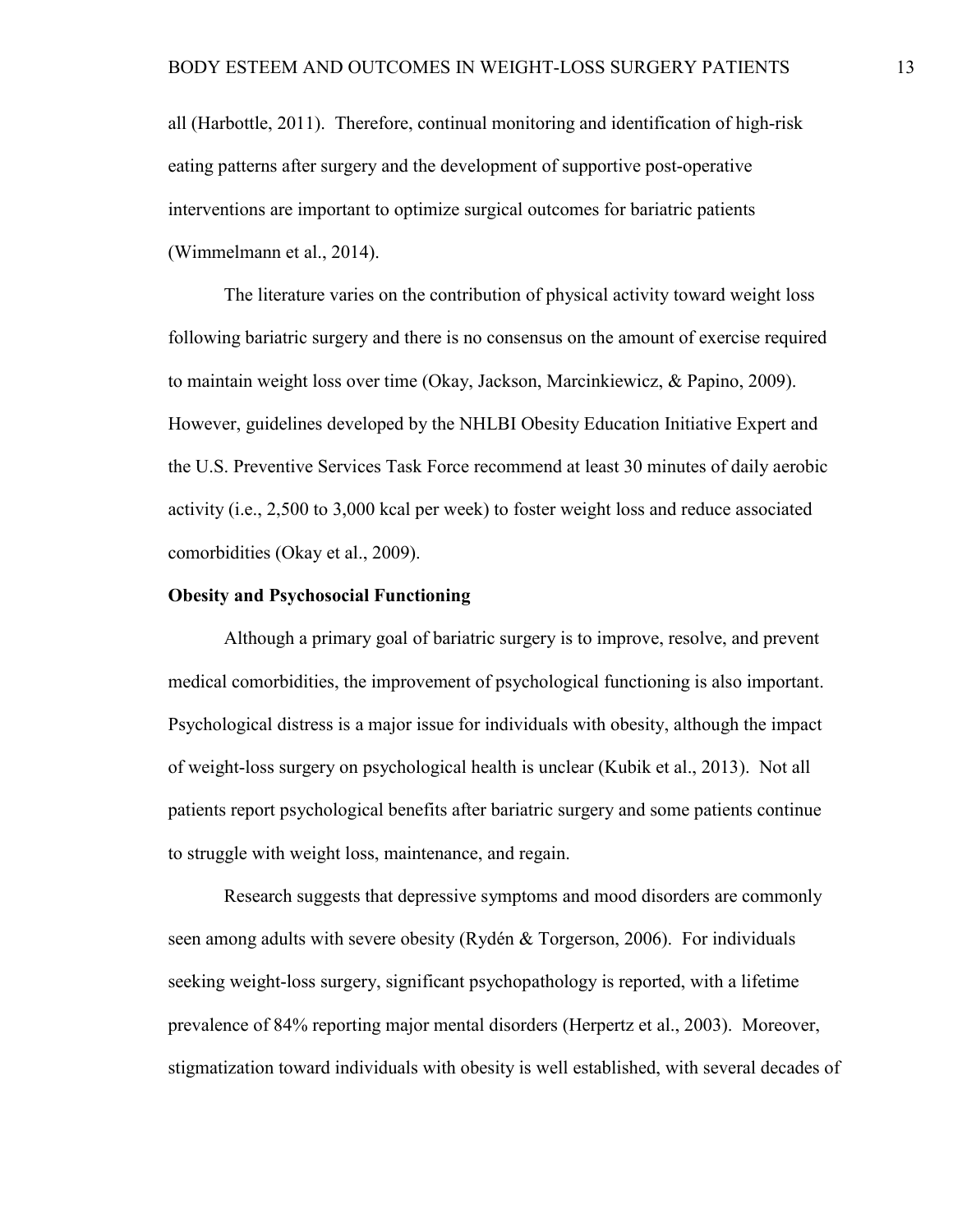research showing that weight-based stigma, prejudice, and discrimination are pervasive across many life domains, including employment, health care, education, media, public accommodations, interpersonal relationships, and the home environment (Puhl & Heuer, 2009). Research indicates a consistent association between experiences of weight stigma and adverse mental health consequences such as an increased risk for depression, body dissatisfaction, and weight-related health behaviors like binge eating, increased caloric consumption, and avoidance of physical activity (Himmelstein, Puhl, & Quinn, 2018; Puhl & Suh, 2015). Furthermore, higher perceived weight stigma before bariatric surgery is related to less weight loss one year after surgery (Lent et al., 2014), which may relate to motivational challenges to change behavior when feeling negatively evaluated.

#### <span id="page-19-0"></span>**Weight-loss Surgery and Body Esteem/Body Image**

Body image and body esteem, or feelings of self-worth about one's body and appearance, are significant concerns for individuals with obesity. Individuals with obesity are likely to report dilemmas with body esteem and body image (Madan et al., 2008; Schwartz & Brownell, 2004). Body image has been defined in several ways, although it commonly refers to thoughts, feelings, and perceptions associated with the body and bodily experience (Cash & Pruzinsky, 1990). Body esteem, or feelings of selfworth about one's body and appearance, is a more global, multi-dimensional construct and is determined by a combination of feelings and cognitions across several domains, including appearance, weight satisfaction, and attributions of positive evaluations about one's body and appearance to others (Mendelson, Mendelson, & White, 2001).

Few studies have investigated the body esteem of patients after weight loss surgery (Madan et al., 2008). Although Madan et al. (2008) demonstrated that body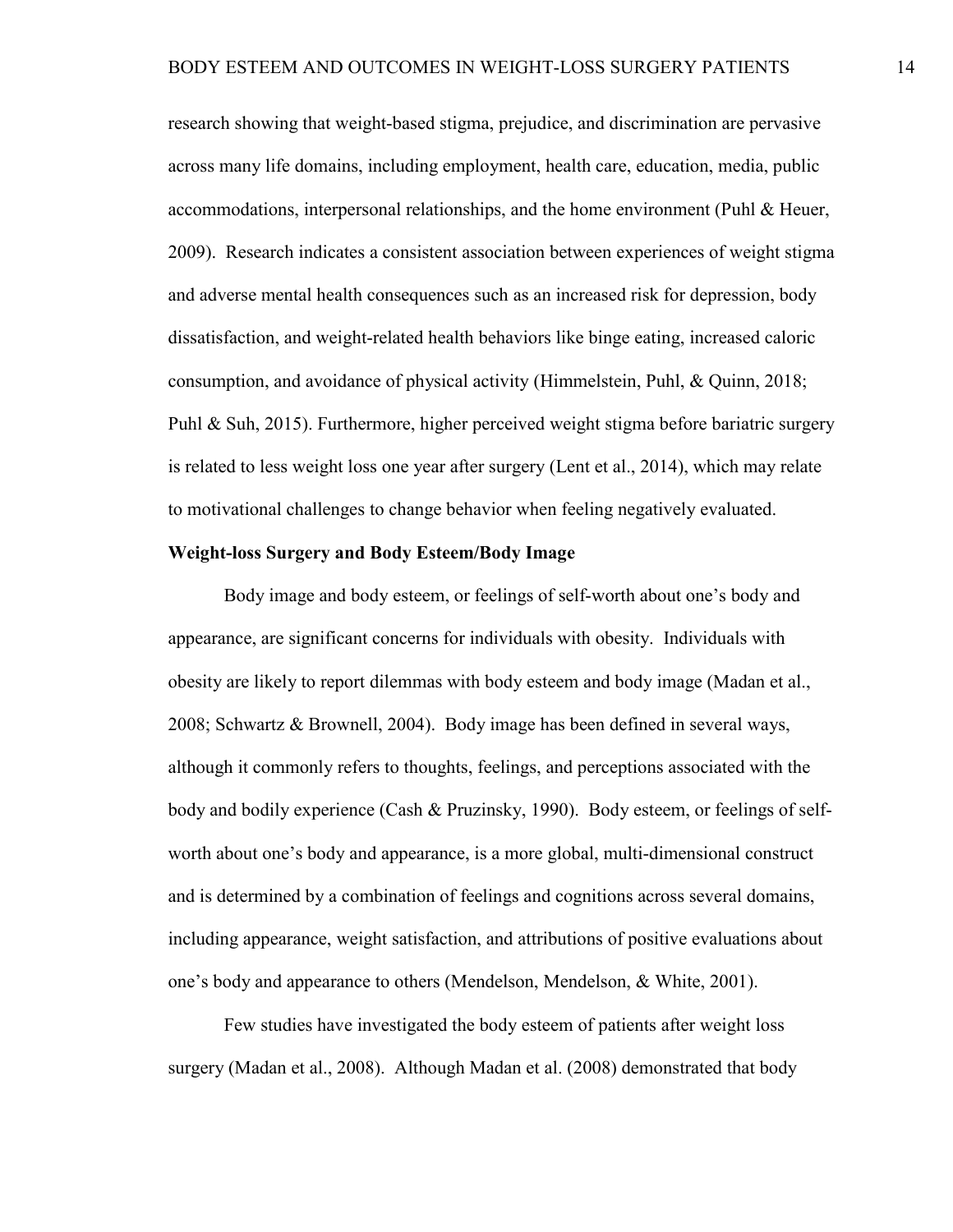esteem improves following bariatric surgery, the study had several limitations. First, the study compared pre-operative patients with a different group of post-operative patients, prohibiting longitudinal comparisons of the same individuals over time. Additionally, post-operative patients were asked to recall how they would have responded to the Body-Esteem Scale for Adolescents and Adults (BESAA) questionnaire before surgery, which may have biased the results. Moreover, the sample size was small  $(n=27)$ , which did not allow for correlation of BESAA scores with weight loss. Finally, the study did not collect data regarding comorbidities or depressive symptoms, which could have skewed results.

Body image dissatisfaction has been identified as a psychological correlate of obesity (Latner, 2012; Sarwer & Steffen, 2015; Sarwer, Wadden, & Foster, 1998). Not all studies with individuals with obesity, however, find a relationship between BMI and body dissatisfaction (Adami, Meneghelli, Bressani, & Scopinaro, 1999; Sarwer, Thompson, & Cash, 2005). This lack of consistent association suggests that, besides being overweight, other factors may influence body image in assessing dissatisfaction with weight and shape. This complex relationship between body image and BMI warrants further investigation.

Most individuals report some specific concerns with their appearance. Among individuals with obesity, research indicates that there is variation across gender and ethnicity related to body image satisfaction. Findings among bariatric surgery candidates with extreme obesity suggest that women report significantly higher body dissatisfaction than men (Grilo, Masheb, Brody, Burke‐Martindale, & Rothschild, 2005). Among women with obesity, it is reported that nearly half (47%) are most dissatisfied with their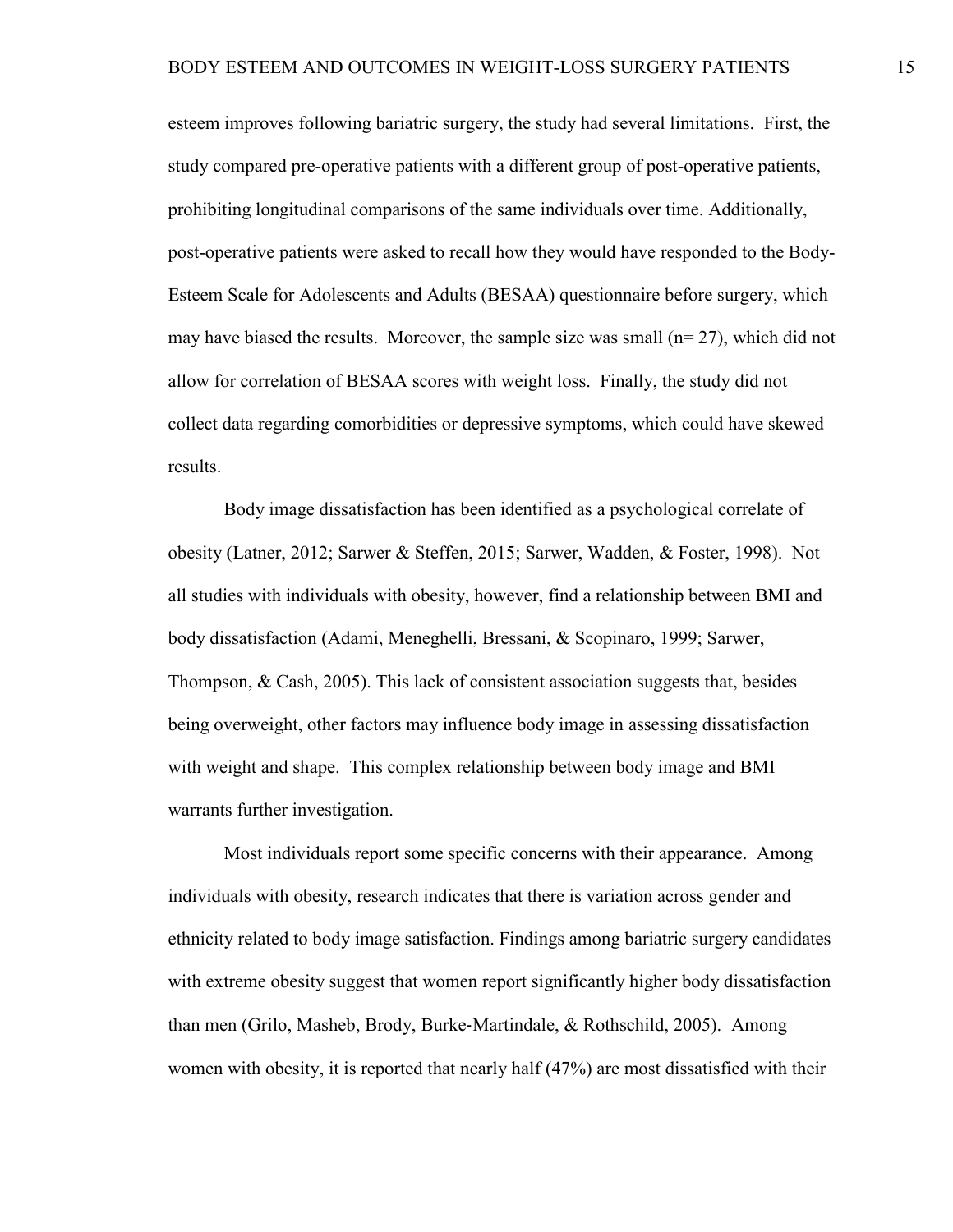waist and abdomen (Sarwer et al., 1998). With regards to ethnicity, research demonstrates that compared to African-American women, Caucasian women report greater body image dissatisfaction (Sarwer, Dilks, & Spitzer, 2011).

Although some body image dissatisfaction among people with obesity is typical in Western society because of its emphasis on the "thin ideal" body type, an excessive dissatisfaction with body image may indicate significant psychological distress. Research demonstrates that significantly more women with obesity than women of healthy weight report camouflaging their body with clothing, becoming upset when contemplating their appearance, and avoid looking at their bodies (Sarwer et al., 1998). Many studies have reported body image satisfaction improves after bariatric surgery, however a significant number of individuals continue to report body image concerns such as scarring or the undesirable hanging skin that often results from significant weight loss (Kubik et al., 2013). These body image concerns are linked to increased depressive symptoms and decreased self-esteem in bariatric populations (Pona, Heinberg, Lavery, Ben-Porath, & Rish, 2016). Furthermore, research has demonstrated that for patients with obesity, some changes in body image are accounted for by their overweight status, while other changes reflect distressing internal struggles such as a preoccupation with body weight and shape and self-disparagement (Adami et al., 1999).

#### <span id="page-21-0"></span>**Weight-loss Surgery and Depression**

While bariatric surgery is an effective treatment modality for people with obesity to achieve weight loss, there is limited understanding of its influence on psychological functioning. Psychological distress such as depression is important to measure before and after surgery since it may contribute greatly to patients' overall well-being and ability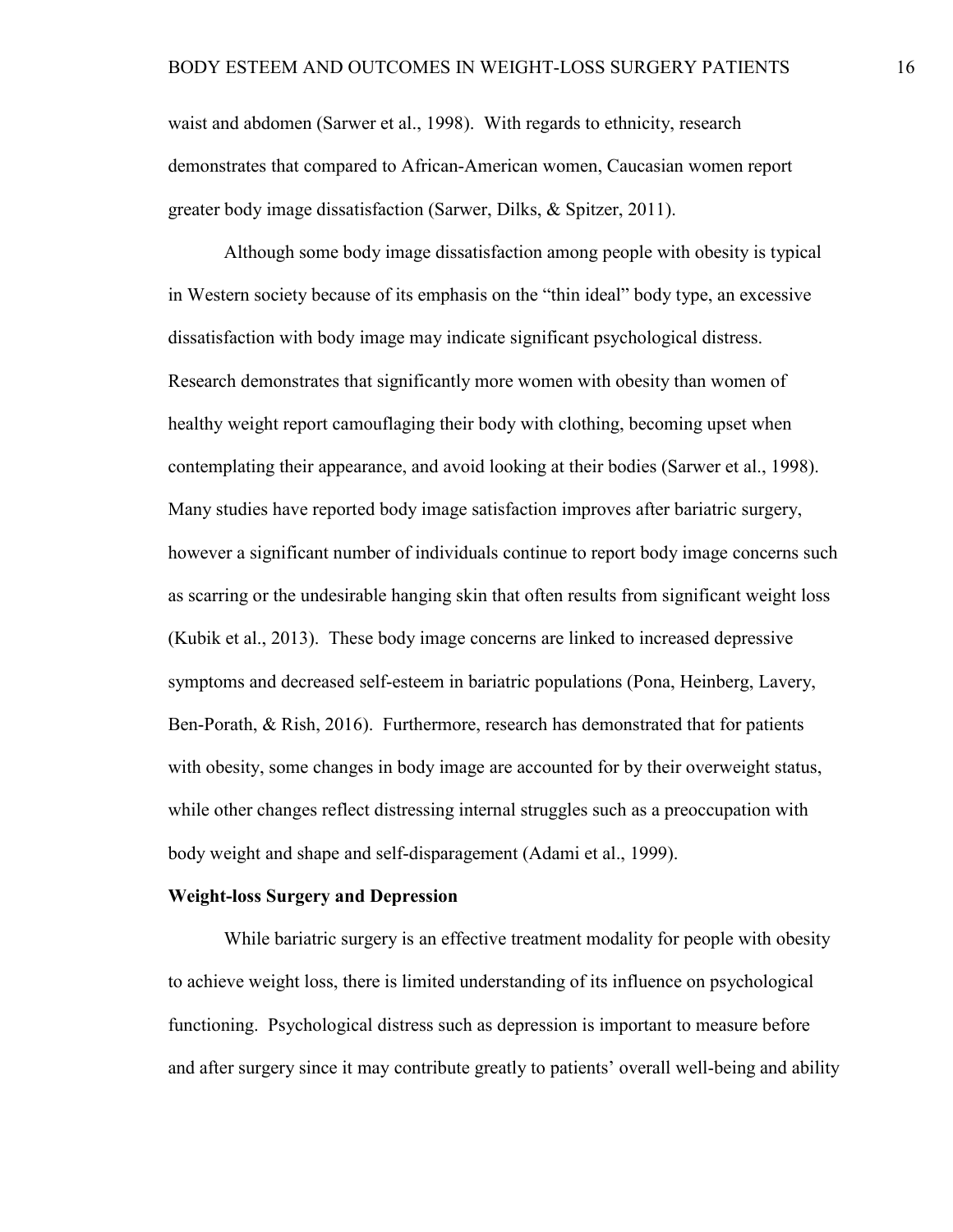to remain adherent to the recommended postoperative lifestyle (Kubik et al., 2013). Psychological evaluation of patients with obesity seeking bariatric surgery is particularly critical as this population has a higher prevalence of depressive symptomology compared to individuals with obesity in the community (Yusufov et al., 2017). Study findings suggest that self-esteem may help explain the relationship between BMI and depression or suicidality in bariatric surgery candidates, particularly for men. Additionally, it has been reported that antidepressants are the most frequently prescribed type of medication in the bariatric patient population (Cunningham et al, 2012).

Research suggests that pre-operative psychopathology may independently predict surgical weight loss (Wimmelmann et al., 2014). In other words, post-operative health behavior may be influenced by pre-operative levels of psychopathology leading to suboptimal weight loss. Research also suggests that the presence of depression following weight-loss surgery predicts a decrease in post-operative improvements such as depression and body image (Jumbe, Hamlet, & Meyrick, 2017). Alternatively, psychological distress secondary to obesity is likely to decrease with weight loss, which may contribute to better long-term weight loss maintenance. A recent meta-analysis, however, found no clear evidence to support a relationship between pre-operative mental health conditions, namely depression and binge-eating disorder, and post-operative weight loss (Dawes et al., 2016). Thus, additional research is required to better understand whether pre- or post-operative mental status may be a better indicator of longterm weight loss.

Research has shown that having a pre-operative diagnosis of depression is positively correlated with missed appointments following bariatric surgery, which may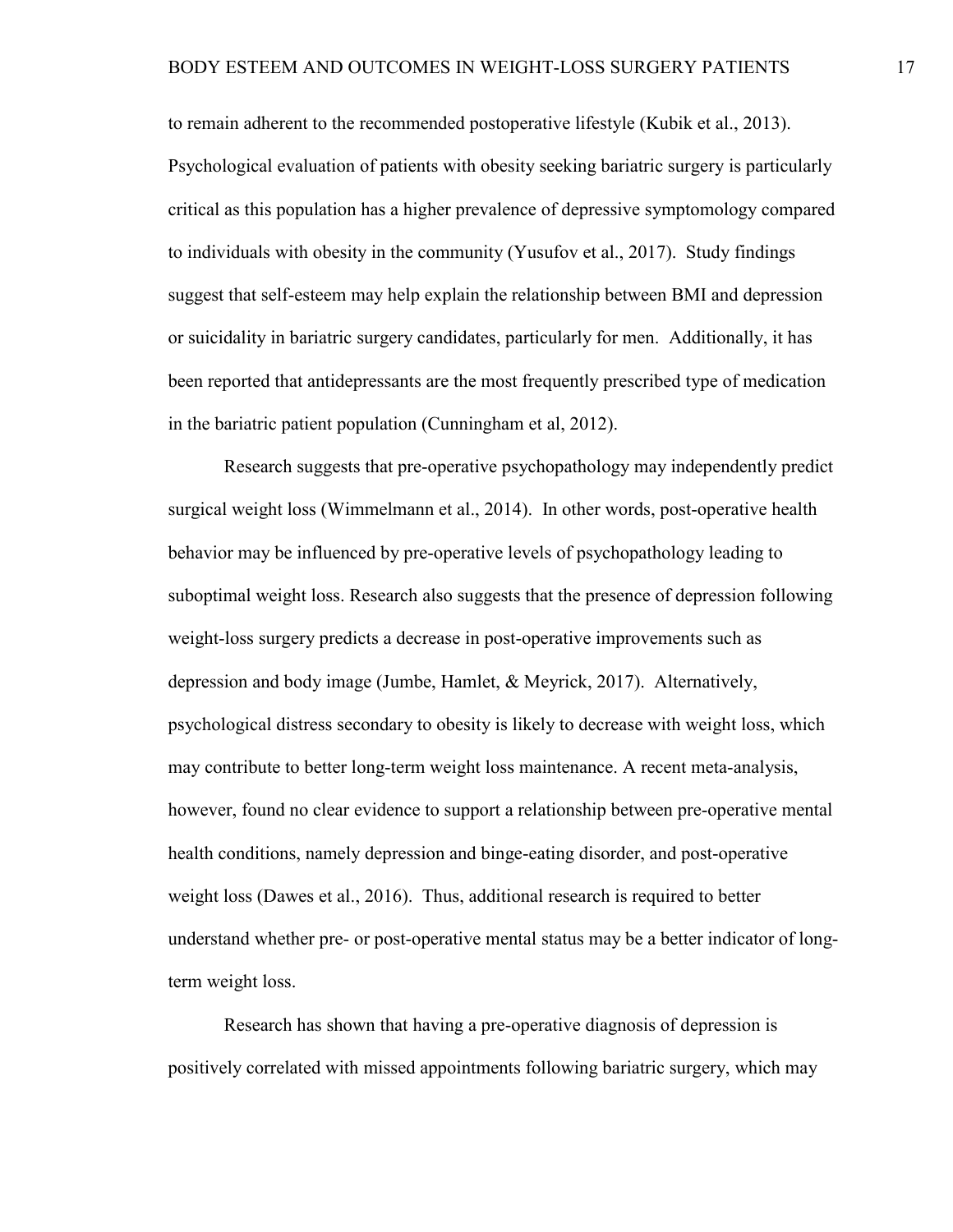lead to unsatisfactory weight loss outcomes (Toussi, Fujioka, & Coleman, 2009). Moreover, pre-operative depressive symptoms can potentially affect post-operative patient expectations of weight loss and quality of life (Toussi et al., 2009). For example, some patients react negatively to unmet expectations of weight loss or unseemly skin changes which can precipitate, or worsen, depression. Lent et al. (2014) found that greater internalized weight bias was associated with more depressive symptoms prior to bariatric surgery as well as with less weight loss one year after surgery.

There is moderate quality evidence to support an association between bariatric surgery and lower rates of post-operative depression (Dawes et al., 2016). In addition, research indicates that depressive symptoms generally improve for bariatric patients in the year following weight-loss surgery compared to patients with obesity treated with diet and exercise (Karlsson, Sjöström, & Sullivan, 1998). Meta-analyses have further strengthened the association between bariatric surgery and decreased depression among patients post-operatively (Herpertz et al., 2003; Dawes et al., 2016). Research suggests that individuals with severe obesity, especially younger women with poor body image, have sustained improvement in depression, as measured by the Beck Depression Inventory, following weight-loss surgery (Dixon, Dixon, & O'brien, 2003). The extent of mental health improvement in bariatric surgery patients may also be related to the amount of weight loss achieved (Karlsson et al., 1998). Research suggests that depressive symptoms are significantly related to negative changes in BMI (Mitchell et al., 2014). Conversely, post-operative weight regain has been associated with increased depression (Bocchieri, Meana, & Fisher, 2002).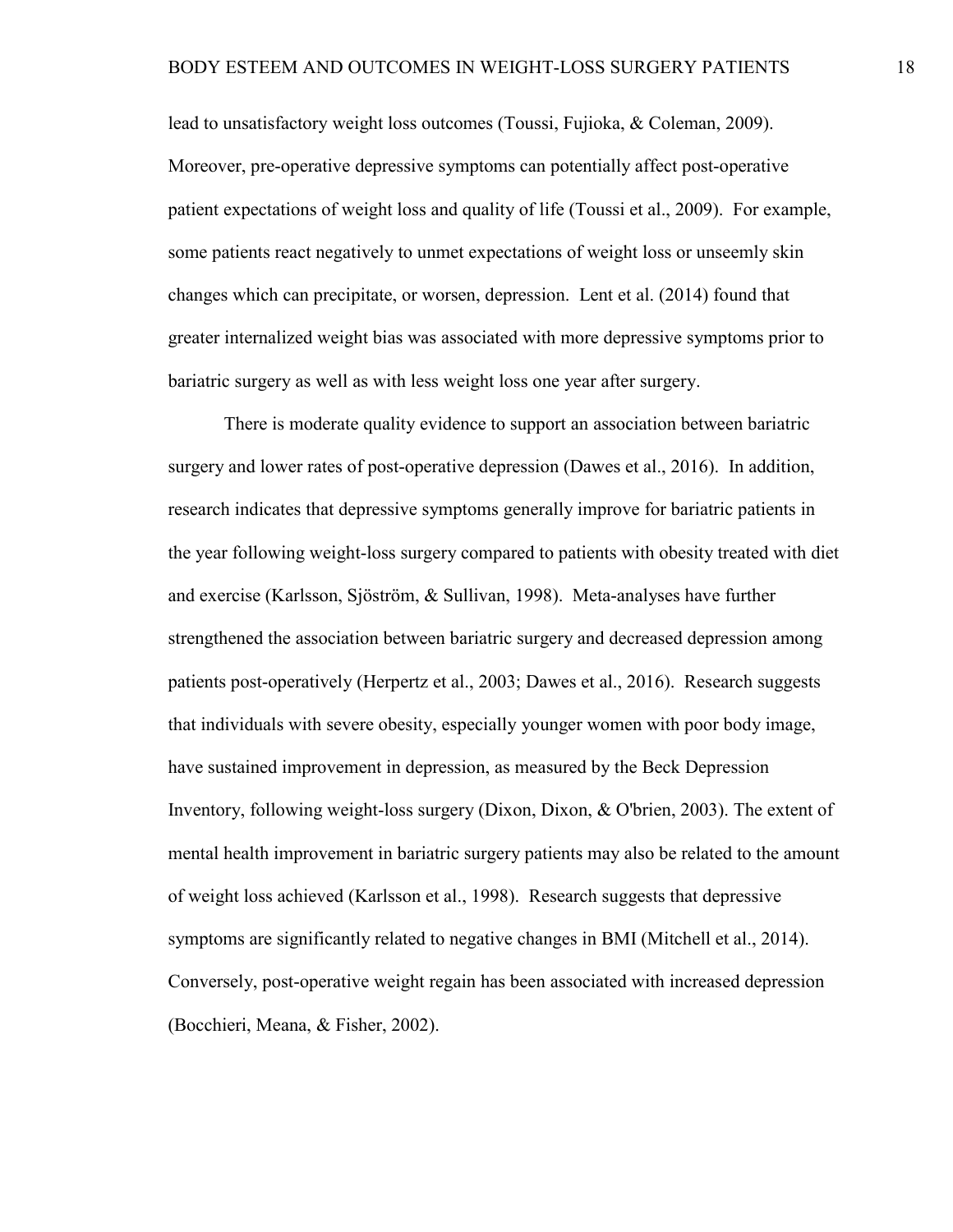A small subset of bariatric patients reports minimal or no improvement in mood following weight loss surgery (van Hout, Boekestein, Fortuin, Pelle, & van Heck, 2006). Research shows that some patients may be dissatisfied with their weight loss and other patients may recognize that their existing issues are still problematic and can no longer be attributed to their weight (Waters et al., 1991). Toussi et al. (2009) found that patients with depressive symptoms after surgery were much more likely than non-depressed patients to miss post-surgical appointments and was associated with poorer weight loss compared to their nondepressed counterparts. Further studies are needed to clarify the association between depressive symptoms and weight loss and to investigate whether preoperative factors can be addressed to promote clinically meaningful differences in weight loss and psychosocial outcomes in the long term after bariatric surgery (Livhitz et al., 2012).

#### <span id="page-24-0"></span>**Weight-loss Surgery and Post-operative Nutrition**

Despite the advantages of substantial weight loss and improvement in comorbid conditions observed after bariatric surgery, these procedures are accompanied by nutritional risk. Nutritional deficiencies after bariatric surgery can arise from a variety of factors, including surgical modifications of the gastrointestinal tract that reduce dietary intake and promote malabsorption, or because of poor patient compliance with treatment recommendations (e.g., diet, protein shakes, and multivitamin supplementation; Beckman & Earthman, 2013). A recent meta-analysis has demonstrated potential nutritional problems of decreased plasma/serum iron, serum copper, and serum zinc status following bariatric surgery (Freeland-Graves, Lee, Mousa, & Elizondo, 2014). Deficiency of vitamin B12, folate, calcium, and vitamin D has also been frequently observed after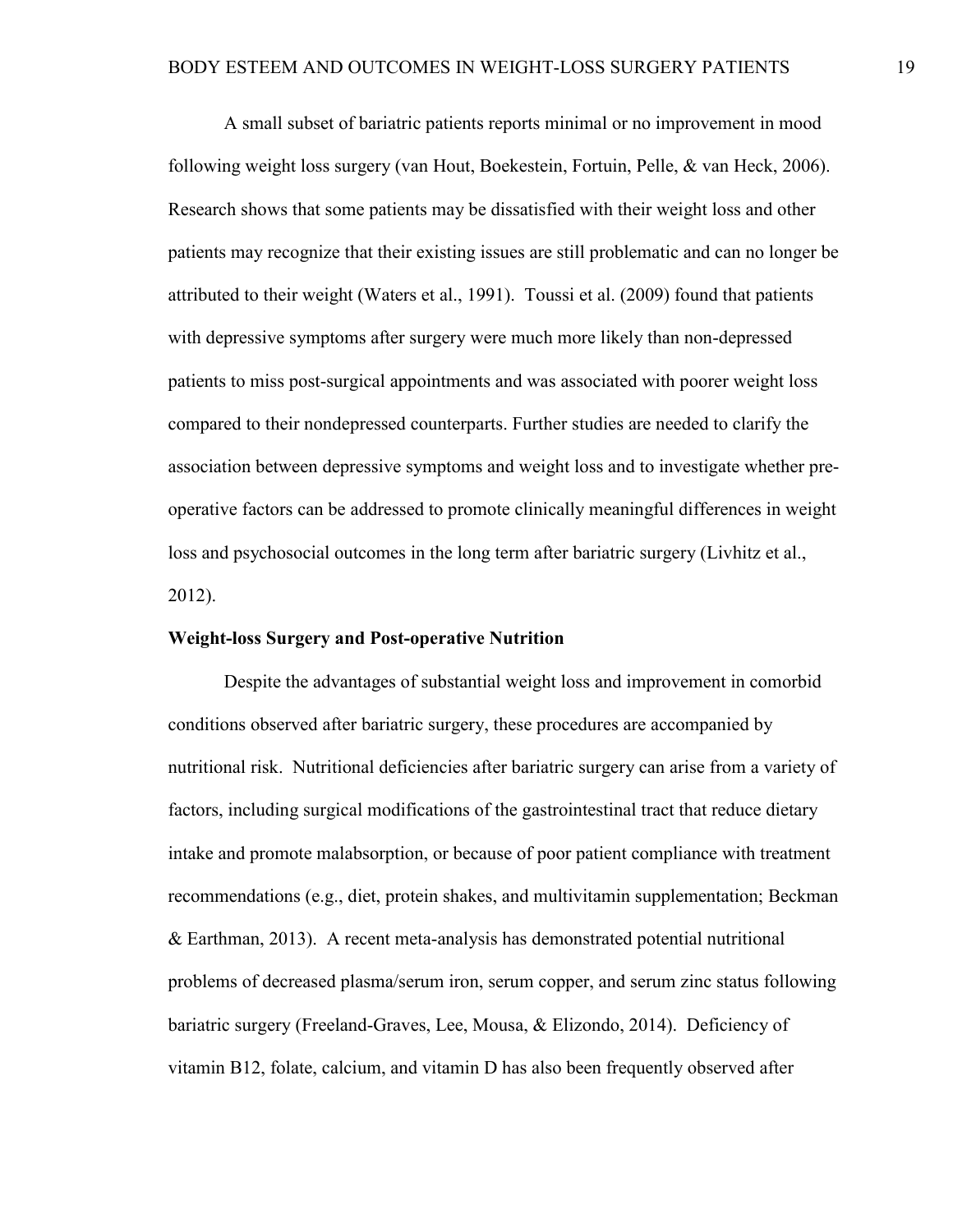RYGB surgery (Shah, Simha, & Garg, 2006). It is important to note that differences in levels of these vitamins and minerals pre- and post-surgery may be influenced by time period after surgery, a pre-existing deficiency, type and dose of vitamin–mineral supplements, and malabsorption due to elimination of parts of the gastrointestinal tract (Freeland-Graves et al., 2014).

The most common of the nutritional deficiencies following bariatric surgery is vitamin D (Beckman & Earthman, 2013). Even prior to weight-loss surgery, it has been shown that individuals with obesity have decreased bioavailability of vitamin D (Wortsman, Matsuoka, Chen, Lu, & Holick, 2000). Moreover, the inverse relationship between BMI and serum vitamin D level has been demonstrated in the large Framingham (Cheng et al., 2010) and National Health and Nutrition Examination Survey (NHANES) studies (Yetley, 2008). Research indicates that low vitamin D levels in bariatric surgery patients can result in bone loss, particularly in the hip and lumbar spine areas (Scibora, Ikramuddin, Buchwald, & Petit, 2012). Therefore, vitamin D supplementation in the bariatric surgery patient population is not only important, but research suggests that the generally recommended daily dosage of 400 to 800 IU may not be adequate for this patient population (Beckman & Earthman, 2013).

Altogether, vitamin D and other mineral deficiencies can be damaging if left untreated and can affect overall quality of life. As multivitamins and supplements are readily available, vitamin and mineral deficits are easily preventable. For vitamin and mineral supplementation to be effective, lifelong patient compliance is critical. Study results have demonstrated, however, that only 77% of patients were taking vitamin supplements more than 18 months after weight-loss surgery (Wardé-Kamar, Rogers,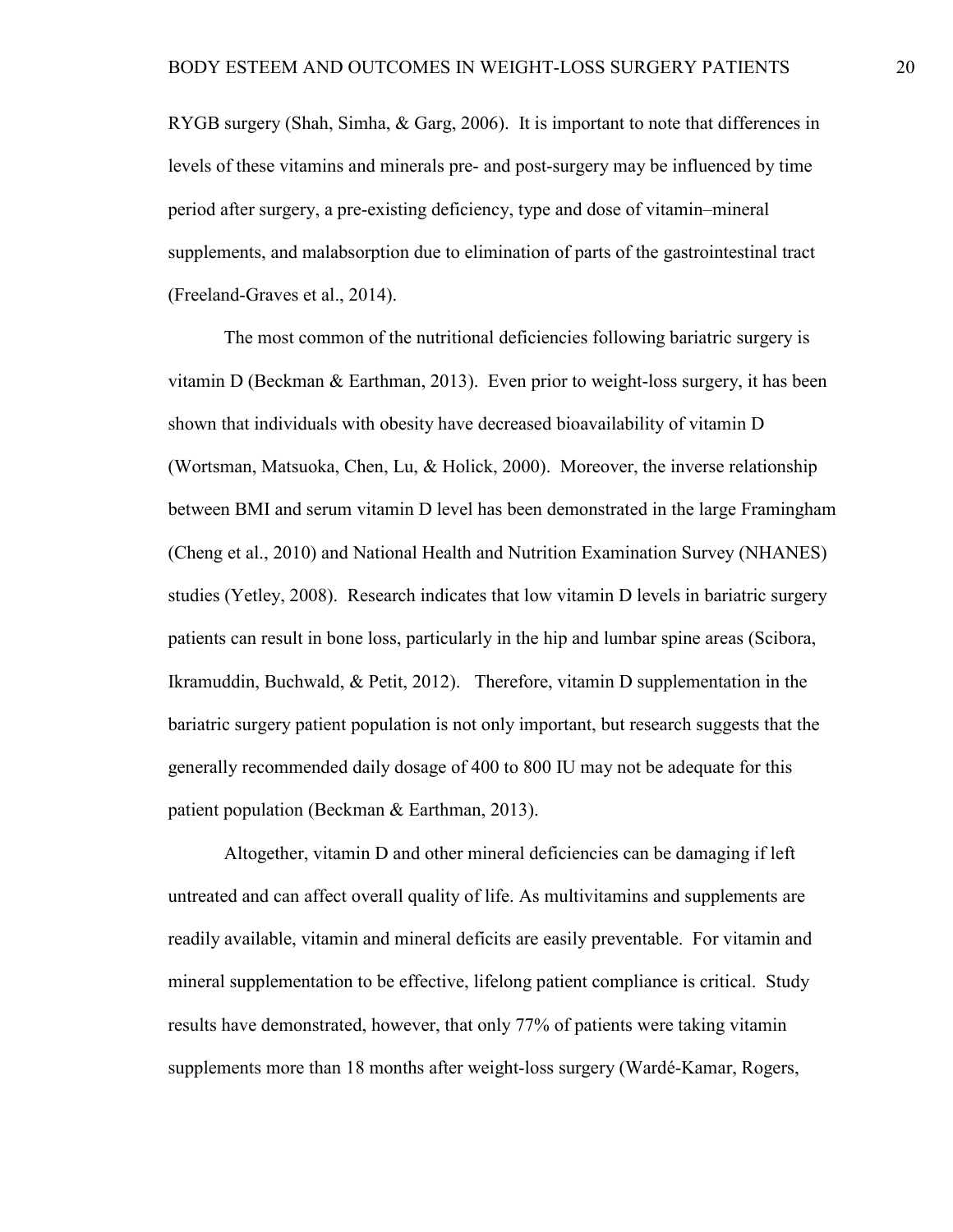Flancbaum., & Laferrère, 2004). Nutritional deficiencies can result from a number of causes, although are commonly related to non-compliance with post-operative dietary and vitamin intake recommendations.

In addition to adhering to a prescribed multivitamin and supplement regimen, adequate protein consumption is a critical dietary modification for patients undergoing bariatric surgery. Indeed, bariatric patients are at risk of protein deficiency (Schollenberger et al., 2016). Possible reasons for protein insufficiency following weight-loss surgery might be the restricted food intake and the malabsorption of nutrients after surgery (Faria, Faria, Buffington, de Almeida Cardeal, & Ito, 2011). Importantly, a protein-rich diet facilitates satiety and the reduction in overall energy intake (Westerterp-Plantenga, Nieuwenhuizen, Tome, Soenen, & Westerterp, 2009). Research indicates that adequate intake of protein facilitates weight loss, especially body fat loss, and protects against muscle mass wasting in patients who undergo bariatric surgery (Schollenberger et al., 2016). Dietary proteins have also been shown to play an important role in body weight regulation, which is critical for the bariatric surgery population. Research suggests that chronic inadequate protein intake is detrimental and can lead to loss of lean tissue and decreased functional status and quality of life (Beckman & Earthman, 2013). There is strong, quality evidence to support the recommendation that after bariatric surgery, patients consume 60 to 120 grams of protein per day (Heber et al., 2010).

Eating behavior is a key determinant of obesity and influences weight management following bariatric surgery (Sarwer, Dilks, & West-Smith, 2011). Selfreport data from patients suggest that patients eat 50% to 80% fewer calories than they did prior to surgery, specifically up through eight years after RYGB surgery (Mathes &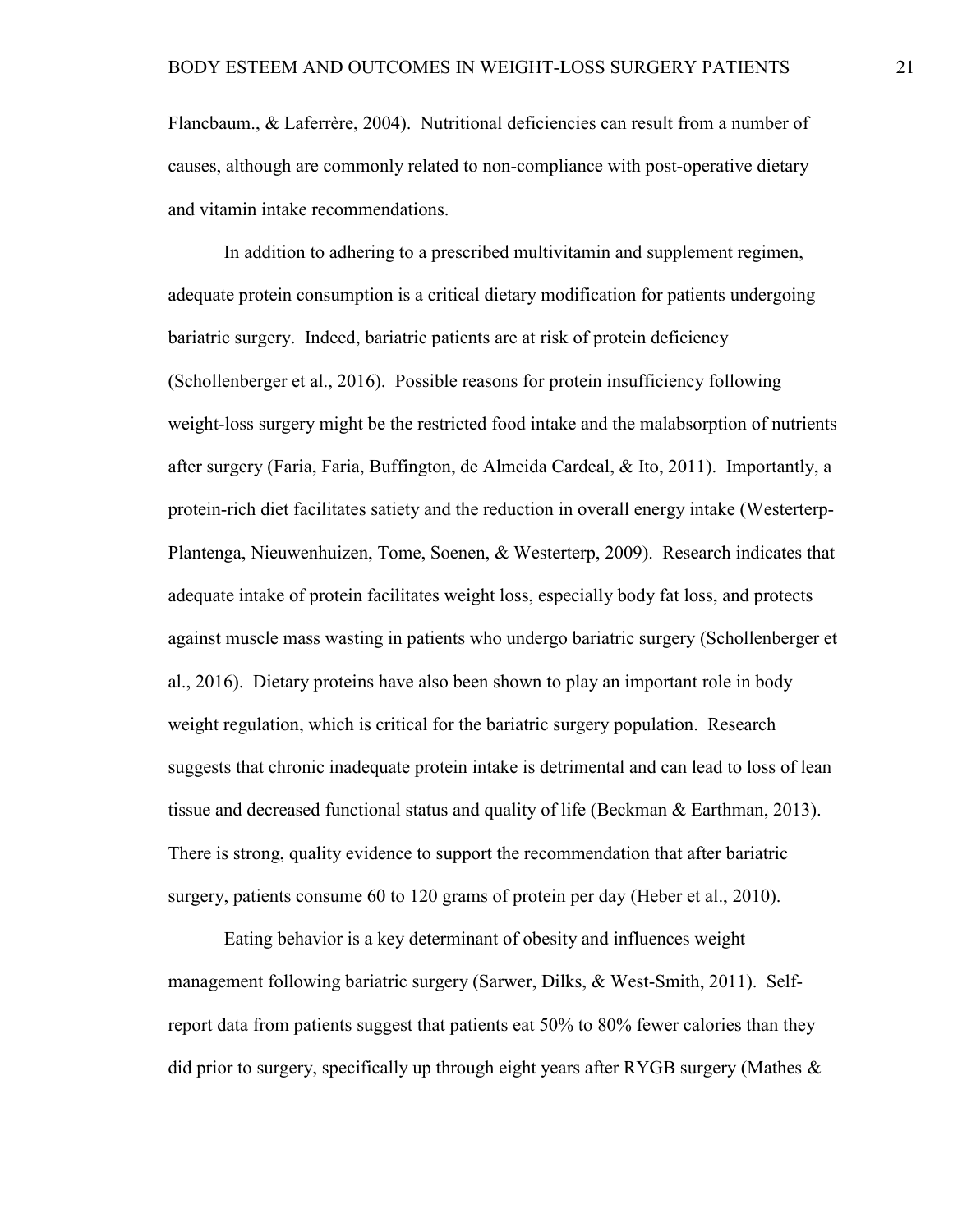Spector, 2012). Although dietary recall and food-frequency questionnaires are readily accessible and practical to administer to a wide array of individuals, it is important to recognize that these inventories are vulnerable to inaccuracies. People, especially individuals with obesity, typically underestimate their food consumption. Currently, the amount of weight loss in the months and years following surgery, as well as weight regain, are strong objective indicators of post-operative diet and lifestyle compliance and can serve as a proxy for compliance with the prescribed post-operative diet (Maleckas et al., 2016). Understanding which factors contribute to a higher risk of disturbed eating behaviors that are characteristic of many individuals with obesity is important for the development of new interventions aimed at changing eating behavior following bariatric surgery (Mathes & Spector, 2012).

#### <span id="page-27-0"></span>**Social Comparison Theory**

Theoretical work, such as Social Comparison Theory, may potentially provide a framework for explaining variability in weight-loss and psychosocial outcomes following bariatric surgery. According to this theory proposed by Leon Festinger (1954), individuals are driven to acquire an accurate self-assessment by evaluating their own opinions and abilities in comparison to others. To perform this evaluation, humans seek out standards against which to compare themselves, and when objective standards are not available, they make comparisons with available others. Essentially, individuals determine their own social and personal worth by comparing themselves in a variety of domains against a benchmark provided by others, such as attractiveness, to reduce uncertainty in these domains.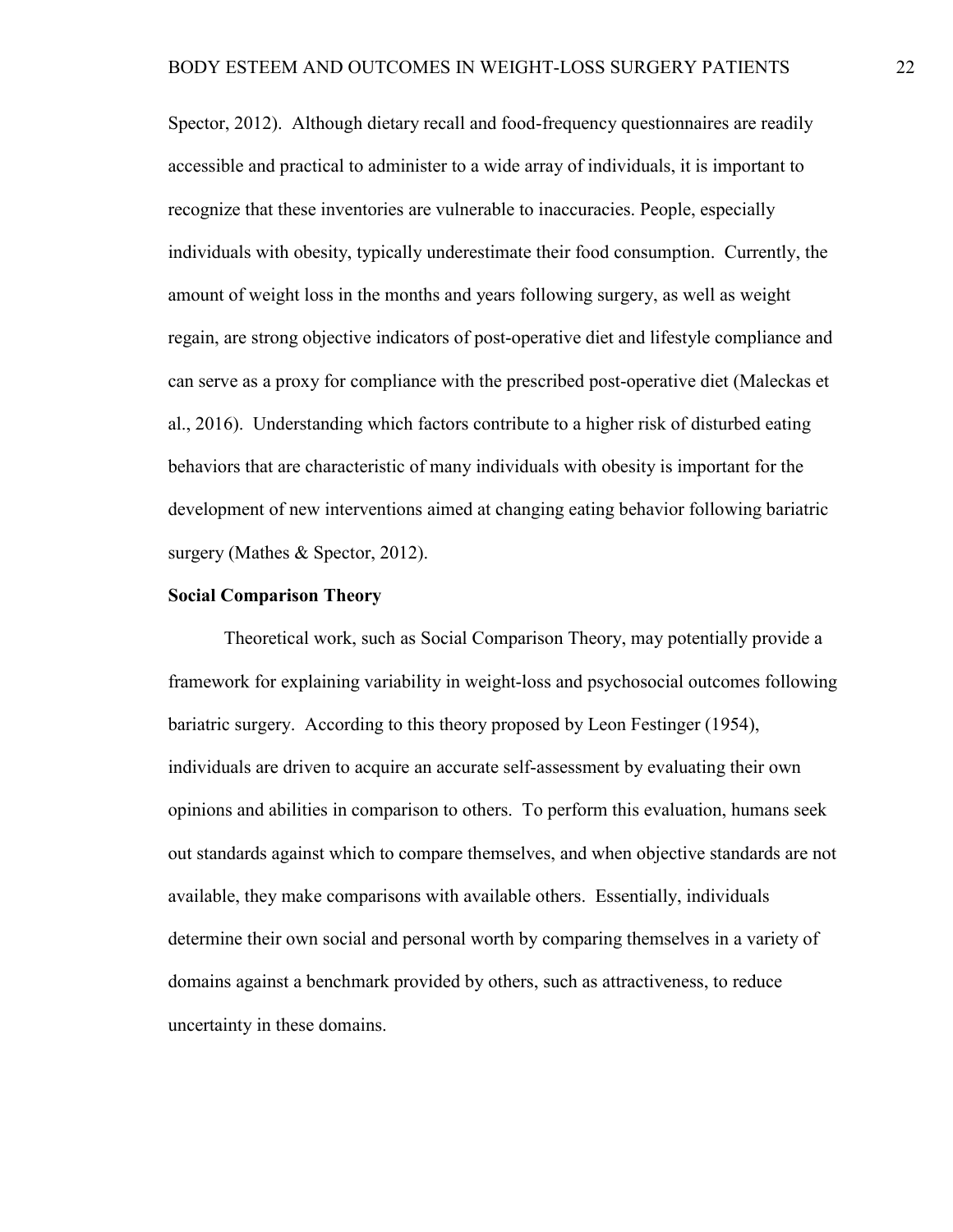The social comparison process involves individuals evaluating their own attitudes, abilities, and beliefs in relation to others. In the case of body esteem and weight loss, individuals often engage in upward social comparisons against mainstream media images that present the "thin ideal" to be the norm for societal views of attractiveness (Fitzsimmons-Craft, 2011). By comparing themselves against this form of societal ideal, often the result is negative feelings toward the self. In research using social comparison theory to understand body image, Halliwell (2012) found that appearance comparisons are essential to the development of body image concerns. Engaging in frequent appearance comparisons with dissimilar targets (e.g., thinner) leads to body dissatisfaction, particularly for women. By contrast, findings from research with young adult women with overweight and obesity suggests that thinner comparators are associated with increases in dieting and exercise cognitions, as well as actual behaviors (Rancourt, Leahey, LaRose, & Crowther, 2015). Moreover, social comparisons to emotionally close friends magnify the effects of upward comparisons on exercise thoughts and weight-related behaviors. Given the inconsistent findings, having a better understanding of the mechanisms of social comparisons may provide opportunity to intervene and interrupt negative body image and disordered eating.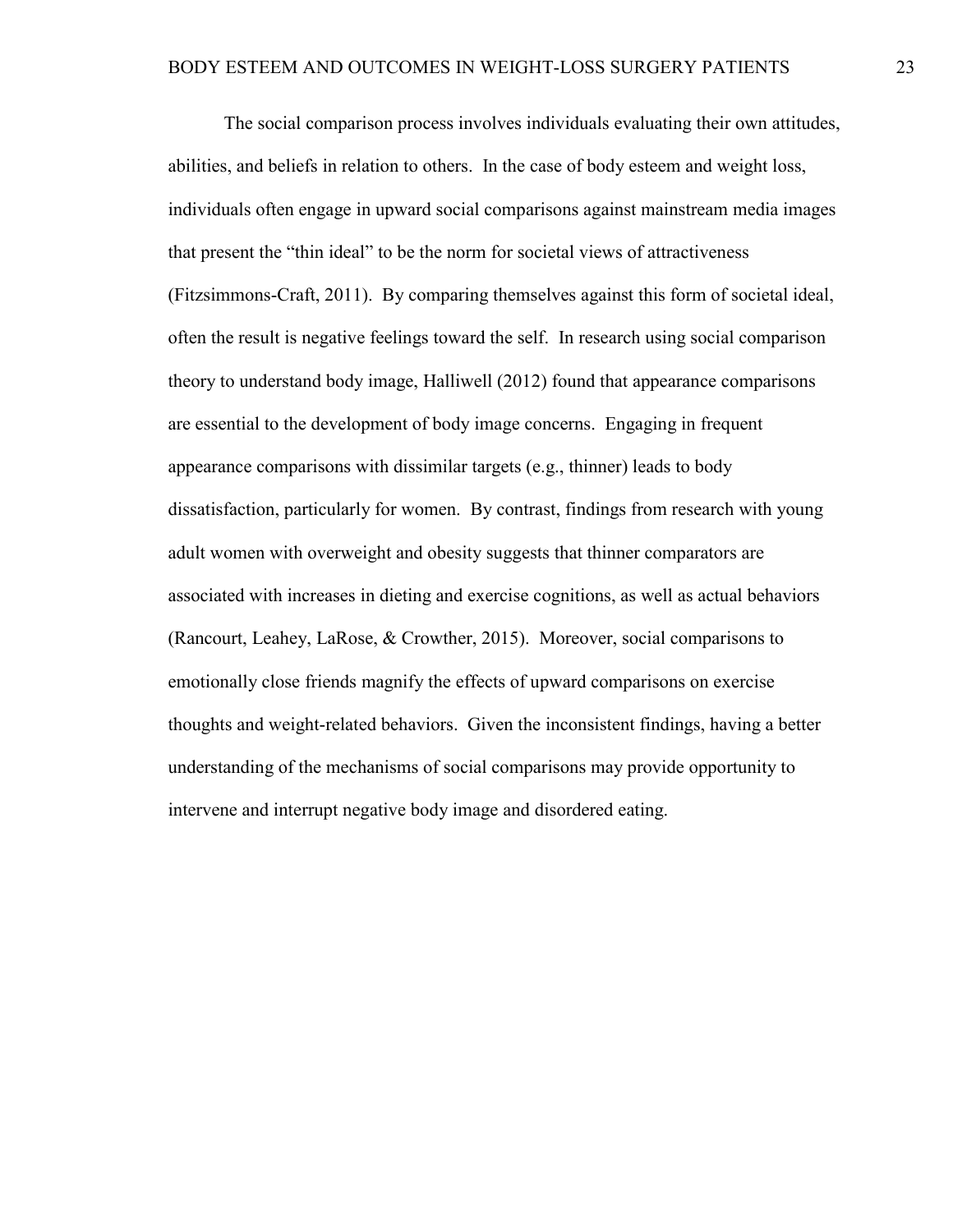

#### Figure 1. Social Comparison Theory and Weight

#### <span id="page-29-0"></span>**Beck's Theory of Depression**

Beck's Theory of Depression (1967) explains how individuals suffering from depression appraise events in a negative way. Essentially, Beck argued that negative automatic thoughts, originated from dysfunctional beliefs, are the cause of depressive symptoms. There are three mechanisms that are responsible for depression, namely the cognitive triad (negative thoughts about the self, the world and the future), negative selfschemas, and cognitive distortions (errors in thinking).

Similar to social comparison, Beck's theory gives a possible structure for understanding the association between individuals with obesity and higher prevalence of depression. The cognitive triad would suggest that if a person with obesity has a core schema of being ugly or a failure and negatively views her body in a society that promotes the "thin ideal", she may interpret situations in a dysfunctional and unrealistically defeatist way; she may see the world as posing obstacles she is unable to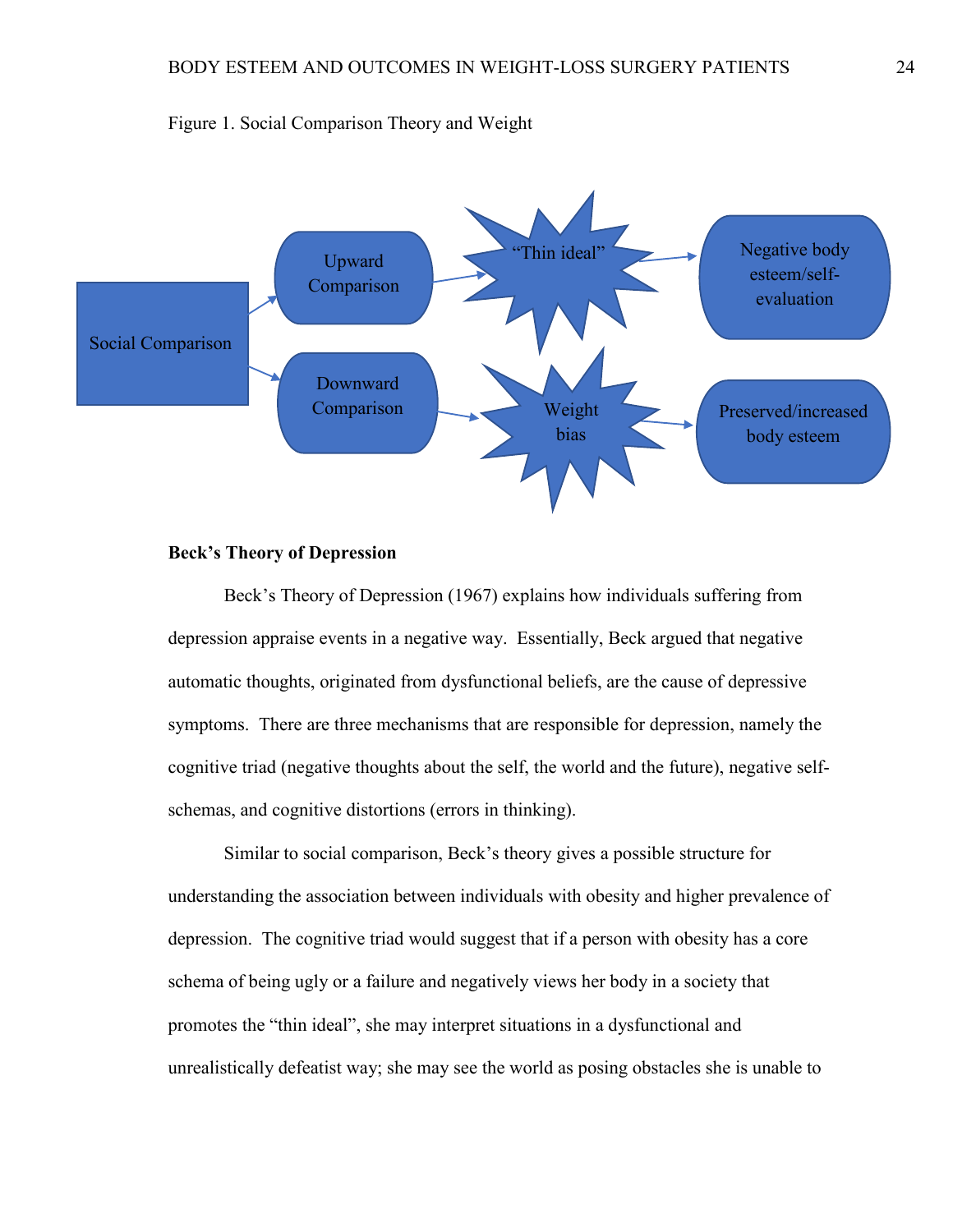#### BODY ESTEEM AND OUTCOMES IN WEIGHT-LOSS SURGERY PATIENTS 25

overcome. In turn, she may see the future as hopeless because her negative self-view will prohibit improvement of her situation. As the components of the triad interact, they interfere with healthy cognitive processing and thinking. She may continually compare herself to individuals of typical weight, which may lead to symptoms of depression. The negative thoughts and depressed mood often persist, even when evidence to the contrary is presented.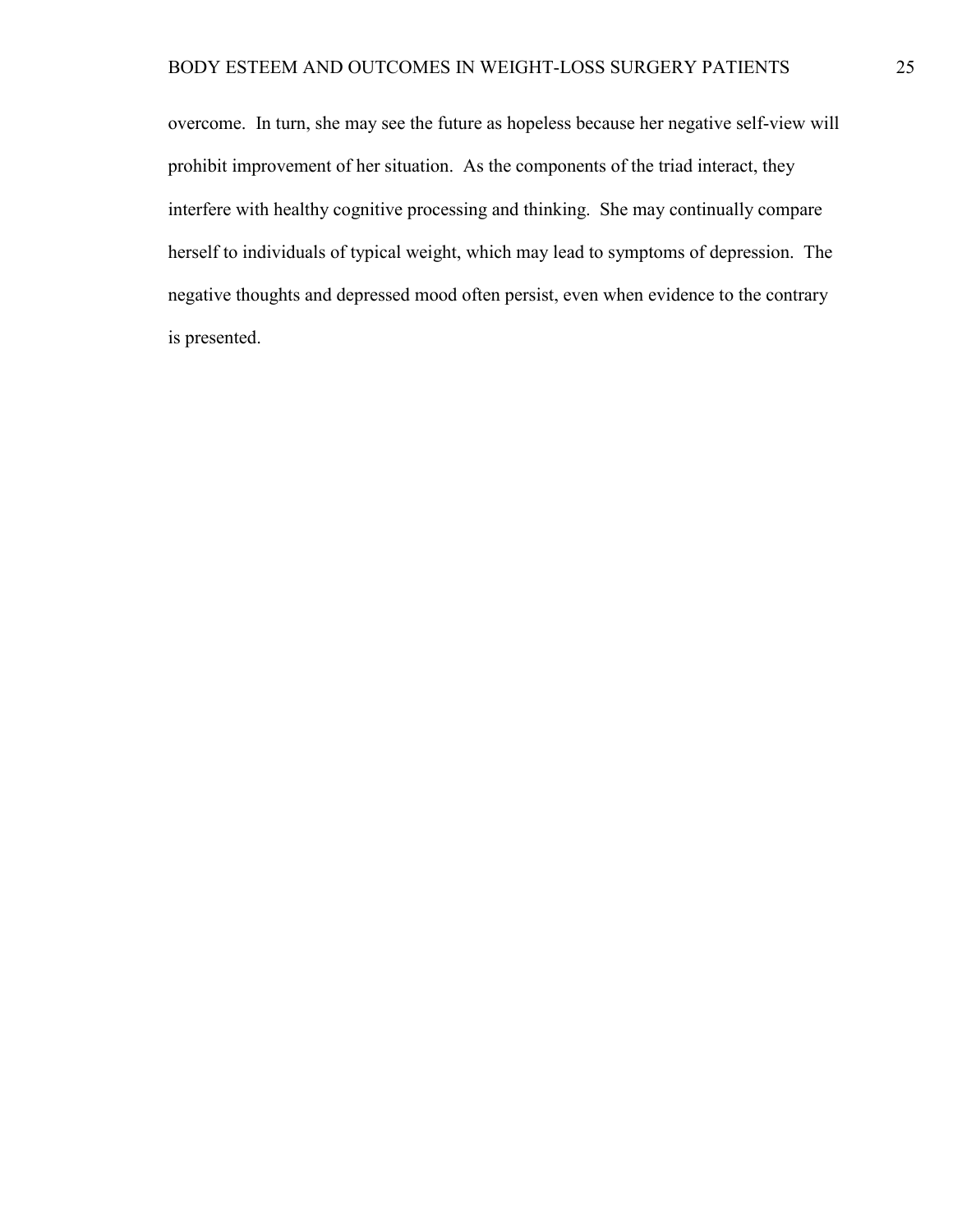#### **CHAPTER 3: METHOD**

<span id="page-31-0"></span>The purpose of this retrospective, longitudinal study was to examine the relationship between pre-operative body esteem and post-operative outcomes including weight change, change in body esteem, adherence to the prescribed vitamin and diet regimen, and depressive symptoms, in adult patients undergoing bariatric surgery. This study used a correlational research design.

#### <span id="page-31-1"></span>**Participants**

Archival data was retrieved on 216 adult patients who underwent bariatric surgery at a large, rural, comprehensive medical center in the northeastern United States. All patients who entered the bariatric surgery program between September 15, 2004 and September 15, 2016 were offered participation in a longitudinal research program and provided written informed consent. Moreover, all bariatric surgery candidates at this medical center were required to participate in a 6 to 12-month multidisciplinary preoperative clinical curriculum consisting of medical evaluation, as well as surgical, nutritional, and lifestyle education. Patients were encouraged to lose 10% of their body weight before surgery to enhance the safety of the procedures and demonstrate readiness to make behavioral changes (Lent et al., 2017).

#### <span id="page-31-2"></span>**Inclusion and Exclusion Criteria**

Participant data were included if the patient was between the ages of 18 and 65 years on surgery date, was at least one-year post-surgery (+/- 3 months), and had completed the BESAA both pre- and postoperatively.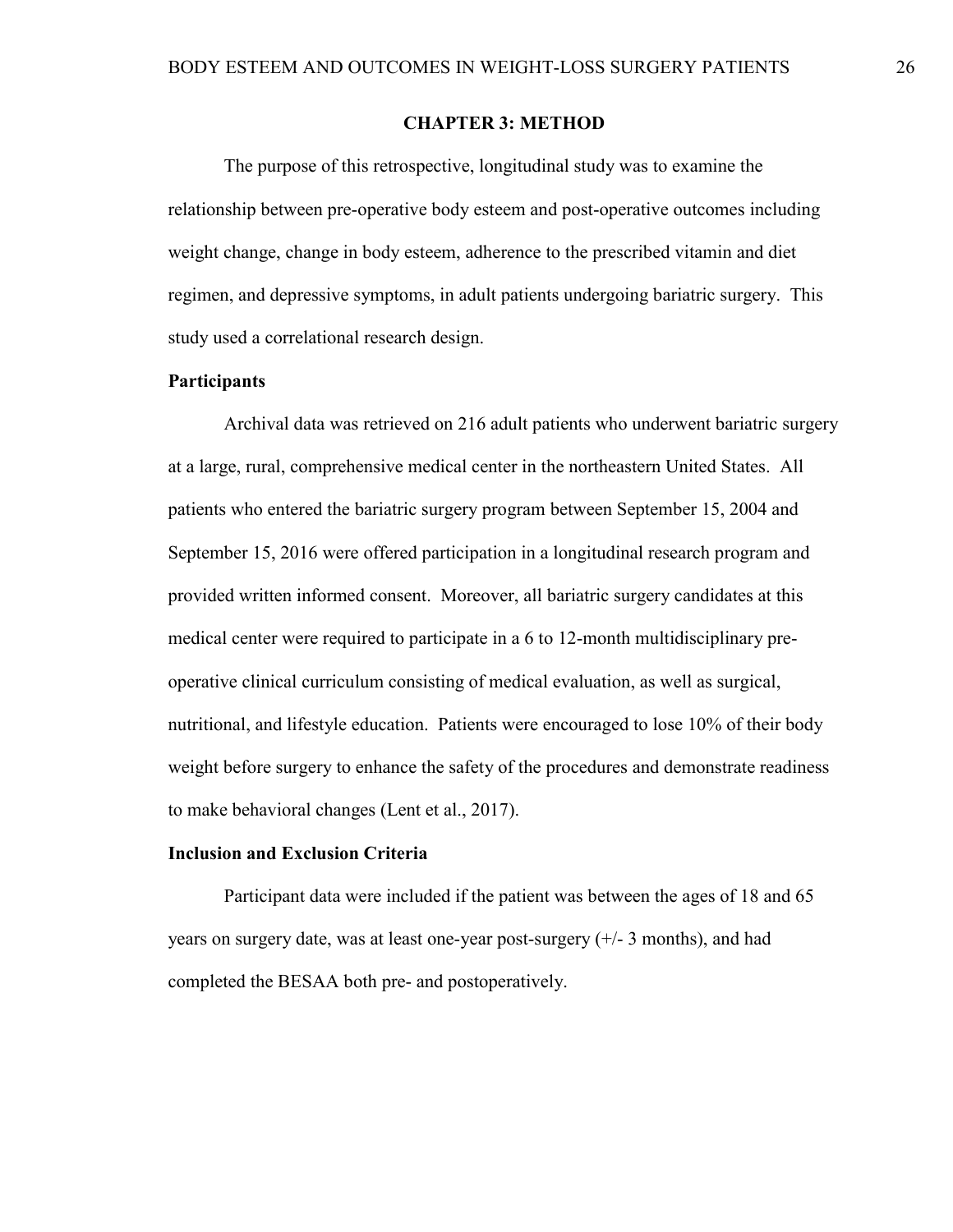Participants were excluded from the study if they refused consent, were outside the age criterion, were undergoing a revision to a previous bariatric surgical procedure, or had not completed the BESAA before and after surgery.

#### <span id="page-32-0"></span>**Measures**

**Body Esteem Scale for Adolescents and Adults.** The BESAA (Mendelson et al., 2001) is a 23-item, self-report measure based on the view that global self-esteem is multidimensional and determined by a combination of feelings of adequacy in particular domains, and individual ratings of importance of that domain. The scale has three subscales that measure general feelings about appearance (BE-Appearance), weight satisfaction (BE-Weight), and positive evaluations attributed to others about one's body and appearance (BE-Attribution) (Mendelson et al., 2001). The BESAA is composed of 23 statements regarding the three subscales of body esteem on a five-point Likert scale [ranging from *Never* (0), *Seldom* (1), *Sometimes* (2), *Often* (3), or *Always* (4)], with higher scores indicating higher body esteem. A psychometric analysis of the BESAA indicated that its subscales have high internal consistency (Cronbach's  $\alpha$ = .81-.94) and high test-retest reliability ( $r = .83-.92$ ; Mendelson et al., 2001). Additionally, there is good evidence for the discriminant, convergent, and face validity of the three BESAA subscales.

**Beck Depression Inventory, Second Edition.** The BDI-II is a 21-item, selfreport measure of the severity of depression (Beck, Steer, & Brown, 1996). Items range from 0 to 3 and are totaled to create an overall depression score ranging from 0 to 63. The total score is then labeled either minimal (0-13), mild (14-19), moderate (20-28), or severe (29-63), with higher scores equating to greater perceived depression. A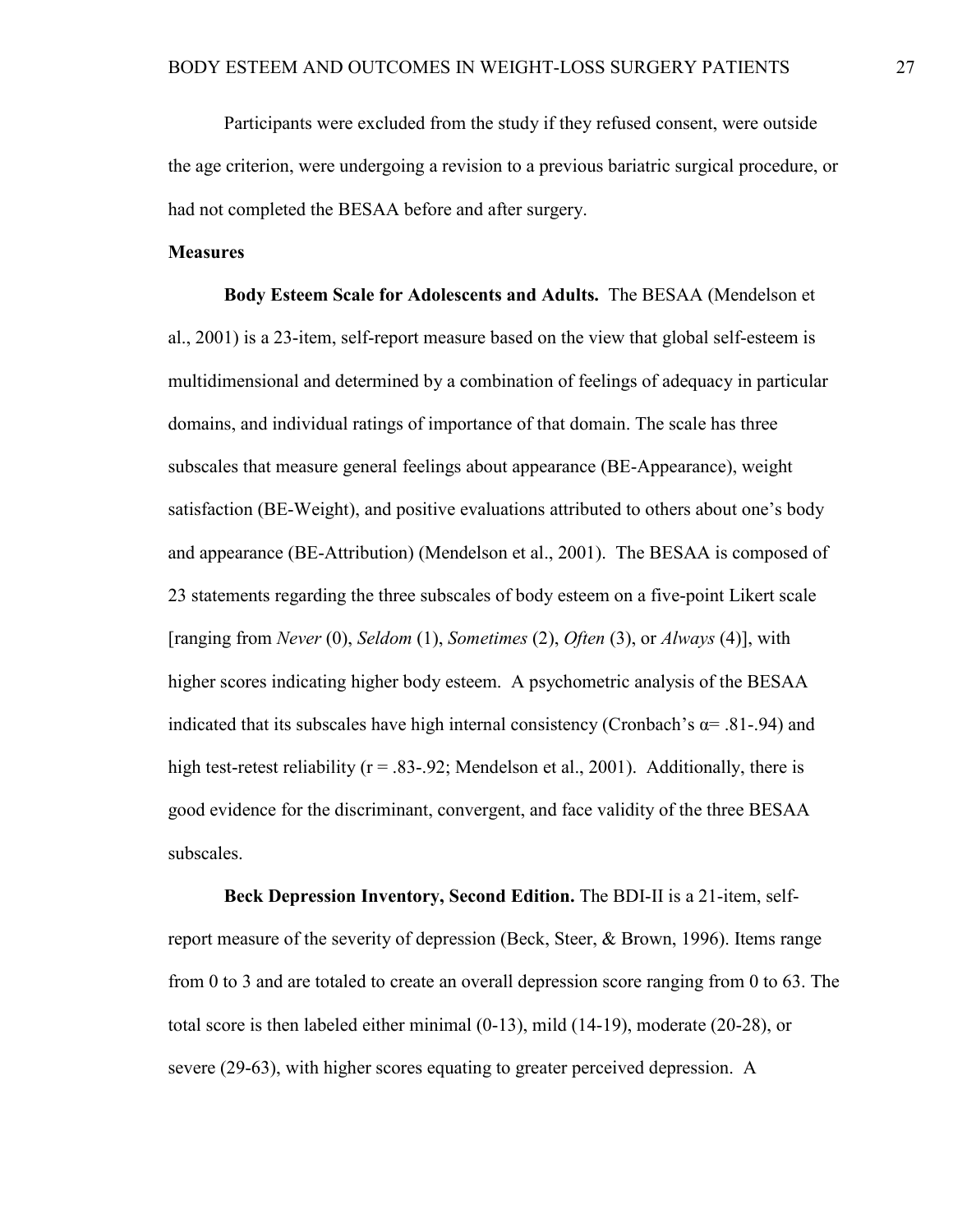psychometric analysis of the BDI-II demonstrated that it has high internal consistency (Cronbach's  $\alpha$  = .91) and test-retest reliability (r = .93; Beck et al., 1996).

**Nutrient data.** Post-operative dietary and vitamin adherence as measured by blood nutrient laboratory values was assessed one-year post-surgery (+/- 3 months). Laboratory values within specified normal ranges were used as proxies for dietary and vitamin adherence and include calcium, vitamin D, vitamin B12, and iron, per the predetermined data that were collected. Given the rigor of pre-operative medical clearance, any patients with underlying conditions that would have affected vitamin and nutrient levels would have been treated and any issues resolved prior to weight-loss surgery.

**Participant characteristics**. Patient information including age, sex, BMI, medical diagnoses, weight, and surgery type/date were collected from the electronic health record (EHR) at baseline and when appropriate, at one year +/**-** 3 months postsurgery.

**Weight change**. Change in weight pre- to postoperatively was calculated using percent change in BMI at one year to obtain body weight change.

#### <span id="page-33-0"></span>**Procedures**

Patients evaluated for bariatric surgery at the medical center clinic were approached by research assistants to participate in longitudinal research. Patients that expressed interest were informed about the study by research assistants during this clinic visit and provided informed consent to participate. Several patient-reported questionnaires were administered before bariatric surgery as standard of care and are included in the health system's electronic health record (EHR) for use during clinical encounters. These include measures of body esteem and depression, which were included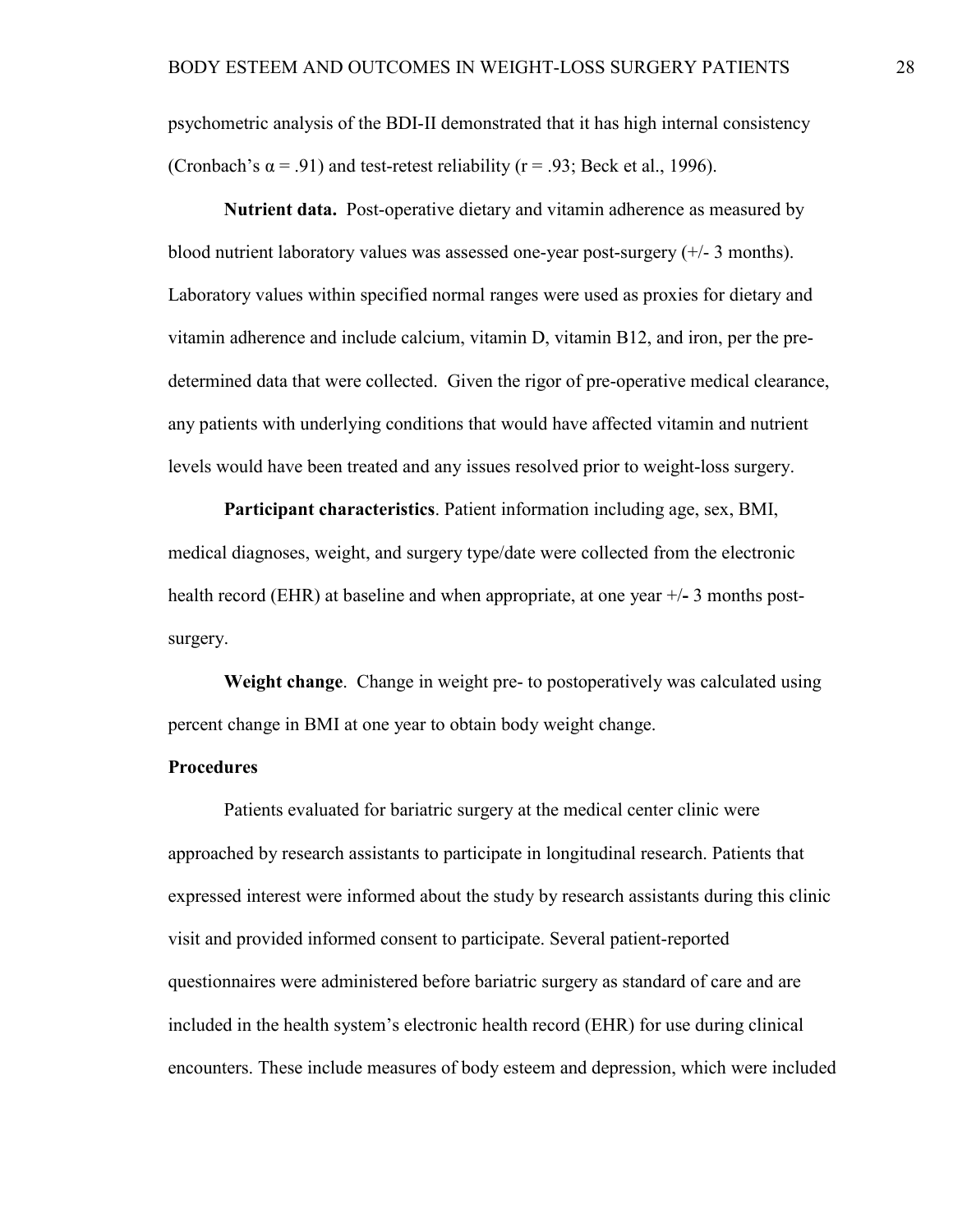in this study. Questionnaires were administered in the bariatric clinic using touch screens located within clinic rooms or by paper and pencil questionnaires, depending on the specific clinic location. At patients' one-year postoperative clinic visits, research assistants or clinical staff re-administered psychosocial and physical functioning surveys. To allow for variability in clinic appointment schedules, measures and EHR data within a one year +/- 3 month-window were included.

Data collected from each patient were stored in locked file cabinets, on password protected databases at the medical center, and for certain surveys, placed directly into their EHR for clinical use. Data extracted were transferred to a new data set where the information was de-identified, checked for any data entry errors, and analyses were run in SPSS Version 24.0 (IBM).

#### <span id="page-34-0"></span>**Demographic Analysis**

Descriptive statistics were used to characterize the study sample, including mean, standard deviations, and frequencies/percentages.

#### <span id="page-34-1"></span>**Statistical Analyses**

For this retrospective, longitudinal study, linear regression evaluated the relationship between weight loss at one-year postoperatively (primary outcome) and several pre-operative patient factors, including body esteem (BESAA total score) and three pre-operative factors known to relate to post-operative weight loss: age, biological sex and surgical BMI (Hypothesis I). First, correlations tested for, and quantified, the relationship between each of the four factors and the primary outcome of weight loss.

Based on the relationship of the individual predictor variables with the primary outcome of interest, factors were entered stepwise into a multiple linear regression.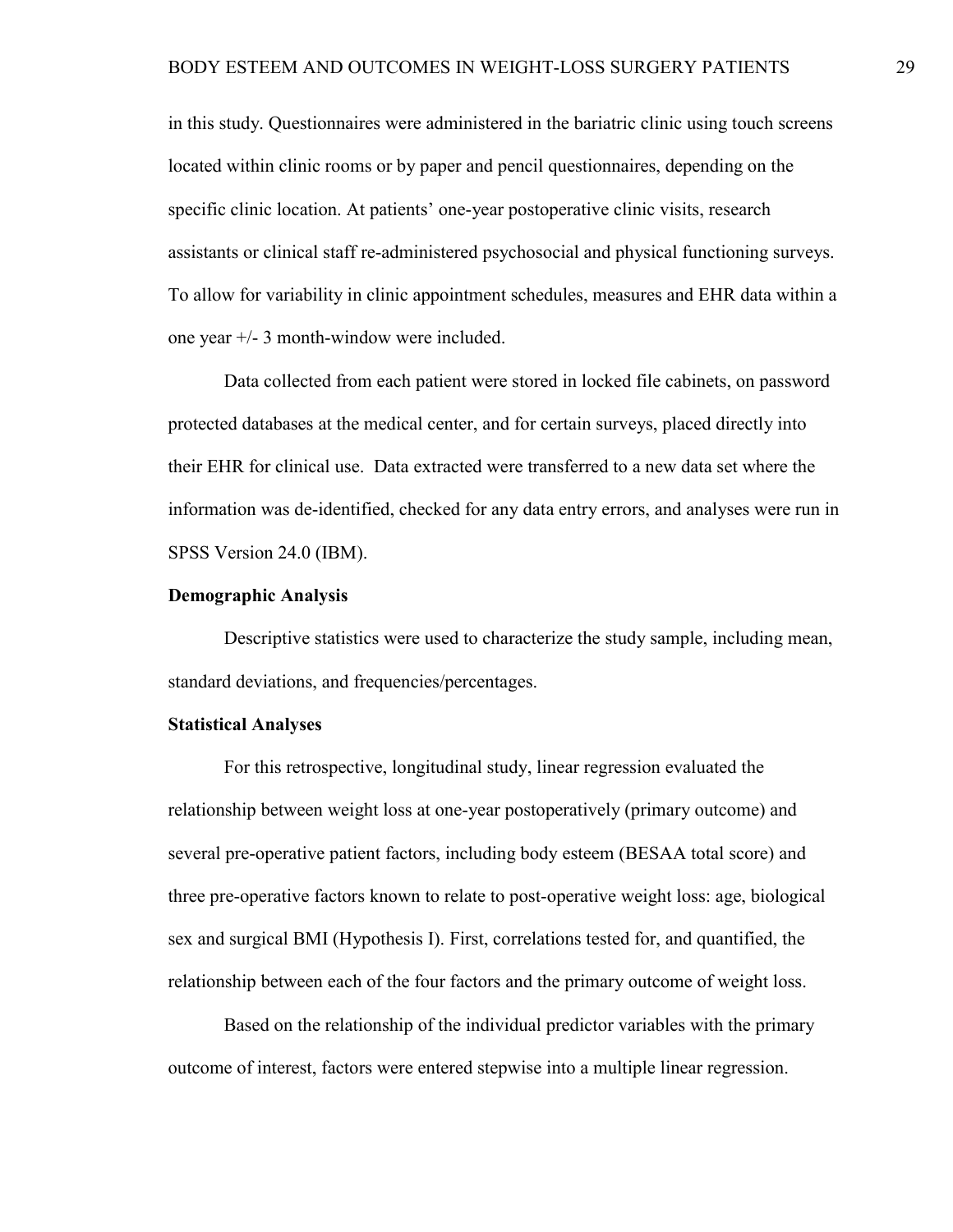Linear regression shows whether the predictor variable(s) of interest explain a statistically significant amount of variance in weight loss after accounting for all other variables. Assumptions associated with linear regression including normality, linearity, homoscedasticity, and multicollinearity were evaluated prior to analyses. The normality assumption checked the univariate descriptive statistics (*M, SD,* skewness, kurtosis). Estimates of correlations are more reliable and valid if the variables are normally distributed. The assumption of linearity asserts a linear relationship between the outcome variable and the independent variables; scatterplots determine whether there is a linear or curvilinear relationship. Homoscedasticity assumes that bivariate distributions are evenly spread about the line of best fit and similar across the values of the independent variables. A plot of standardized residuals versus predicted values shows whether data are equally distributed across all values of the independent variables. Moreover, multiple regression assumes that the independent variables are not highly correlated with each other. This assumption of no multicollinearity was tested using the acceptable levels for Variance Inflation Factor (VIF) and Tolerance values. If any of these assumptions had been violated, transformations would have been conducted to correct for distributional problems, outliers, lack of linearity, or unequal variances to enable the data to be symmetric and more easily analyzed.

To evaluate potential improvements in body esteem pre-operatively to one-year postoperatively as measured by total BESAA scores (Hypotheses II), paired t-tests were computed. The paired sample t-test is a statistical procedure used to determine whether there are significant differences in means between two sets of observations. For the paired sample t-test, each participant was measured twice using the BESAA, resulting in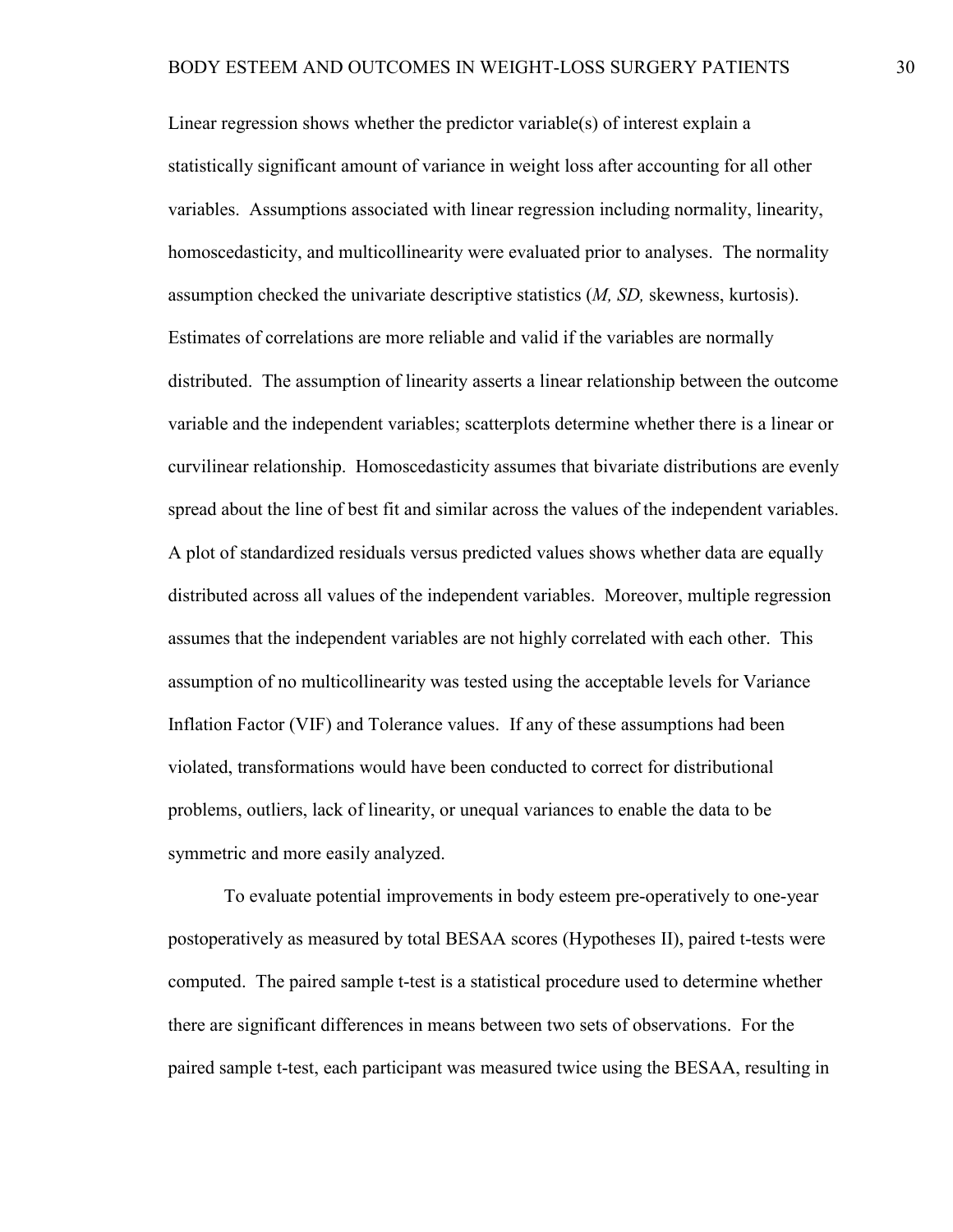pairs of observations. The paired sample t-test has four main assumptions including 1) the dependent variable must be continuous, 2) the observations are independent of one another, 3) the dependent variable should be approximately normally distributed (noting that the sampling distribution of the differences between scores should be normal, not the scores themselves), and 4) the dependent variable should not contain any outliers that will skew results. No outliers were identified, and data were normally distributed.

To evaluate whether there is an inverse relationship between pre-operative body esteem scores as measured by the total BESAA and depression scores as measured by the BDI at one year following weight-loss surgery (Hypothesis III), a Pearson correlation was used. The assumptions of a Pearson correlation are as follows: level of measurement, related pairs, absence of outliers, normality of variables, linearity, and [homoscedasticity.](http://www.statisticssolutions.com/academic-solutions/resources/directory-of-statistical-analyses/homoscedasticity/) Level of measurement refers to each variable and, for a Pearson correlation, each variable should be continuous. Related pairs refer to the pairs of variables; each participant should have a pair of values. Absence of outliers refers to having no outliers in either variable as an outlier can skew the results of the correlation by pulling the line of best fit formed by the correlation too far in one direction or another. The normality assumption checked univariate descriptive statistics (*M, SD,* skewness, kurtosis) of the variables to determine whether estimates of correlations were reliable and valid. The assumption of linearity asserts a linear relationship between the outcome variable and the independent variables. Homoscedasticity assumes that bivariate distributions are evenly spread about the line of best fit and similar across the values of the independent variables.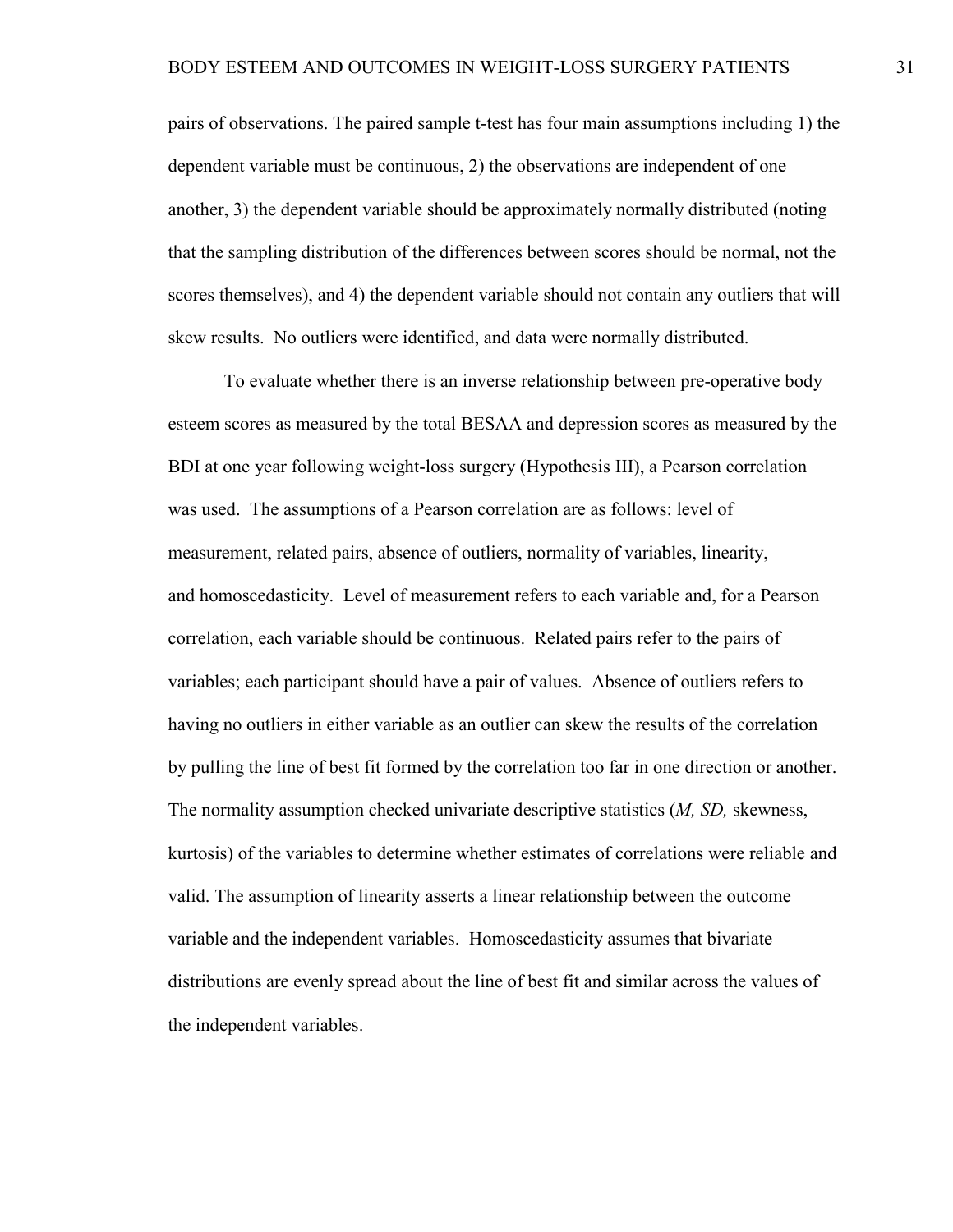To examine whether pre-operative body esteem scores as measured by the BESAA predict level of adherence to the post-operative diet and vitamin regimen as measured by blood nutrient laboratory values at one year following weight-loss surgery (Hypotheses IV), logistic regression was employed. Logistic regression was used to explain the relationship between pre-operative body esteem (ordinal independent variable) and post-operative dietary and vitamin adherence (binary dependent variable) where the outcome of adherence was measured by only two possible outcomes. Micronutrient levels at one-year post-surgery were coded as "in" or "out" of range. Bi-serial correlations tested for, and quantified, the relationship between post-operative body esteem and micro-nutrient levels in or out of range at one year.

Several assumptions must be met to proceed with logistic regression. First, binary logistic regression requires the dependent variable, post-operative dietary adherence, to be binary. Second, this statistical method requires the observations to be independent of each other. Third, logistic regression requires there to be little or no multicollinearity among the independent variables and assumes that the independent variables are not highly correlated with each other. Finally, logistic regression assumes a linear relationship between the outcome variable and the independent variable.

#### **Sample size and power considerations**

Given the use of archival data, a post-hoc power analysis for this retrospective study was conducted using G\*Power based on Hypothesis I, the relationship between pre-operative body esteem and weight loss at one year. Results indicated that assuming regression and four predictor variables (biological sex; age; surgical BMI; total BESAA score), a sample size of 216 patients, an effect size of 0.15, and a significance level of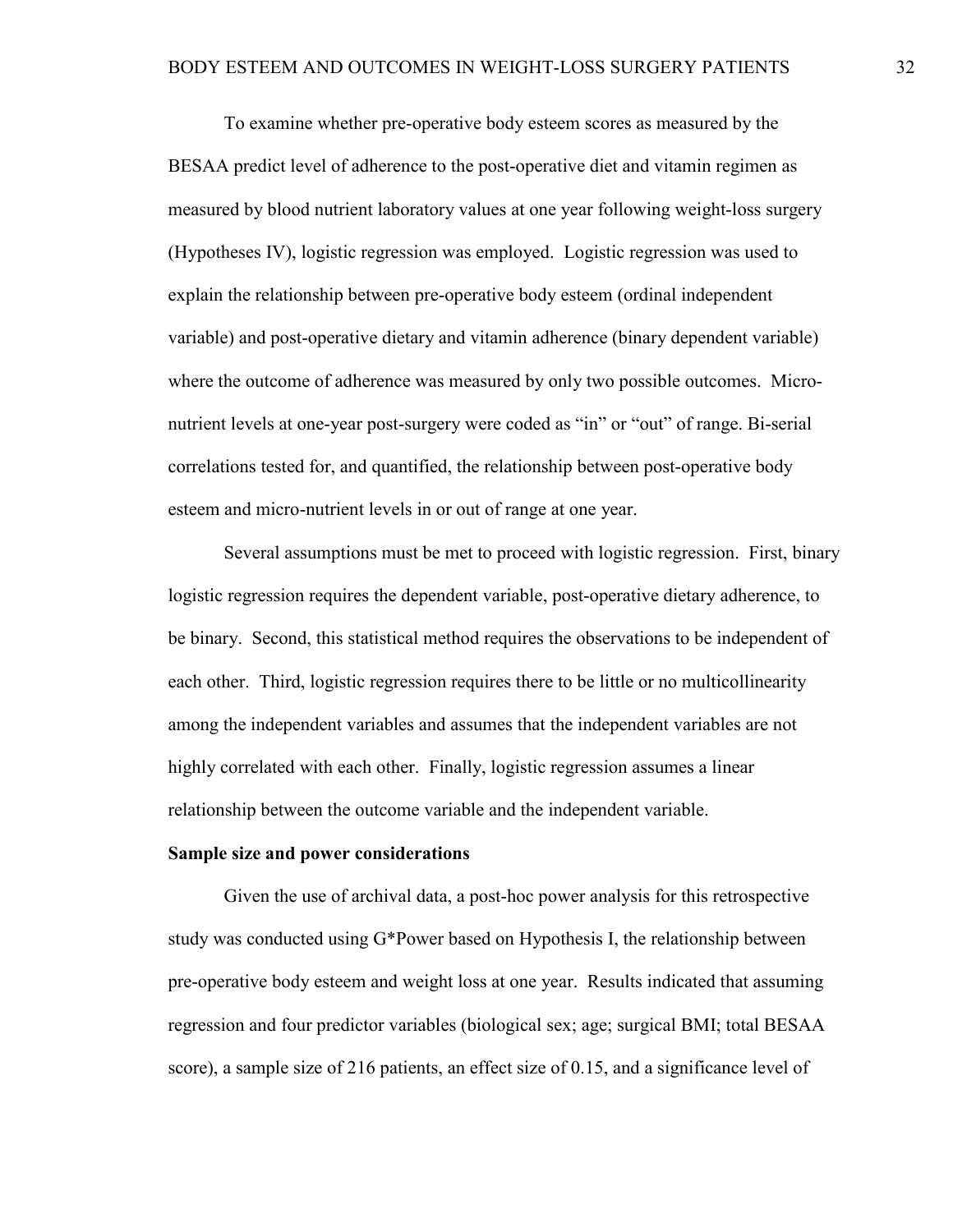0.05, the power level was 0.99, which exceeded the generally accepted minimum requirement of a power level of 0.80.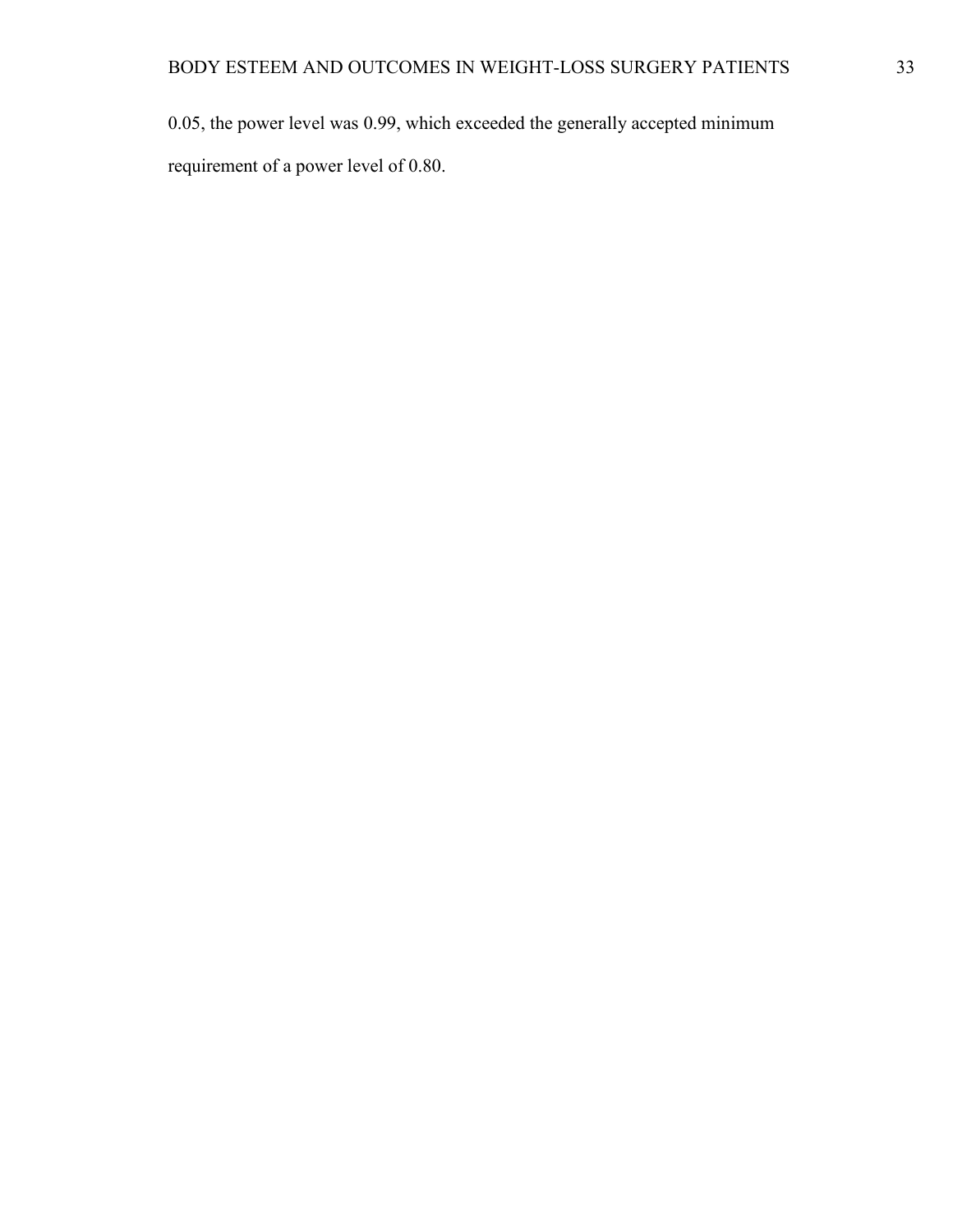### **CHAPTER 4: RESULTS**

# **Sample Characteristics**

An analysis of the demographic characteristics was performed for those individuals who completed the entire study. The screening and selection of the sample is provided in Figure 2, resulting in a total sample size of 216 participants included in analyses. Descriptive statistics (including means, standard deviations, and percentages) were used to describe the personal characteristics of the sample.The sample was predominantly female (84.7%), which is representative of the larger population of individuals who undergo bariatric surgery (Courcoulas et al., 2013). Patients had a mean age at the time of surgery of  $45.8 \pm 10.4$  years and ranged in age from 19 to 65 years. Participants identified as 97.2% White, followed by 2.3% Black, and 0.5% with ethnicity unspecified in the database. Of the surgery type, 172 patients (79.6%) underwent RYGB, 37 patients (17.1%) SG, 6 patients (2.8%) BPD or duodenal switch, and 1 (0.5%) patient LAGB. The mean pre-operative BMI for patients was  $46.5 \text{ kg/m}^2$  (*SD* = 7.4) and the mean post-operative BMI was  $36.1 \text{ kg/m}^2$  (*SD* = 6.3). Sample characteristics are outlined in Table 1.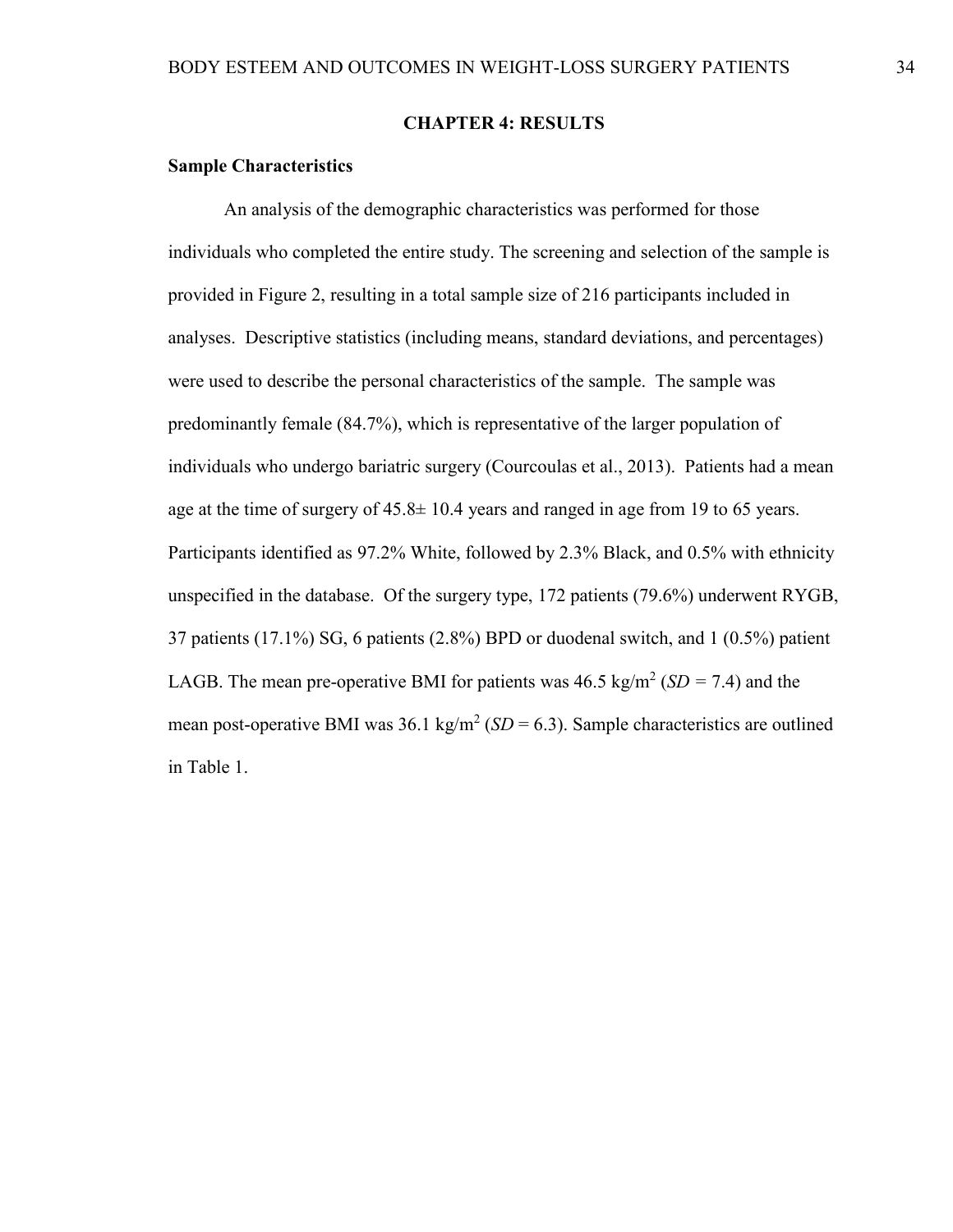

Figure 2. Results of the Screening and Selection of the Sample



*Sample Characteristics* (*N=*216)

|                                                 | <b>Mean (SD)</b> | Percentage |
|-------------------------------------------------|------------------|------------|
| Age (years)                                     | 45.8(10.4)       |            |
| <b>Sex</b>                                      |                  |            |
| Female                                          |                  | 84.7       |
| Male                                            |                  | 15.3       |
| <b>Race/Ethnicity</b>                           |                  |            |
| White/Caucasian                                 |                  | 97.2       |
| Black/African American                          |                  | 2.3        |
| Unspecified                                     |                  | 0.5        |
| Weight loss surgery type                        |                  |            |
| Roux-en-Y Gastric Bypass (RYGB)                 |                  | 79.6       |
| Sleeve Gastrectomy (SG)                         |                  | 17.1       |
| Biliopancreatic Diversion/Duodenal Switch (BPD) |                  | 2.8        |
| Laparoscopic Adjustable Gastric Banding (LAGB)  |                  | 0.5        |
| Body Mass Index (kg/m <sup>2</sup> )            |                  |            |
| Pre-operative                                   | 46.5(7.4)        |            |
| One-year Post-operative                         | 36.1(6.3)        |            |
| $(\pm 3$ months)                                |                  |            |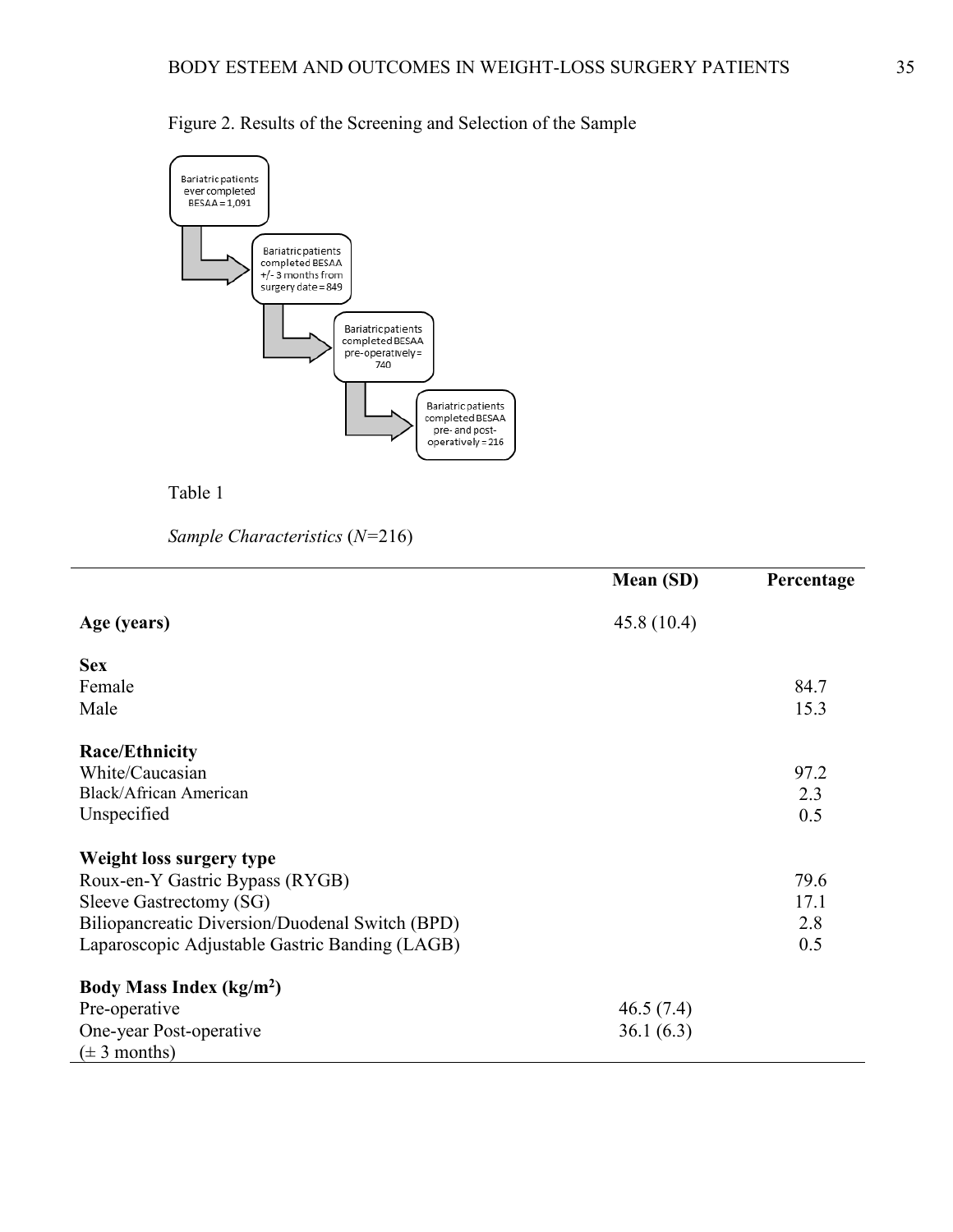# **Descriptive Statistics of Administered Measures**

Scores for each of the administered measures were calculated. Score ranges, means, and standard deviations for each of the measures administered are presented in Table 2. Body esteem scores, as measured by the Body Esteem Scale for Adolescents and Adults (BESAA) at the pre- and post-operative periods, ranged from 0 to 85, with higher scores indicating higher body esteem. Mean BESAA score for the pre-operative period was 27.37, and mean score for the post-operative period was 50.41. For percentage change in BMI, scores ranged from -6.24 to -44.07, with a mean change of - 22.43. Higher negative scores reflect greater weight loss. For depressive symptoms, as measured by the Beck Depression Inventory (BDI) at the pre- and post-operative periods, scores ranged from 1 to 45. Total score is labeled either minimal (0-13), mild (14-19), moderate (20-28), or severe (29-63), with higher scores indicating greater perceived depression. Mean BDI score for the pre-operative period was 17.18, and mean score for the post-operative period was 8.59.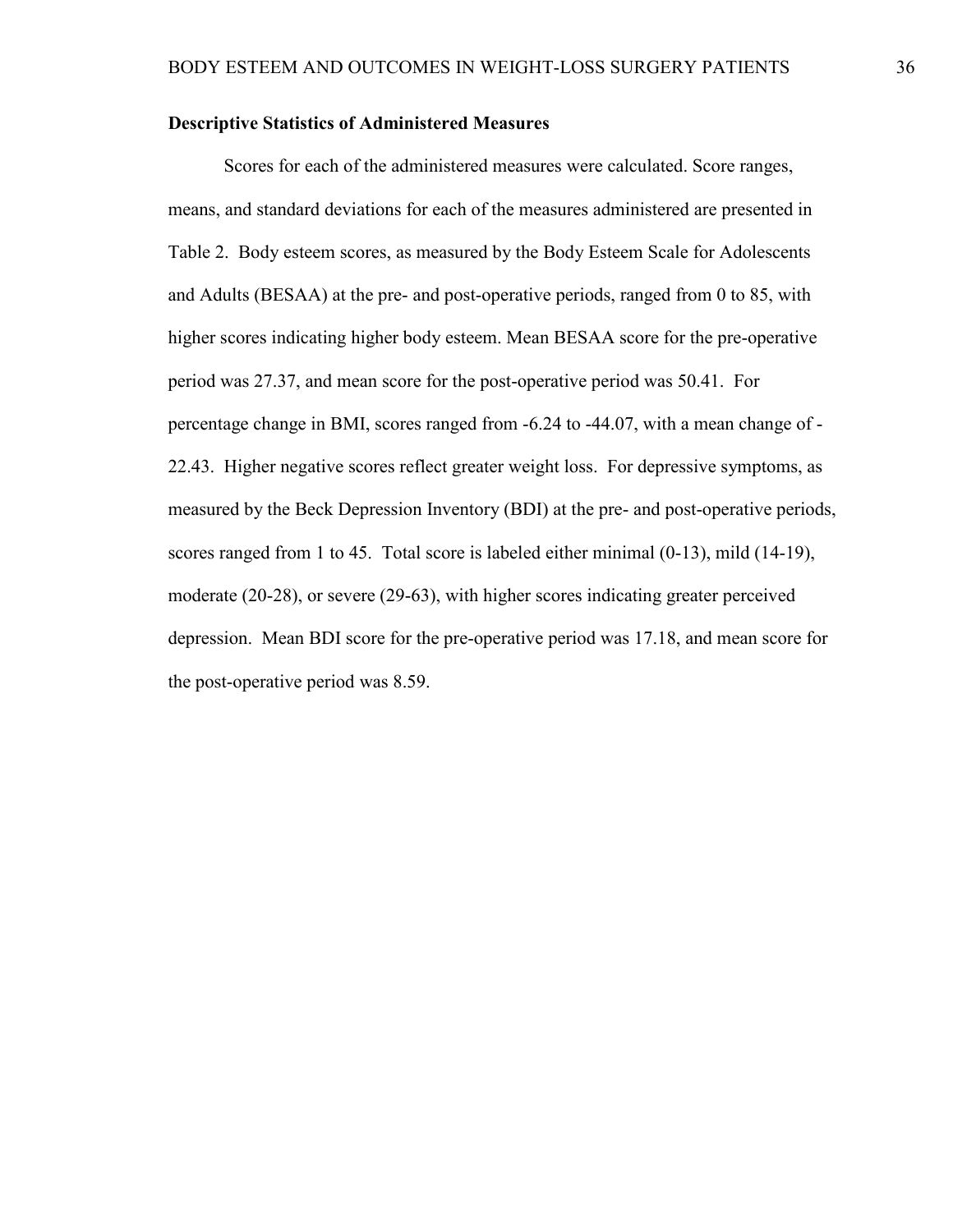|                            | Min      | Max      | M        | <i>SD</i> |
|----------------------------|----------|----------|----------|-----------|
| $BESAA (N=216):$           |          |          |          |           |
| Pre-operative              | $\theta$ | 65       | 27.25    | .94       |
| Post-operative             | 8        | 85       | 50.07    | 1.07      |
| $\%$ Change in BMI (N=216) | $-6.24$  | $-44.07$ | $-22.43$ | .39       |
| <b>BDI:</b>                |          |          |          |           |
| Pre-operative ( $n = 56$ ) |          | 45       | 17.18    | 10.76     |
| Post-operative $(n=56)$    |          | 37       | 8.59     | 7.97      |
|                            |          |          |          |           |

*Score Ranges, Means, And Standard Deviations of Administered Measures*

## **Hypothesis I**

Multiple linear regression was conducted to determine whether body esteem, as measured by total Body Esteem Scale for Adolescents and Adults (BESAA) scores during the pre-operative period, accounting for the relative contribution of initial BMI, age, and biological sex, would predict change in weight at one year following weight-loss surgery. By accounting for these covariates known to relate to postoperative outcomes (Dallal et al., 2009; Livhits et al., 2012; Still et al., 2014), the potential statistical influence of these variables was considered, which may have otherwise affected the dependent variable of weight loss.

Prior to conducting the regression, the relevant assumptions of this statistical test were evaluated. The correlations among predictor variables were examined and are presented in Table 3. Multicollinearity was unlikely to be a problem because none of the correlations were .7 or above. To test for normality, an examination of histograms and Shapiro-Wilk (.124; .349) were obtained and examined and indicated that the assumption of normality was met. A comparison of standardized residuals (ZRESID) against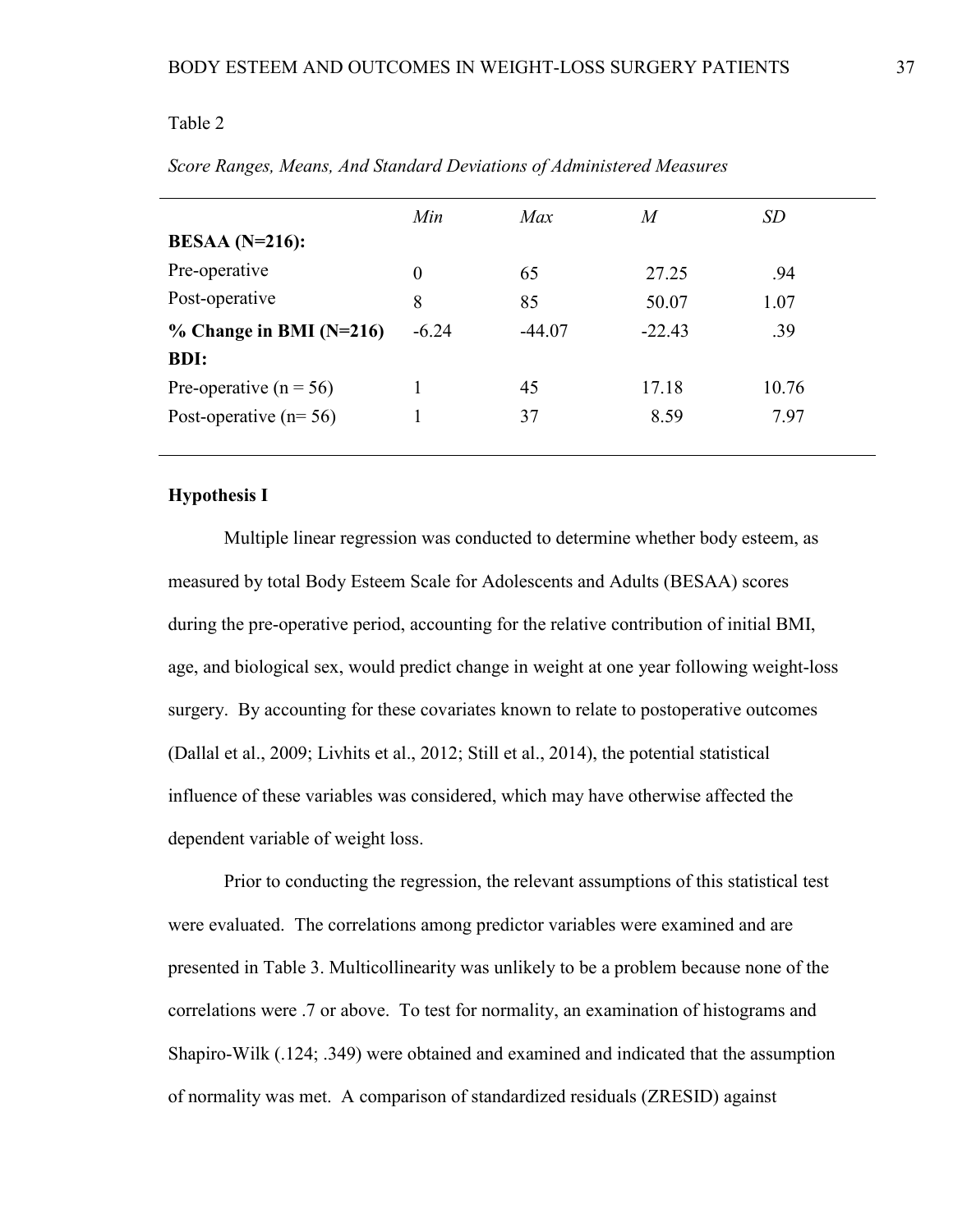standardized predicted values (ZPRED) revealed that the assumptions of linearity and homoscedasticity were met. Moreover, tests of skewness and kurtosis found that the variables were largely normally distributed. No transformations of data were required.

### Table 3

|                   | Surgery Age | Sex     | Pre-op BMI | <b>BMI</b> change |
|-------------------|-------------|---------|------------|-------------------|
| Surgery Age       | 1.00        |         |            |                   |
| <b>Sex</b>        | $-.007$     | 1.00    |            |                   |
| Pre-op BMI        | $-.127$     | .005    | 1.00       |                   |
| <b>BMI</b> change | .096        | $-.065$ | $-.031$    | 1.00              |
|                   |             |         |            |                   |

*Correlation Coefficients Among Weight Loss Predictor Variables (N = 216)*

Model 1 examined pre-operative BMI, surgery age, and sex as predicting change in weight following surgery. Model 2 analyzed pre-operative body esteem, in addition to pre-operative BMI, surgery age, and sex, as predicting change in weight following surgery. The results of the multiple linear regression analysis, as shown in Table 4, revealed a multiple correlation of  $R = .133$  with a coefficient of determination of .018 ( $R^2$ ) = .018), indicating that approximately 1.8% of the variance observed can be attributed to this combination of predictor variables. The adjusted coefficient of determination (*AdjR2*  = -.001) suggests that there would be relatively no change from sample to population if the population had been evaluated.

The overall regression analysis, as shown in Table 5, revealed a non-significant regression  $(F(4, 211) = .956, p = .432)$ , indicating that the combination of these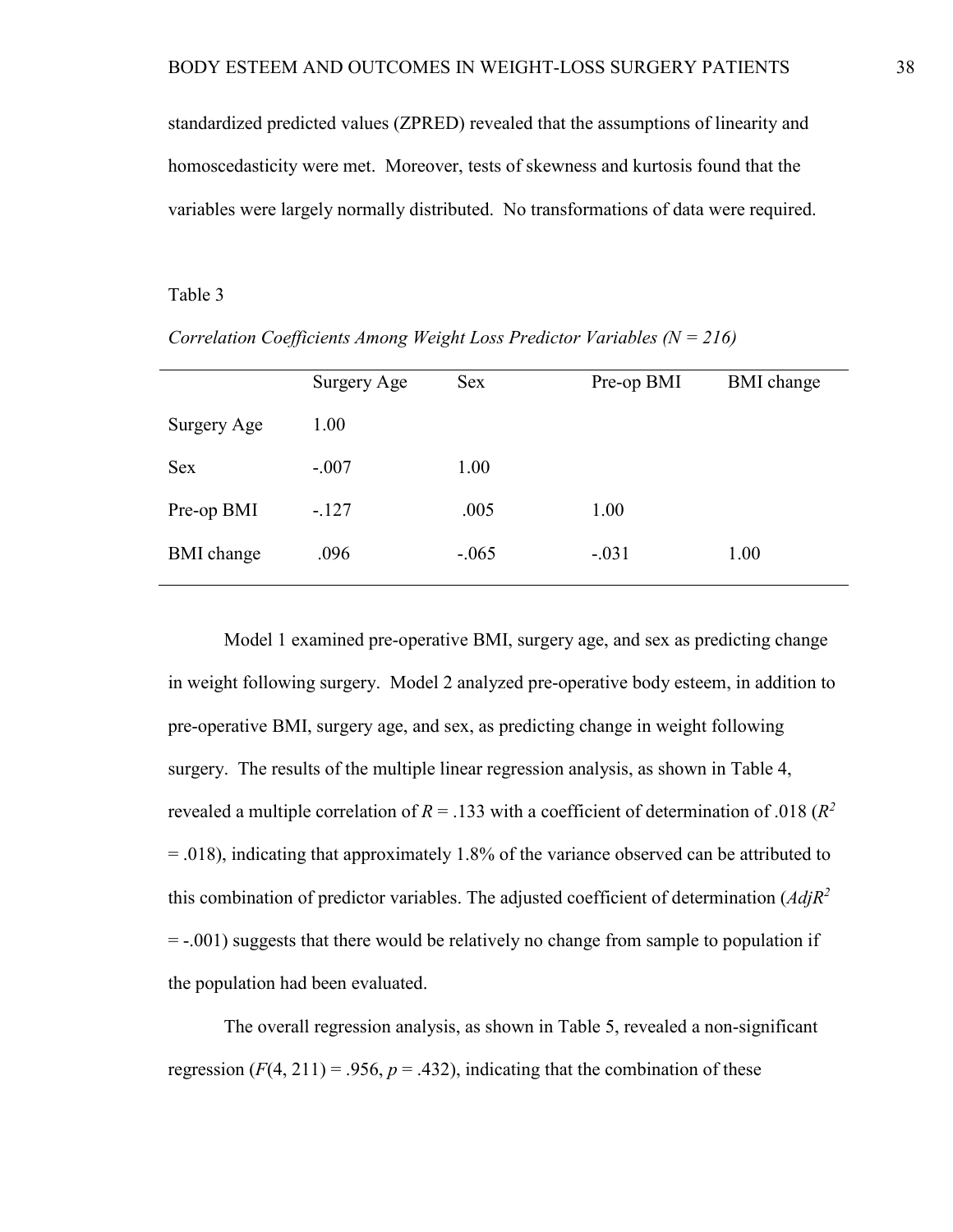predictors did not make a significant contribution to the prediction of body esteem. As shown in Table 6, an examination of the predictor variable (controlling for age, sex, and pre-operative BMI) revealed that body esteem did not make a significant contribution to the prediction of change in weight one-year following bariatric surgery. Body esteem prior to weight-loss surgery was not related to change in patient weight following surgery.

Table 4

| Model | R          | $R^2$ |         | Adjusted Standard $R^2$ F |      |      | df1          | df2 | Sig. F |
|-------|------------|-------|---------|---------------------------|------|------|--------------|-----|--------|
|       |            |       |         | Error of change change    |      |      |              |     | change |
|       |            |       | $R^2$   | the                       |      |      |              |     |        |
|       |            |       |         | Estimate                  |      |      |              |     |        |
|       | $.117^{a}$ | .014  | .000    | 5.600                     | .014 | .981 | 3 212        |     | .403   |
|       | $.133^{b}$ | .018  | $-.001$ | 5.602                     | .004 | .884 | $\mathbf{1}$ | 211 | .348   |

*Model 1 and Model 2 Summary*<sup>c</sup>  $(N = 216)$ 

<sup>a</sup> Predictors: (Constant), Surgery Age, Sex, Pre-op BMI

<sup>b</sup> Predictors: (Constant), Surgery Age, Sex, Pre-op BMI, Pre-op BESAA Total

<sup>c</sup> Dependent Variable: Percentage BMI Change

## Table 5

| Model        | Sum of   | df             | Mean   | F    | Sig.              |
|--------------|----------|----------------|--------|------|-------------------|
|              | Squares  |                | Square |      |                   |
| 1 Regression | 92.304   | 3              | 30.768 | .981 | .403 <sup>b</sup> |
| Residual     | 6648.485 | 212            | 31.361 |      |                   |
| Total        | 6740.789 | 215            |        |      |                   |
| 2 Regression | 120.040  | $\overline{4}$ | 30.010 | .956 | .432 <sup>c</sup> |
| Residual     | 6620.749 | 211            | 31.378 |      |                   |
| Total        | 6740.789 | 215            |        |      |                   |
|              |          |                |        |      |                   |

*Overall Regression Analysis*<sup>a</sup> *(N = 216)*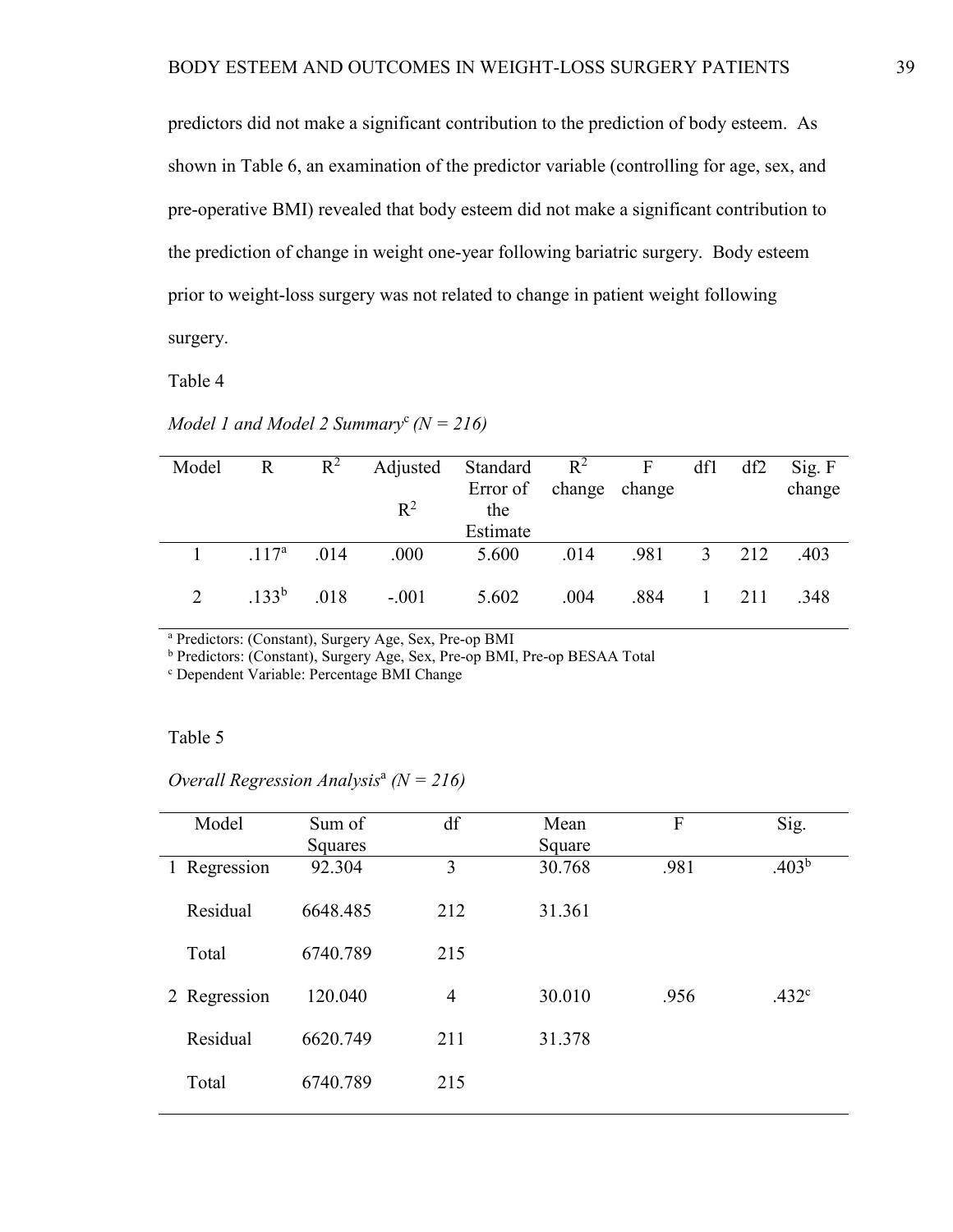<sup>a</sup> Dependent Variable: Percentage BMI Change

<sup>b</sup> Predictors: (Constant), Surgery Age, Sex, Pre-op BMI, Pre-op BMI

<sup>c</sup> Predictors: (Constant), Surgery Age, Sex, Pre-op BMI, Pre-op BMI, Pre-op BESAA Total

# Table 6

*Coefficients of Predictor Variable to the Dependent Variable<sup>a</sup> (N = 216)* 

|                       | <b>Unstandardized Coefficients</b> |            | <b>Standardized Coefficients</b> |          |      |
|-----------------------|------------------------------------|------------|----------------------------------|----------|------|
| Model                 | B                                  | Std. Error | Beta                             | t        | Sig. |
| 1 (Constant)          | $-23.849$                          | 3.161      |                                  | $-7.545$ | .000 |
| <b>Sex</b>            | $-.991$                            | 1.059      | $-.064$                          | $-0.936$ | .350 |
| Pre-op BMI            | $-.014$                            | .052       | $-.019$                          | $-.276$  | .783 |
| Surgery Age           | .050                               | .037       | .093                             | 1.358    | .176 |
| 2 (Constant)          | $-24.718$                          | 3.294      |                                  | $-7.504$ | .000 |
| <b>Sex</b>            | $-1.138$                           | 1.071      | $-.073$                          | $-1.063$ | .289 |
| Pre-op BMI            | $-.017$                            | .052       | $-.022$                          | $-.316$  | .752 |
| Surgery Age           | .056                               | .037       | .103                             | 1.485    | .139 |
| Pre-op body<br>esteem | .027                               | .029       | .066                             | .940     | .348 |

<sup>a</sup> Dependent Variable: Percentage BMI Change

### **Hypothesis II**

To evaluate whether body esteem would improve preoperatively to one-year postoperatively in participants undergoing weight-loss surgery, a paired samples t-test was performed. Prior to conducting a paired samples t-test for changes in body esteem post-operatively, the relevant assumptions were assessed. First, the data were normally distributed as evidenced by examination of the histogram and Shapiro-Wilk (.124; .349).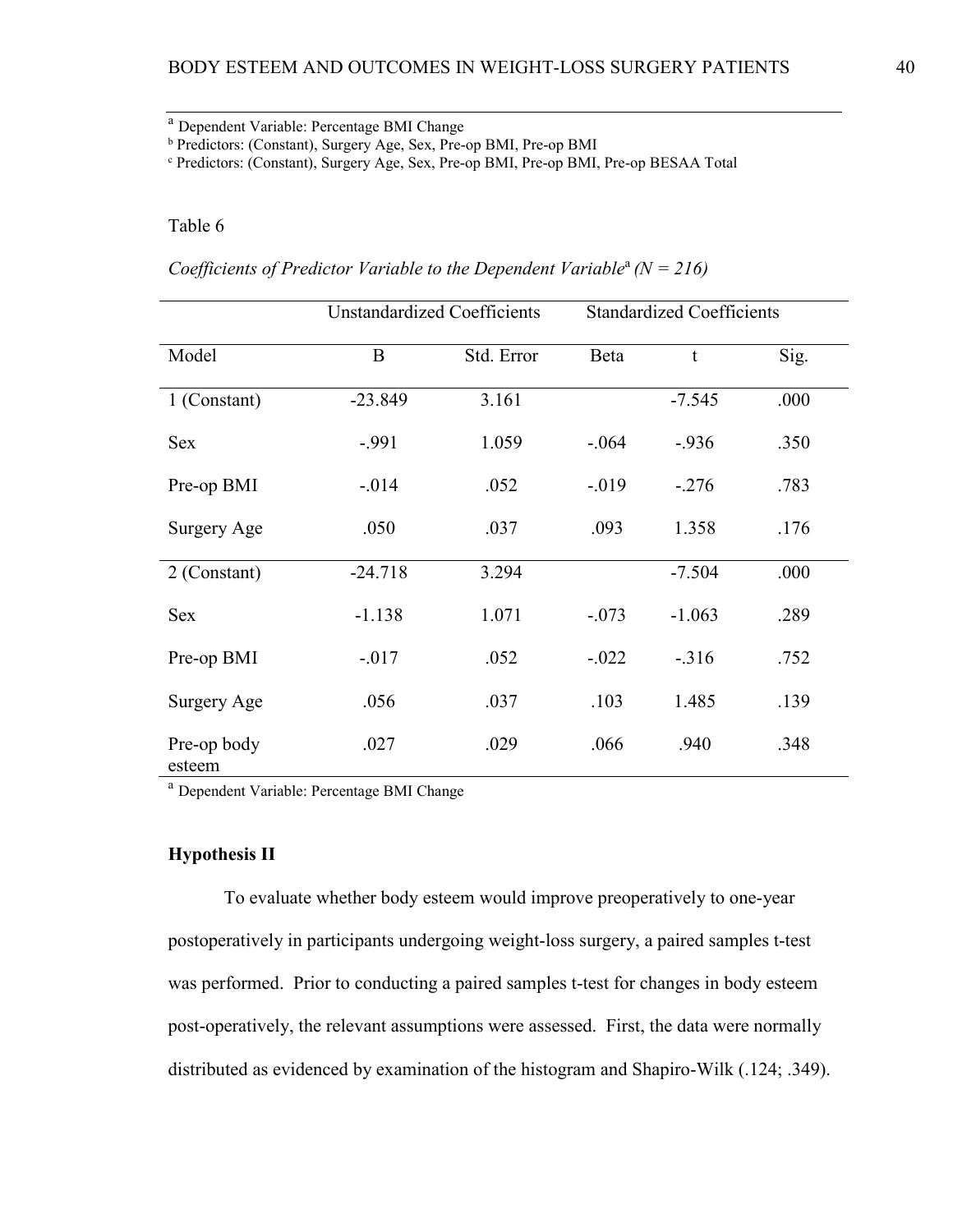Sample size was also adequate as there were at least 30 cases per group.

Homoscedasticity was not violated, and tests of skewness and kurtosis found that the variables were largely normally distributed. The assumptions of normality and linearity were met.

Significant improvements in body esteem  $(p < .001)$  from the pre-operative period to one-year post-operatively were identified. Results are presented in Table 7 and suggest that body esteem improves following bariatric surgery, at one year.

Table 7

*Paired Samples Test Analysis (N = 216)*

|                                                              | <b>Paired Differences</b> |                   |                    |                                  |                            |        |     |                           |
|--------------------------------------------------------------|---------------------------|-------------------|--------------------|----------------------------------|----------------------------|--------|-----|---------------------------|
|                                                              | Mean                      | Std.<br>Deviation | Std. Error<br>Mean | 95%<br>confiden<br>ce lower      | 95%<br>confidence<br>upper | t      | df  | Sig.<br>$(2 -$<br>tailed) |
| Pair 1:<br><b>BESAA</b><br>Pre-op<br><b>BESAA</b><br>Post-op | 22.829                    | 17.851            | 1.215              | 25.223                           | 20.435                     | 18.795 | 215 | .000                      |
|                                                              |                           |                   |                    | <b>Paired Samples Statistics</b> |                            |        |     |                           |
|                                                              | Mean                      | N                 | Std.<br>Deviation  | Std.<br>Error<br>Mean            |                            |        |     |                           |
| <b>BESAA</b><br>Pre-op                                       | 27.25                     | 216               | 13.507             | .919                             |                            |        |     |                           |
| <b>BESAA</b><br>Post-op                                      | 50.07                     | 216               | 15.491             | 1.054                            |                            |        |     |                           |

# **Hypothesis III**

To examine the relationship between pre-operative body esteem and depressive symptoms at one year following weight-loss surgery, a Pearson product-moment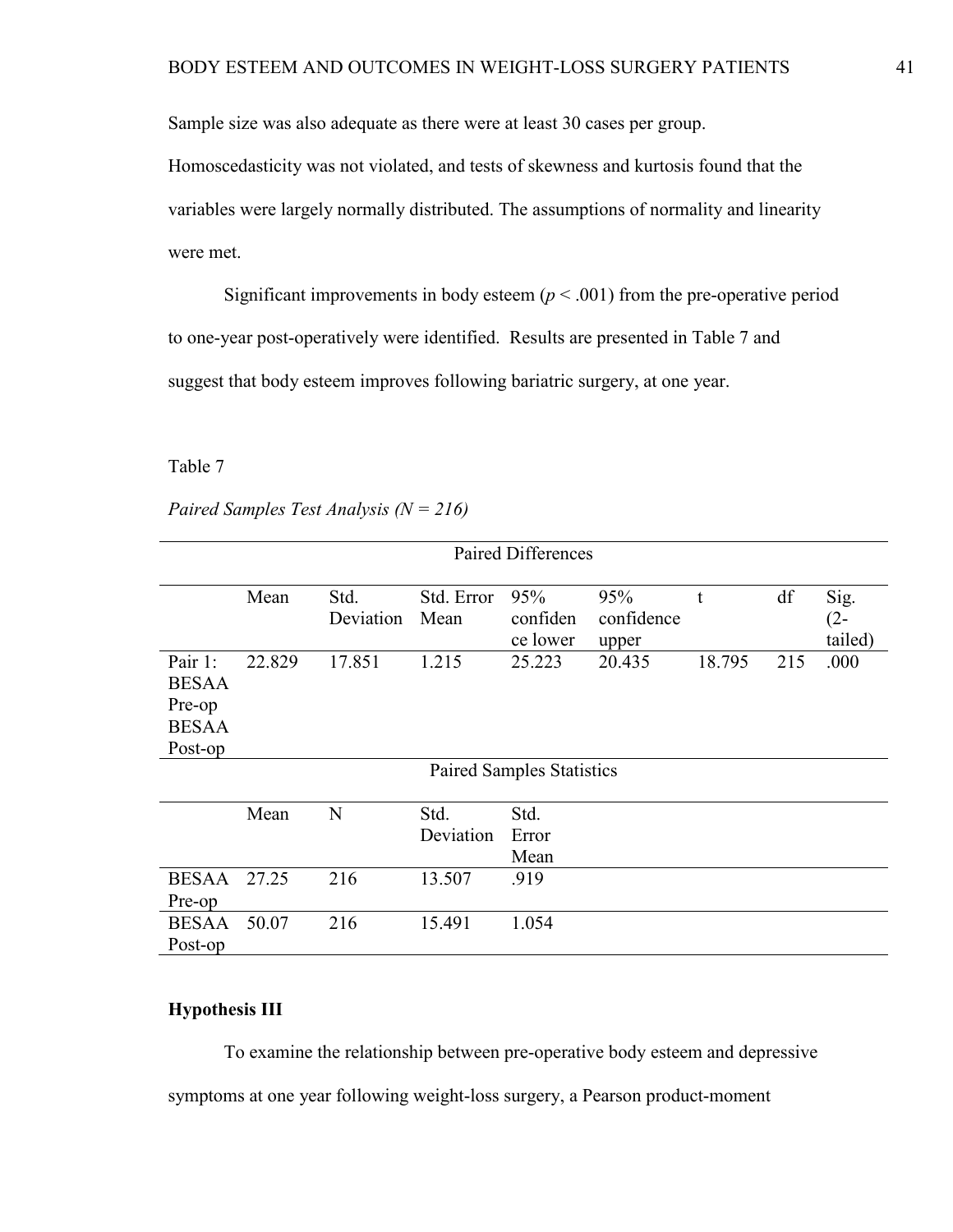correlation was conducted. Results indicated a significant negative relationship between pre-operative body esteem and post-operative depression  $(r = -.301, p = .005)$  and are presented in Table 8.

The relationship between pre-operative body esteem and depressive symptoms may be further understood by examining the relationship between pre- and post-operative depression. A Pearson product-moment correlation was conducted, and results indicated a significant positive relationship between pre-operative depression and post-operative depression  $(r = -.395, p = .002)$  at one year. Results are presented in Table 9.

#### Table 8

|                    |                            | Body esteem pre-op | Depression post-op |
|--------------------|----------------------------|--------------------|--------------------|
| Body Esteem Pre-op | <b>Pearson Correlation</b> |                    | $-.301*$           |
|                    | Sig. (2-tailed)            |                    | .005               |
|                    | N                          | 211                | 87                 |
| Depression Post-op | <b>Pearson Correlation</b> | $-.301*$           |                    |
|                    | Sig. (2-tailed)            | .005               |                    |
|                    | N                          | 87                 | 87                 |

*Correlation between Pre-operative Body Esteem and Post-operative Depression* 

\*Correlation is significant at the 0.01 level (2-tailed)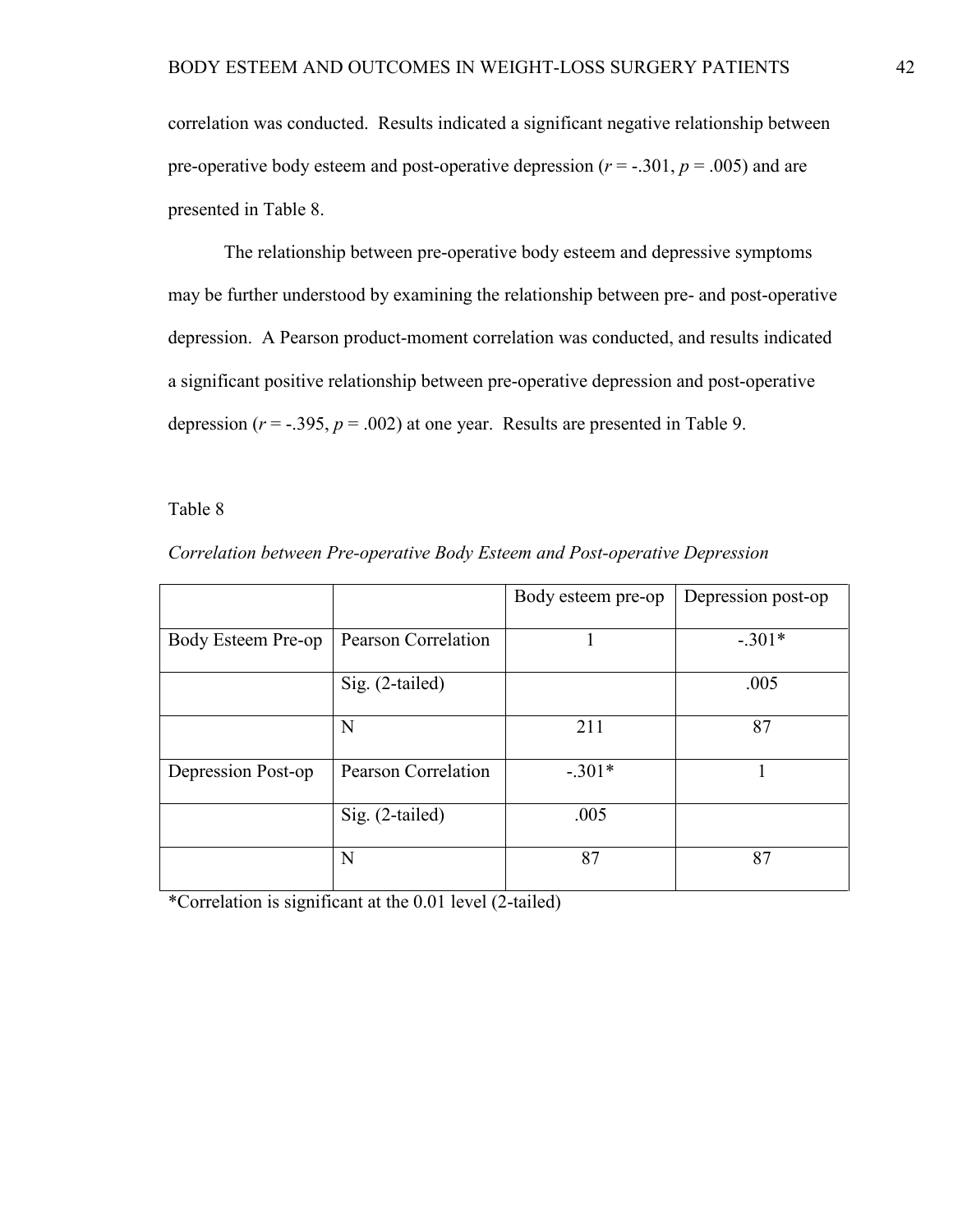|                    |                     | Depression pre-op | Depression post-op |
|--------------------|---------------------|-------------------|--------------------|
| Depression Pre-op  | Pearson Correlation |                   | $.395*$            |
|                    | Sig. (2-tailed)     |                   | .002               |
|                    | N                   | 92                | 57                 |
| Depression Post-op | Pearson Correlation | $.395*$           |                    |
|                    | Sig. (2-tailed)     | .002              |                    |
|                    | N                   | 57                | 93                 |

# *Correlation between Pre-operative Depression and Post-operative Depression*

\*Correlation is significant at the 0.01 level (2-tailed)

The relationship between pre-operative body esteem and post-operative depression was further assessed by a multiple regression analysis. Model 1 examined pre-operative depression as predicting post-operative level of depression at one year. Model 2 analyzed pre-operative body esteem, in addition to pre-operative depression, as predicting change in depression following surgery. The results of the regression analysis, as shown in Table 10, revealed a multiple correlation of *R* = .436 with a coefficient of determination of .190 ( $R^2$  = .190), indicating that approximately 19% of the variance observed can be attributed to pre-operative depression and pre-operative body esteem. The adjusted coefficient of determination  $(AdjR^2 = .160)$  suggests that there would be further decreased predictability (3%) from this combination of predictor variables.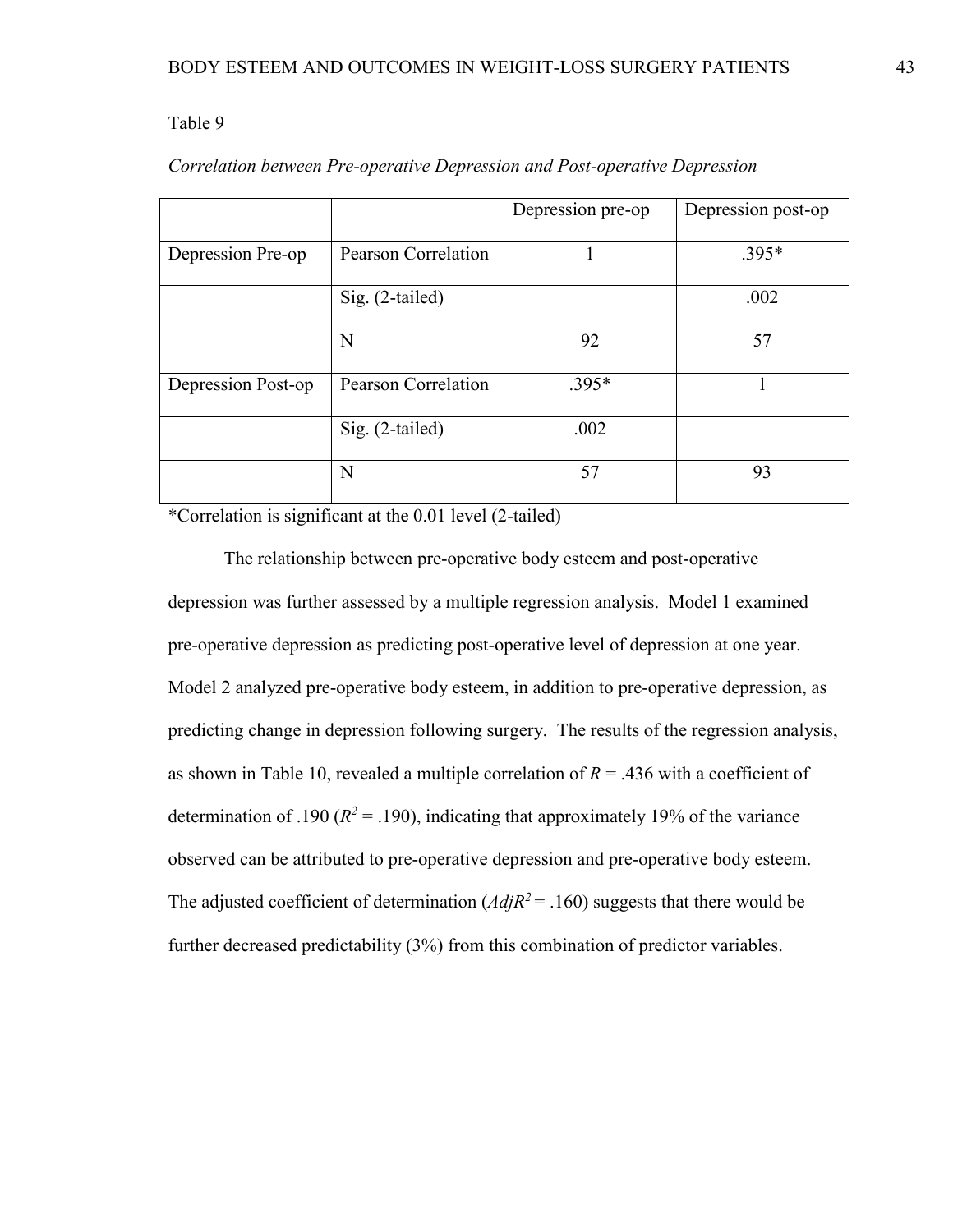| Model | R                   | $R^2$ |      | Adjusted $R^2$ Standard Error of the<br>Estimate |
|-------|---------------------|-------|------|--------------------------------------------------|
|       | $.395^{\circ}$ .156 |       | .140 | 8.089                                            |
|       | .436 <sup>b</sup>   | .190  | .160 | 7.995                                            |

*Model 1 and Model 2 Summary*<sup>c</sup>*(N = 56)*

<sup>a</sup> Predictors: (Constant), Pre-op Depression

<sup>b</sup> Predictors: (Constant), Pre-op Depression, Pre-op Body Esteem

<sup>c</sup> Dependent Variable: Post-op Depression

## Table 11

*Overall Regression Analysis*<sup>a</sup> *(N = 56)*

| Model        | Sum of   | df             | Mean    | $\overline{F}$ | Sig.              |
|--------------|----------|----------------|---------|----------------|-------------------|
|              | Squares  |                | Square  |                |                   |
| 1 Regression | 663.763  |                | 663.763 | 10.145         | .002 <sup>b</sup> |
| Residual     | 3598.448 | 55             | 65.426  |                |                   |
| Total        | 4262.211 | 56             |         |                |                   |
| 2 Regression | 810.345  | $\overline{2}$ | 405.173 | 6.338          | .003 <sup>c</sup> |
| Residual     | 3451.865 | 54             | 63.923  |                |                   |
| Total        | 5262.211 | 56             |         |                |                   |

<sup>a</sup> Dependent Variable: Post-op Depression

<sup>b</sup> Predictors: (Constant), Pre-op Depression

<sup>c</sup> Predictors: (Constant), Pre-op Depression, Pre-op Body Esteem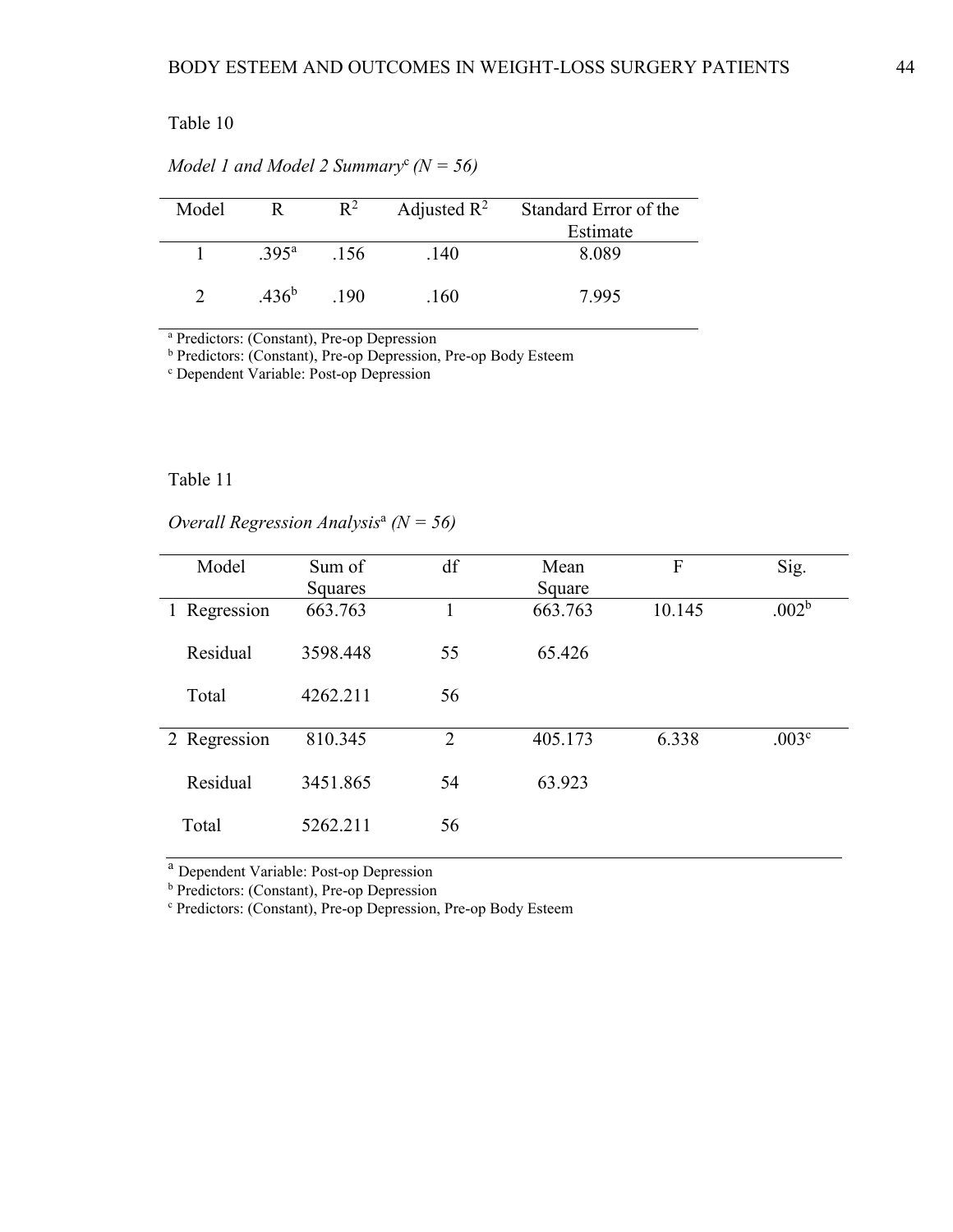| <b>Unstandardized Coefficients</b> |            | <b>Standardized Coefficients</b> |          |      |
|------------------------------------|------------|----------------------------------|----------|------|
| B                                  | Std. Error | Beta                             | t        | Sig. |
| 3.367                              | 1.928      |                                  | 1.746    | .086 |
| .283                               | .089       | .395                             | 3.185    | .002 |
| 7.004                              | 3.066      |                                  | 2.284    | .026 |
| .244                               | .092       | .340                             | 2.666    | .010 |
| $-.123$                            | .082       | $-.193$                          | $-1.514$ | .136 |
|                                    |            |                                  |          |      |

*Coefficients of Predictor Variable to the Dependent Variable<sup>a</sup>*  $(N = 56)$ 

<sup>a</sup> Dependent Variable: Post-op Depression

The overall regression analysis, as shown in Table 11, revealed a significant regression  $(F (2, 54) = 6.338, p = .003)$ , indicating that the combination of these predictors did make a significant contribution to the prediction of post-operative depression one year following surgery. As shown in Table 12, an examination of the predictor variables (pre-op depression, pre-op body esteem) revealed that pre-operative depression made a significant contribution to the prediction of post-operative depression  $(p = .002)$ ; body esteem did not make a significant contribution to the prediction of postoperative depression ( $p = .136$ ) at one-year following bariatric surgery. Therefore, patient body esteem prior to weight-loss surgery was not related to change in depressive symptoms following surgery at one year.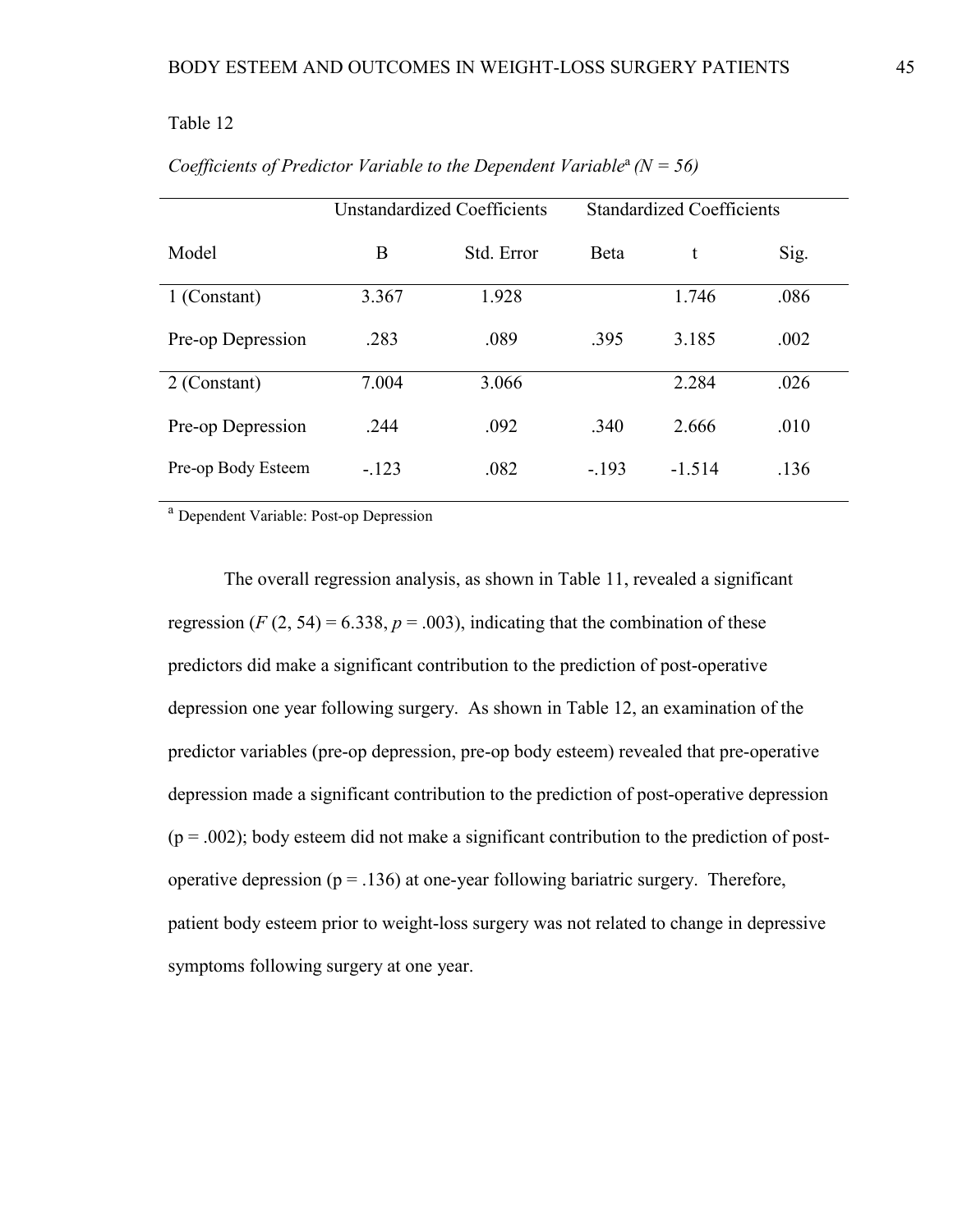# **Hypothesis IV**

To investigate whether pre-operative body esteem would predict level of adherence to the post-operative diet and vitamin regimen as measured by blood nutrient laboratory values at one year following weight-loss surgery, a logistic regression was conducted. Prior to conducting the logistic regression, the relevant assumptions of this statistical test were evaluated. Multicollinearity was unlikely to be a problem because none of the correlations were .7 or above. To test for normality, an examination of histograms and Shapiro-Wilk (.124; .349) were obtained and examined and indicated that the assumption of normality was met. A comparison of standardized residuals (ZRESID) against standardized predicted values (ZPRED) revealed that the assumptions of linearity and homoscedasticity were met. Moreover, tests of skewness and kurtosis found that the variables were largely normally distributed.

A binary logistic regression was performed to examine the relationship between pre-operative body esteem and level of adherence to the post-operative diet and vitamin regimen. Specifically, blood laboratory values within specified normal ranges were used as proxies for dietary and vitamin adherence and included calcium, vitamin D, vitamin B12, and iron. Based on the American Society for Metabolic and Bariatric Surgery Integrated Health Nutritional Guidelines for the Surgical Weight Loss Patient, these micronutrient values were coded categorically as either in or out of range (Parrott et al., 2017). Overall, the relation between body esteem and each micronutrient was not significant. For vitamin D,  $Exp(B) = 1.012, 95\%$  [.979, 1.045], p = .488. For calcium, Exp(B) = .333, 95% [.000, .000], p = .144. For iron, Exp(B) = .999, 95% [.966, 1.033], p = .948. For vitamin B12, not enough data were provided to run analyses and report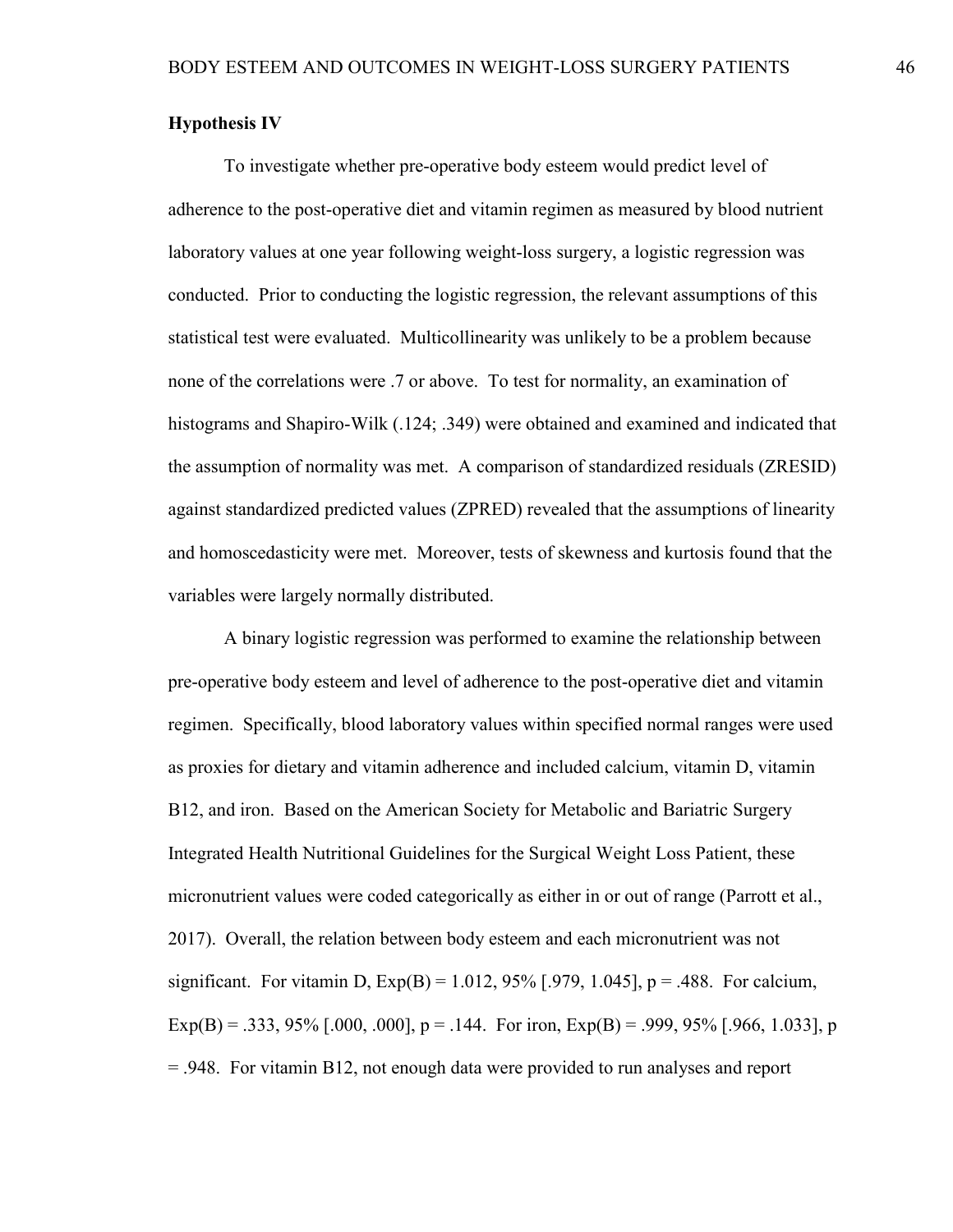results. These data indicate that level of participant body esteem is not related to adherence to the prescribed post-operative diet at one year.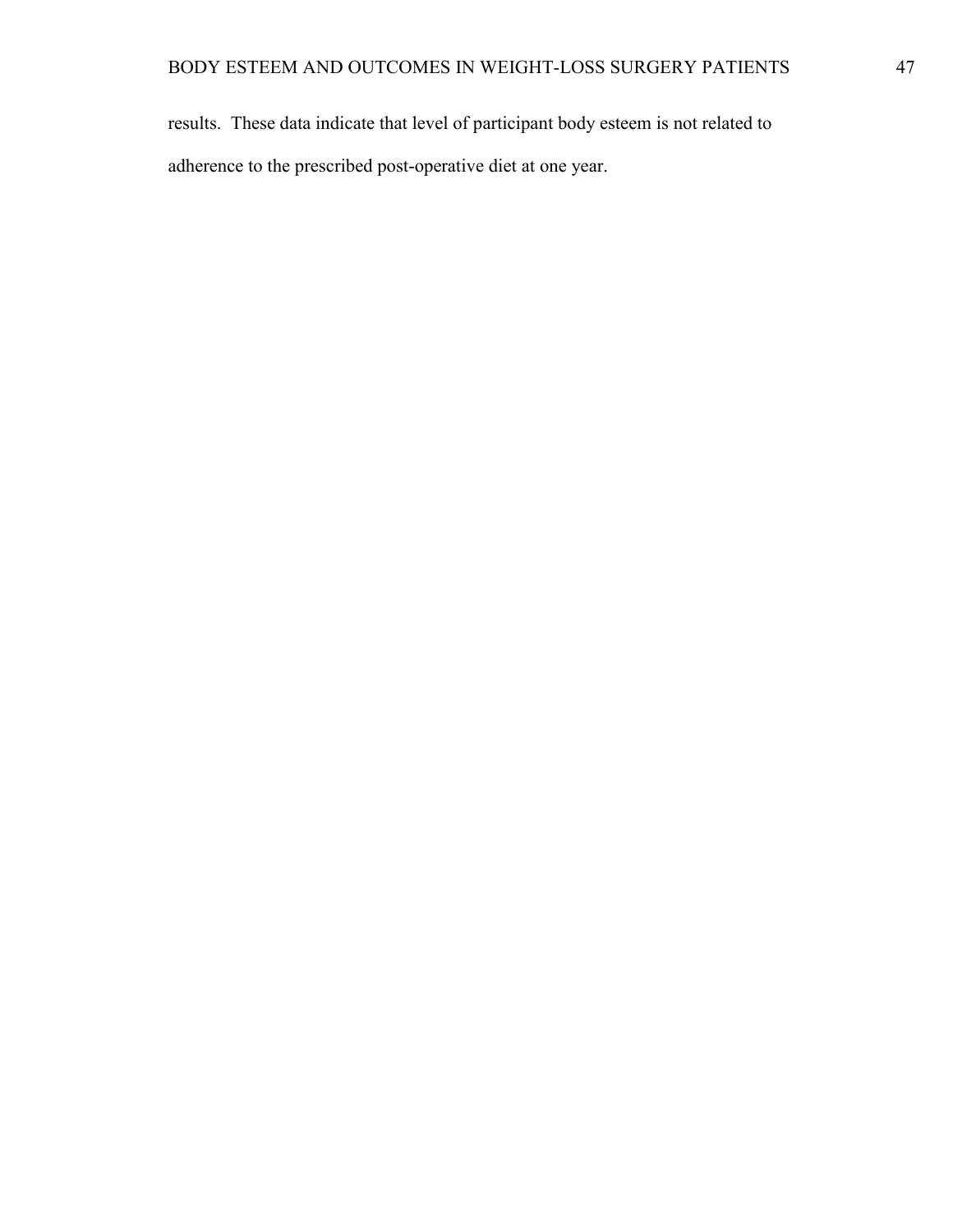### **CHAPTER 5: DISCUSSION**

The current study examined the relationship between pre-operative body esteem and post-operative outcomes after bariatric surgery, including weight change, change in level of body esteem, depressive symptoms, and adherence to the prescribed vitamin and diet regimen. Overall, the study found that body esteem significantly improved following weight-loss surgery. In addition, it was found that lower levels of body esteem prior to weight-loss surgery was associated with higher levels of post-operative depression. Finally, the present study did not find pre-operative body esteem to be predictive of weight change at one year following bariatric surgery or to relate to adherence to the postoperative regimen.

Hypothesis I asserted that level of body esteem during the pre-operative period would predict change in weight at one year following weight-loss surgery. Research generally indicates mixed results regarding a clear relationship between body dissatisfaction and weight (Adami et al., 1999; Latner, 2012; Sarwer & Steffen, 2015). Within the construct of body esteem, several domains are included, with body weight being a critical aspect; heavier individuals report being more dissatisfied with their bodies compared to normal-weight counterparts (Mendelson et al., 2001; Weinberger, Kersting, Riedel-Heller, & Luck-Sikorski, 2016). Previous research also suggests, however, lower prevalence of body dissatisfaction in individuals with obesity who are not seeking treatment for their weight in comparison to those who are seeking treatment (Sarwer et al., 1998; Vieira et al., 2012). Therefore, the seemingly complex relationship between body satisfaction and individual weight status warranted further exploration. Results of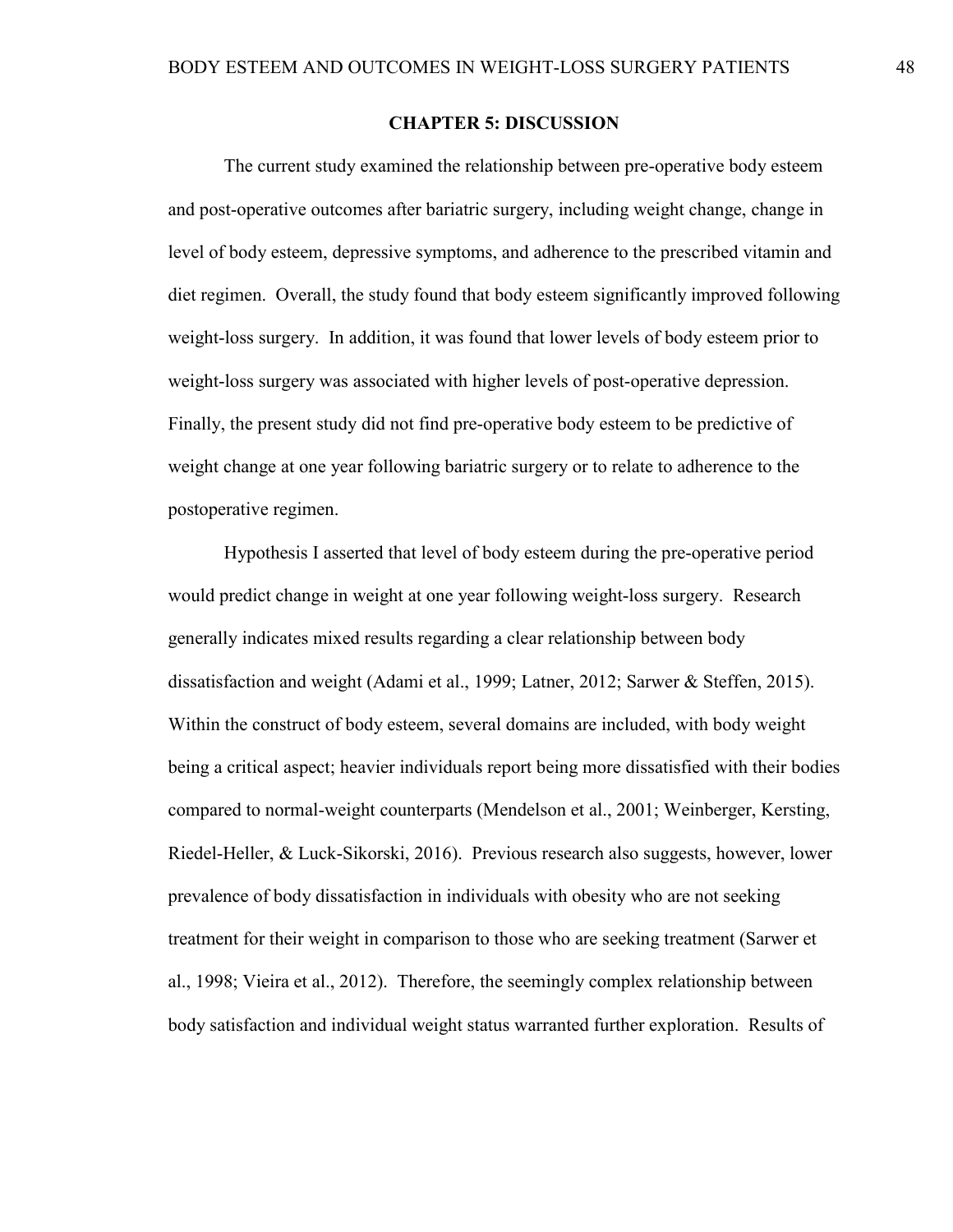the current study revealed that body esteem was not associated with change in weight one-year following bariatric surgery.

Similar to findings by Adami et al. (1999), the lack of association between body esteem and weight in this study indicates that factors other than body esteem influence weight change after undergoing bariatric procedures. In other words, post-operative health behavior may be affected by pre-operative levels of psychopathology, in conjunction with or independent of body esteem, leading to suboptimal weight loss (Wimmelmann et al., 2014). Body esteem, or feelings of self-worth about one's body and appearance, is a multi-dimensional construct and is determined by a combination of feelings across several domains, including appearance, weight satisfaction, and attributions of positive evaluations about one's body and appearance to others (Mendelson et al., 2001). Research findings have demonstrated that females have lower body esteem regarding weight status than do males, and the difference appears to be consistent across the age range. Evidently, the difference in body esteem between males and females has widened over the past 50 or more years, particularly in adolescents (Feingold & Mazzella, 1998). Women in general are significantly more dissatisfied with body weight and shape compared to men, so simply being female is a risk factor for body image distress in our culture (Cash & Roy, 1999). As social comparison theorizes, girls may incorporate unattainable stereotypes about an ideal appearance and weight purported by society and may consequently develop dissatisfaction with their body into adulthood. Perhaps not only being female, but other aspects that reflect our increasingly toxic environment and sedentary lifestyle may account for limited weight loss following bariatric surgery in some patients, regardless of body esteem. It is also possible that post-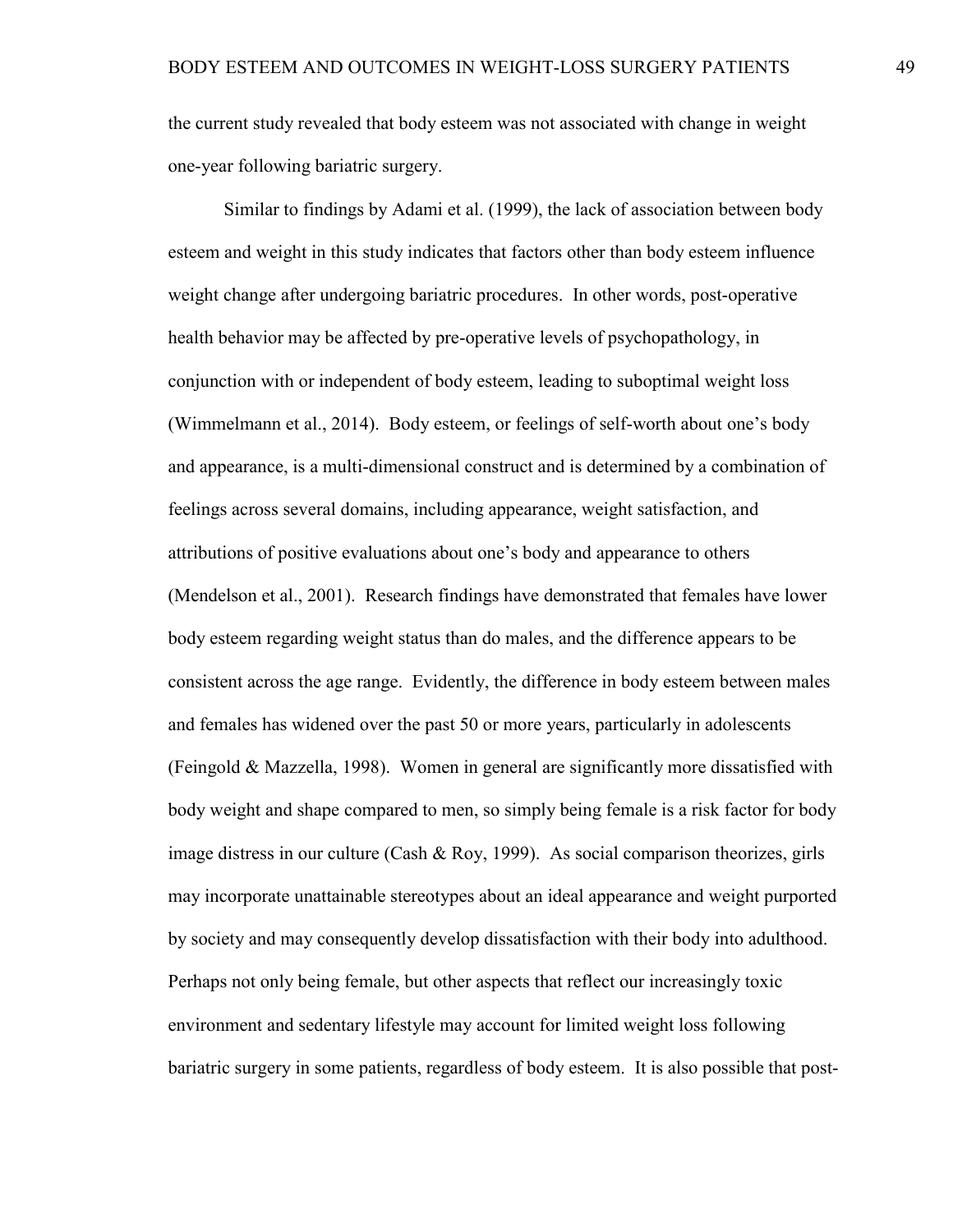operative mental status might prove a better indicator of long-term weight loss compared to pre-operative body esteem. Furthermore, research suggests that while obesity and body image may have an indirect correlation, there may also be a threshold effect (Sarwer & Thompson, 2002). In other words, after surpassing a certain BMI, patients do not appear to have an increase in body image dissatisfaction.

The second hypothesis asserted that body esteem would improve preoperatively to one-year postoperatively. Results indicated that patients' body esteem did substantially improve following bariatric surgery. In fact, scores improved pre- to postoperatively by 84% on average, which is likely a reflection of not only statistical but clinical significance. This finding corroborates a recent review by Kubik et al. (2013) that found improved body image following weight-loss surgery. Improved body esteem is another important, durable benefit of bariatric surgery beyond weight change and improved health (Courcoulas et al., 2014; Madan et al., 2008). A large literature has documented the impairments in quality of life and psychological correlates such as body image and depression in people with obesity (Kubik et al., 2013; Latner, 2012; Madan et al., 2008; Sarwer, Wadden, & Foster, 1998; Schwartz & Brownell, 2004; Taylor, Forhan, Vigod, McIntyre, & Morrison, 2013). These impairments, in addition to weight status, are believed to play an influential role in the decision to undergo bariatric surgery.

The current study replicated findings from previous research that demonstrated body esteem improves following bariatric surgery (Clark et al., 2003; Madan et al., 2008; Pecori, Cervetti, Marinari, Migliori, & Adami, 2007). In addition, this study improved upon the reliability of prior research (Madan et al., 2008) by comparing the same sample of patients both pre- and post-operatively, allowing for longitudinal comparisons of the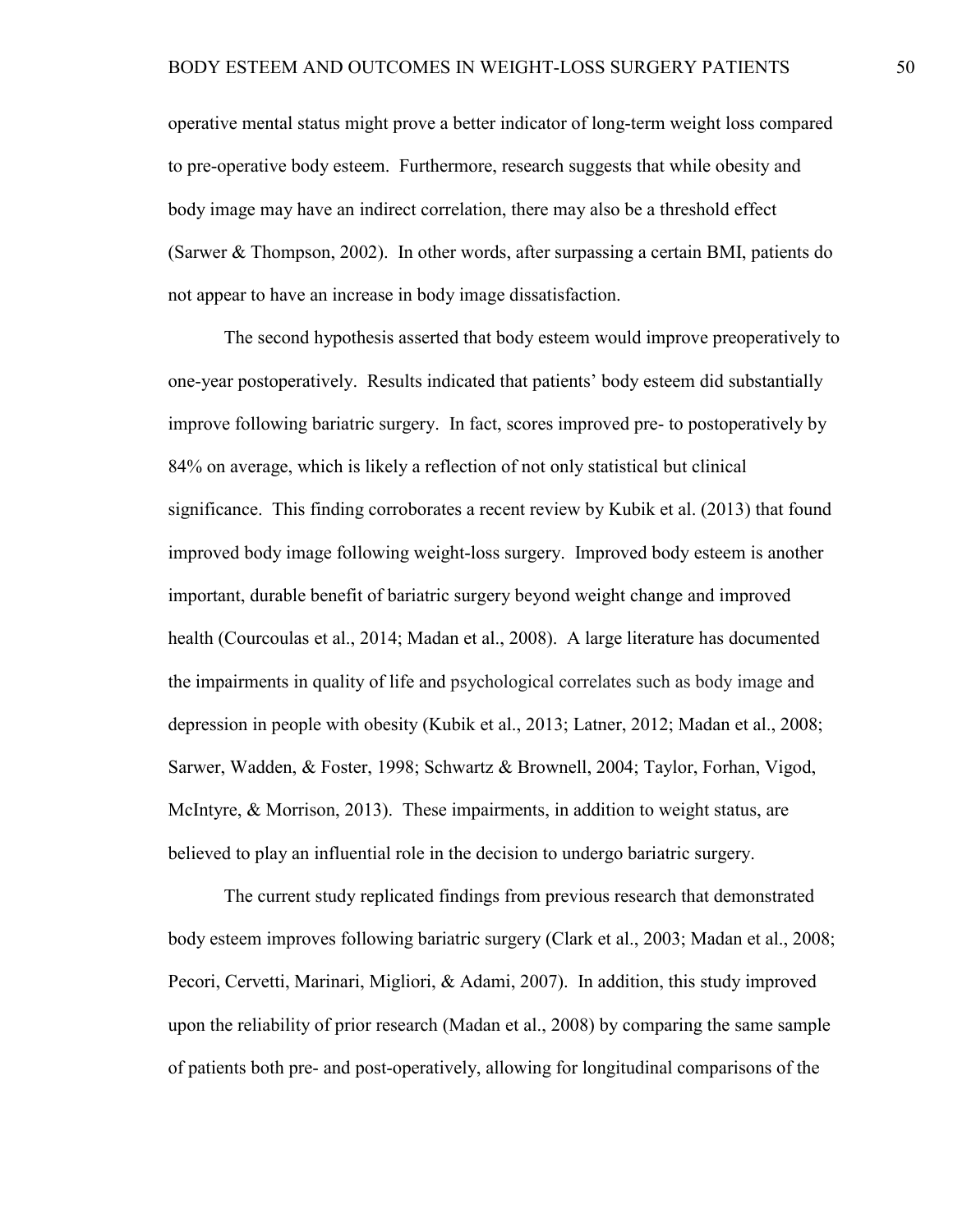same individuals over time. Unlike prior research (Madan et al., 2008) in which postoperative patients were asked to recall how they would have responded to the BESAA (body esteem) questionnaire before surgery, which may have biased the results, the current research queried patients in real time. Additionally, the sample size for the current study was adequate to allow for correlation of BESAA scores with weight loss.

Hypothesis III examined the relationship between pre-operative body esteem and depressive symptoms at one year following weight-loss surgery. Findings indicated a moderate negative relationship between the variables, suggesting that lower levels of preoperative body esteem were associated with higher levels of depression following surgery. Once level of pre-operative depression was factored into the analysis, however, the impact of pre-operative body esteem on post-operative depression dissipated.

Consistent with previous work, findings from the current study indicate that depressive symptoms improve following weight-loss surgery (Dawes et al., 2016; Dixon et al., 2003; Herpertz et al., 2003). Research suggests the extent of mental health improvement in bariatric surgery patients may be related to achieved weight loss (Karlsson et al., 1998). Other findings attribute improvement of mental health to not only weight loss, but resultant gains in body image, self-esteem, and self-concept (Kubik et al., 2013).

Currently, there is limited understanding of psychological health following bariatric surgery, perhaps due in part to the focus on medical outcomes rather than a focus on the biopsychosocial perspective of overall health outcomes. Despite undisputed significant weight loss and improvements in comorbid conditions, the literature suggests persisting psychological distress related to depression and body image for some patients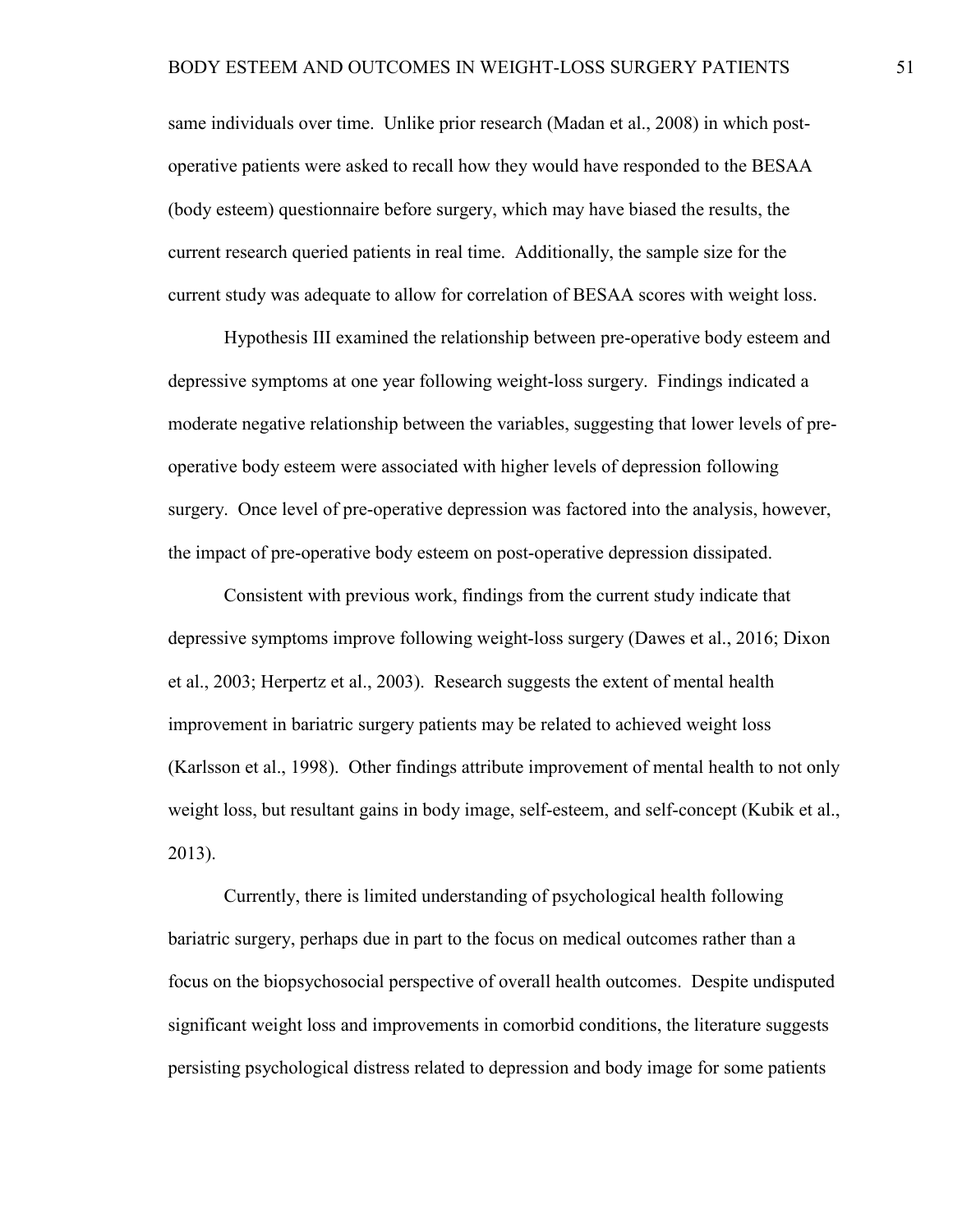at longer term follow-up (Jumbe et al., 2017). The presence of depressive disorders after bariatric surgery is associated with diminished post-surgical improvements, inferring a need for clinical intervention when post-operative depression is identified (Jumbe et al., 2017).

Research findings have shown that decreased BMI following bariatric surgery is associated with improvements in depressive symptoms, at least within the first year after surgery (Mitchell et al., 2014). While previous work has suggested that pre-operative psychopathology may predict surgical weight loss (Wimmelman et al., 2014), a recent meta-analysis found no clear evidence to support a relationship between pre-operative mental health conditions such as depression and post-operative weight loss (Dawes et al., 2016). Lent et al. (2014), however, found that greater internalized weight bias prior to weight-loss surgery was associated with less weight loss one year after surgery. Perhaps a cluster of psychosocial factors other than, or in addition to, body esteem, such as weight bias, expectations regarding the amount of weight loss, or post-operative mental status may prove to be more accurate indicators of long-term weight loss following bariatric surgery. Reframing weight-loss procedures to encompass the psychological experiences of patients may help to optimize both psychological and weight-loss outcomes following surgery.

Hypothesis IV asserted that pre-operative body esteem would predict level of adherence to the post-operative diet and vitamin regimen at one year following bariatric surgery. Nutritional deficiencies after bariatric surgery can manifest from several factors such as poor patient compliance with treatment recommendations for diet and vitamin supplementation. For study participants, micronutrient values, including vitamins D and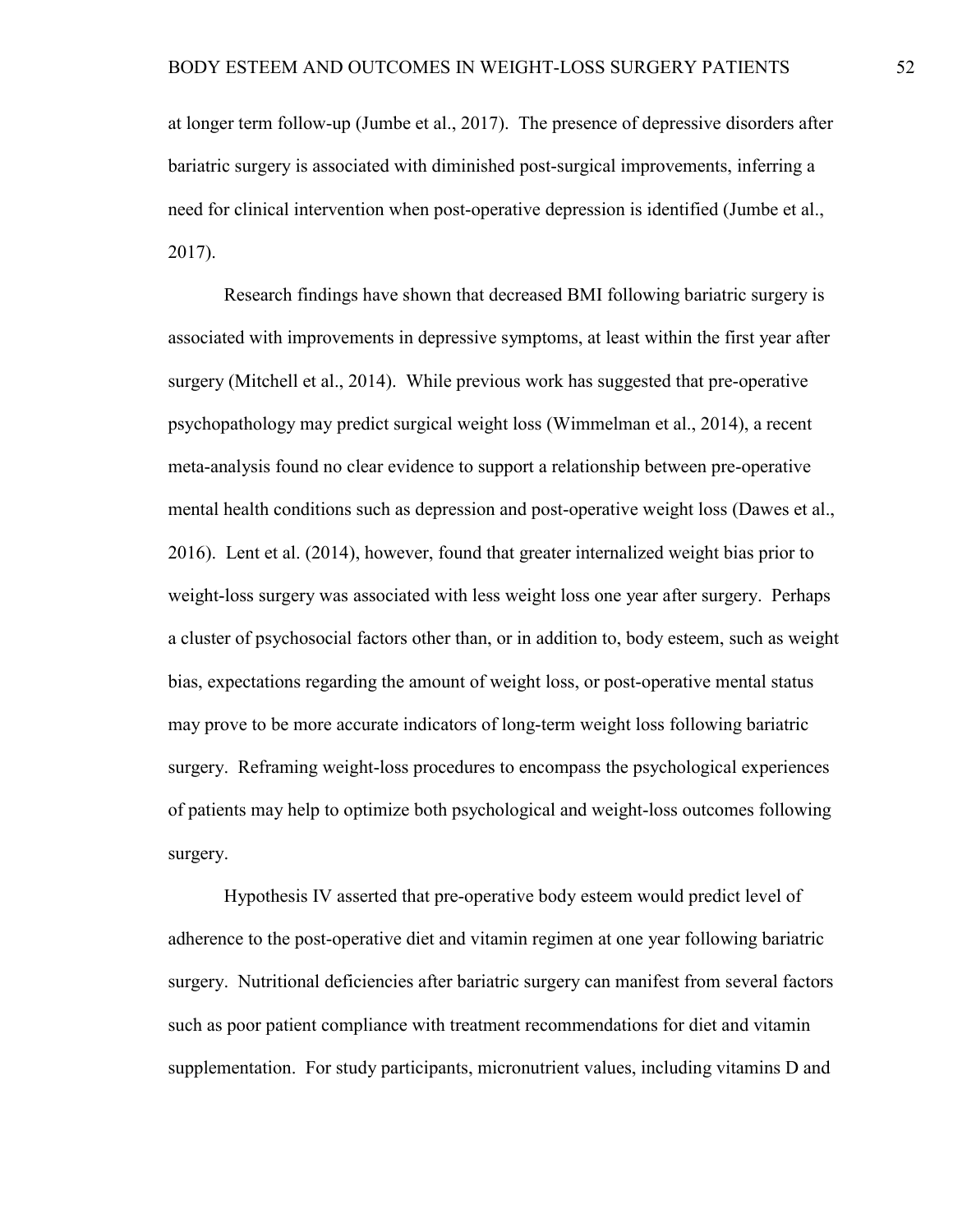B12, iron, and calcium, were identified as either in or out of range for expected normal values. From this study, it does not appear that level of participant body esteem prior to weight-loss surgery is related to adherence to the prescribed post-operative diet at the one-year mark. However, given that weight change is the best proxy of post-operative adherence and no relationship was found between weight and BESAA scores, it is not surprising that a null relationship was also found between BESAA scores and vitamin deficiencies.

Unlike the current study, previous research has suggested that insufficient micronutrients and minerals appear to be common in patients following weight-loss surgery (Beckman & Earthman, 2013; Freeland-Graves et al., 2014; Gletsu-Miller & Wright, 2013). Research indicates that insufficient vitamin D appears to be the most common problem before, and up to five years after, sleeve gastrectomy and RYGB, despite implementing a vitamin D supplementation protocol (Beckman & Earthman, 2013). Based on predictors such as amount of patient body fat and the degree of malabsorption following surgery, findings show that there is high variability in response to vitamin D supplementation in patients undergoing weight-loss surgery. Accordingly, it may not be reasonable to recommend a similar dose across individuals, rather a customized approach may be optimal. The results of the current study suggest that this study population may have been compliant with the recommendations for vitamin and mineral supplementation. It is also possible that optimal dosing may need to be further refined and that the current analyses reflecting acceptable vitamin and mineral levels may have been influenced by a pre-existing deficiency, the time period after surgery, or type of vitamin or mineral supplements.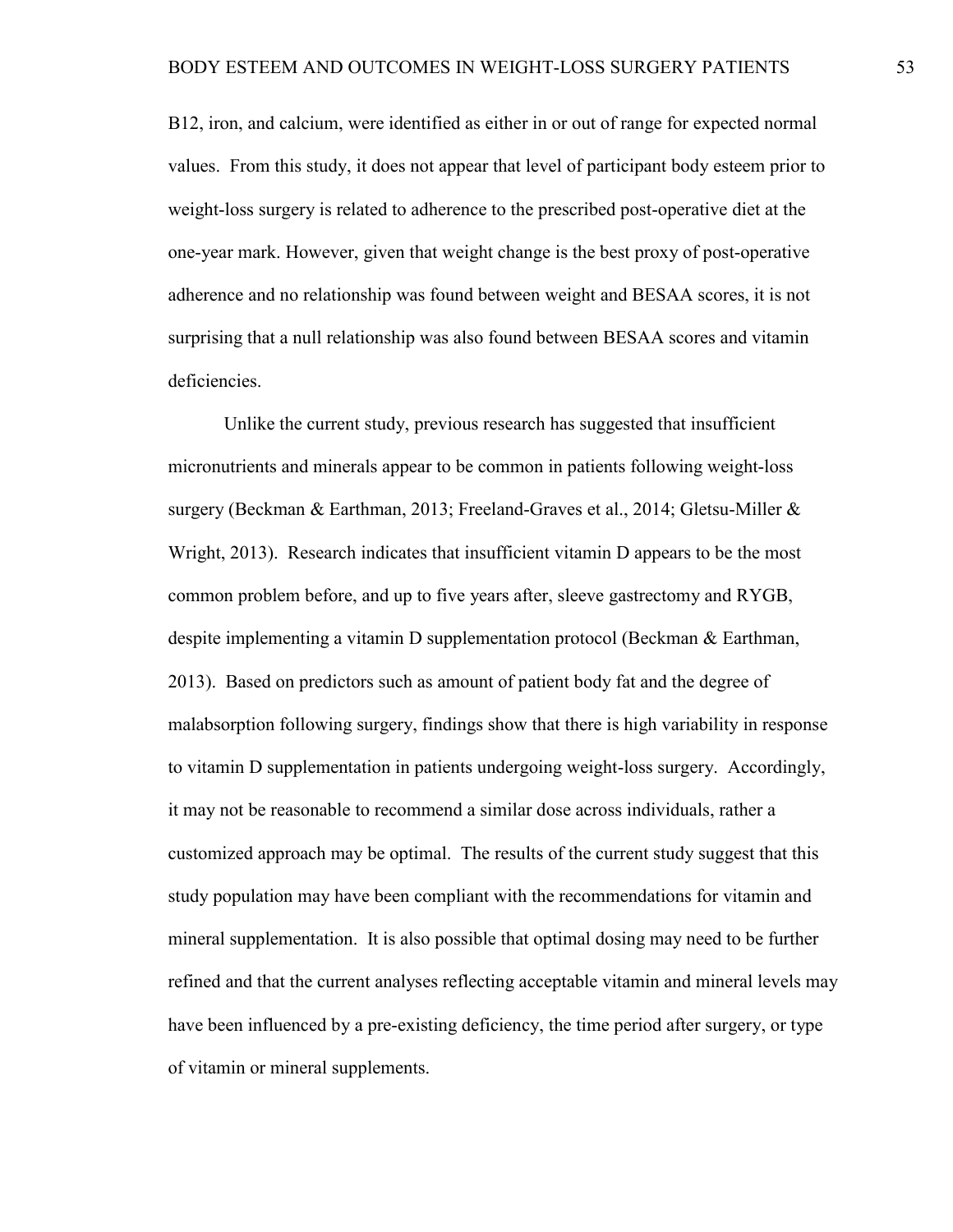Macronutrients, such as protein, have been shown to play an important role in body weight regulation (Schollenberger et al., 2016). Research indicates that bariatric surgery leads to an increased risk for developing protein malnutrition (Damms-Machado et al., 2012; Friedrich et al., 2013). Possible reasons for the decreased protein might be the restricted food intake, differing food intolerances, and the malabsorption of nutrients after surgery. Given the nature of this retrospective study, data on protein levels were not collected from participants and therefore not reported.

### **Strengths**

This study has several strengths. The study incorporated a combination of clinical and patient-reported data that improves the overall quality of findings. A variety of patient characteristics regarding psychosocial correlates were evaluated over a 12-year period, which captured a significant length of time and possible nuances of societal influences related to body esteem on the target population. In addition, this study collected data prospectively, in real time, which adds to the reliability of the reported information.

#### **Limitations**

This study has several limitations. First, a non-negligible number of bariatric patients did not complete the BESAA before and after surgery and were not included in the analyses. It is possible that this subgroup of patients may differ in important ways from those patients who did participate. Another limitation of the study is its shorterterm patient follow-up of one year. This timeframe may not adequately capture longterm patient outcomes following weight-loss surgery, given that most patients do not reach their weight loss nadir until 18 months or beyond. Furthermore, as the sample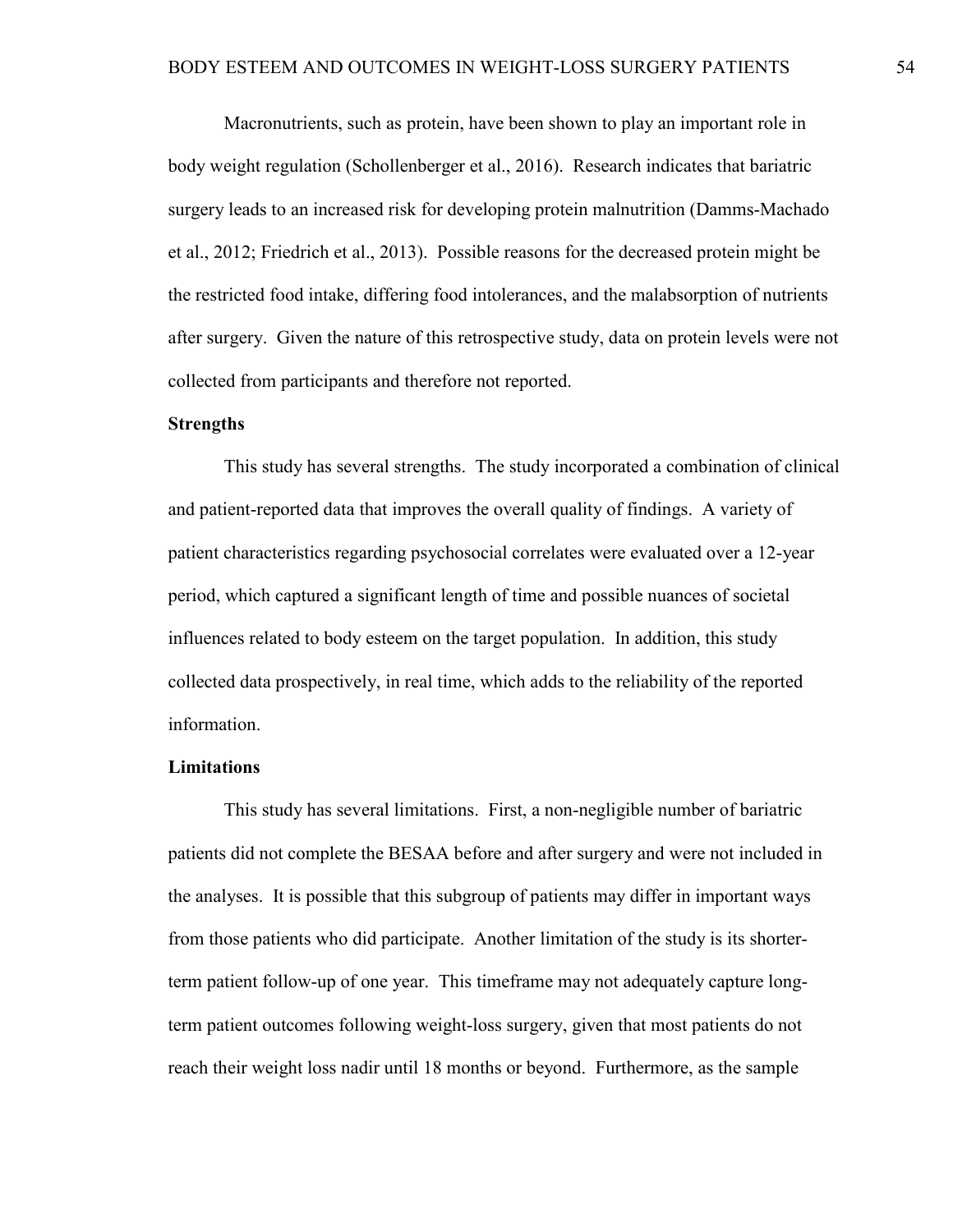consisted predominantly of a homogeneous rural, Caucasian adult population, the findings are potentially limited when generalizing to minority or urban populations.

It is possible that the correlational analyses that characterized much of this study are not sensitive to the complex relationships that appear to exist among obesity, weightloss surgery, and psychological functioning [(e.g., binge eating disorder might moderate obesity and depression) Schwartz & Brownell, 2004]. Additionally, although all measures are psychometrically sound, the current study only uses one measure per construct; this could limit the accuracy of the conclusions drawn from these measures given that a multi-method approach, such as informant reports, can provide useful additional information regarding symptomatology and level of behavioral change in adults undergoing weight-loss surgery. Furthermore, the archival nature of the study prohibits the gathering of additional information and results are limited by the data that were collected. For example, data on protein levels could have provided important macronutrient information related to the post-operative diet, although these data were not collected from participants.

#### **Clinical Implications**

When considering the benefits of weight-loss surgery such as improved obesityrelated comorbidities, the psychological aspects should be examined as well. It is important to consider the psychological context of these weight-loss procedures to facilitate optimization of patient outcomes. Research suggests that body image distress is generally correlated with other symptoms of psychological distress (Schwartz & Brownell, 2004). Despite undisputed significant weight loss and improvements in comorbidities following weight-loss surgery, current literature indicates persisting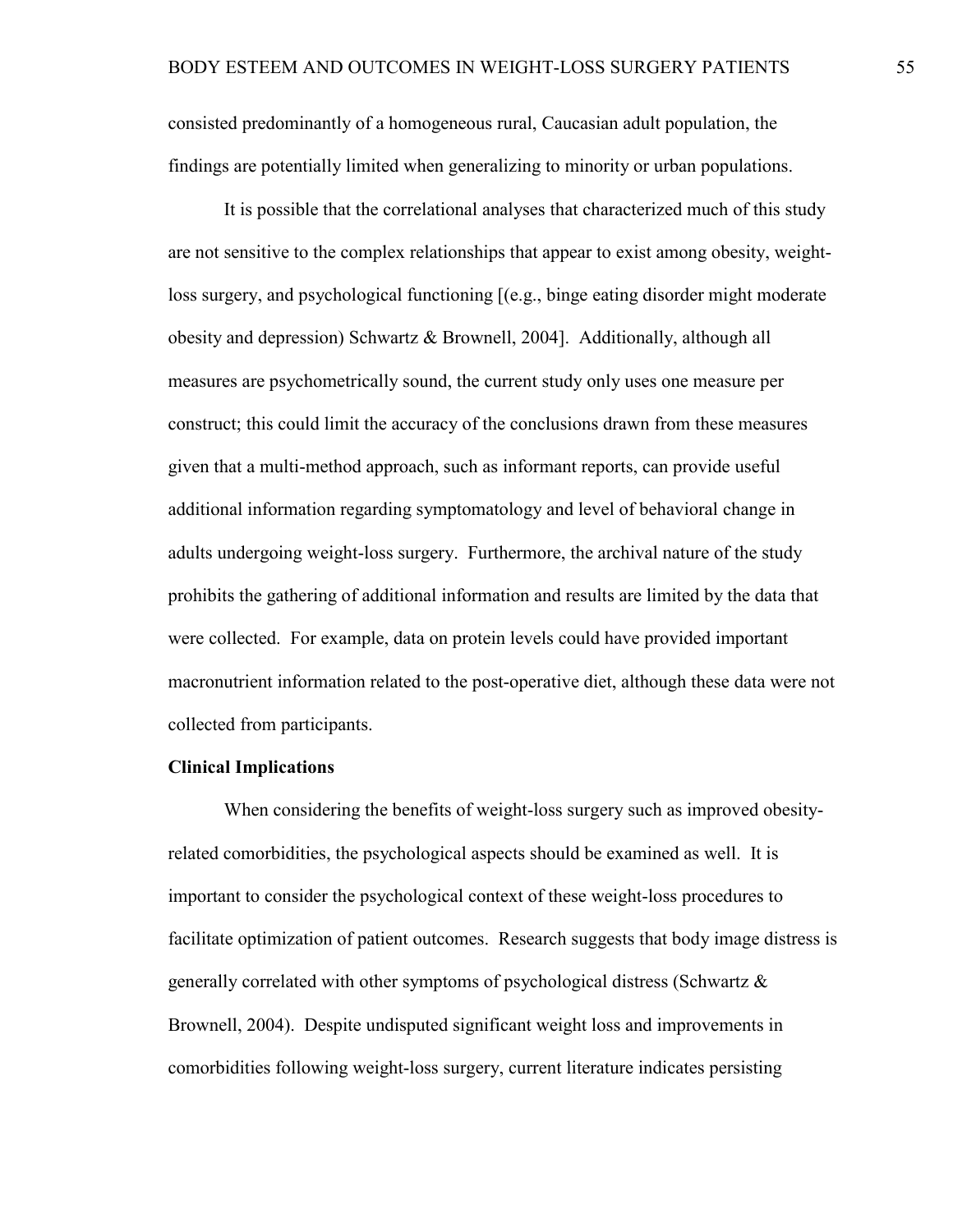concerns of depression and body image for patients at longer term follow-up, compared to control groups (Schwartz & Brownell, 2004). Consequently, weight-loss surgery patients who feel negatively about their bodies could be psychologically vulnerable and may be less able to motivate themselves to make healthy behavior changes that lead to sustained weight loss.

This retrospective, longitudinal study examined the relationship between preoperative body esteem and post-operative outcomes including change in weight, change in level of body esteem, adherence to the prescribed vitamin and diet regimen, and depressive symptoms, in adult weight-loss surgery patients. More specifically, the study investigated whether pre-operative factors are associated with a clinically meaningful difference in these outcomes at one year following bariatric surgery. The purpose for this research was to identify risk groups among weight-loss surgery patients who may require additional support with dietary and psychological follow-up. This study found that patients' body esteem improved following weight-loss surgery, meaning that feelings of self-worth about their body and appearance across several domains, including appearance, weight satisfaction, and attributions of positive evaluations about one's body and appearance to others, was enhanced. This improvement in body esteem is yet another benefit of weight-loss surgery.

This study also suggests that although level of body esteem was not linked to weight loss following bariatric surgery, improvement in body esteem could be an important component of psychological health and readiness for the recommended postoperative lifestyle. It is also important for providers to note that even if a patient does not experience improvement in body esteem, this factor will not prevent an individual from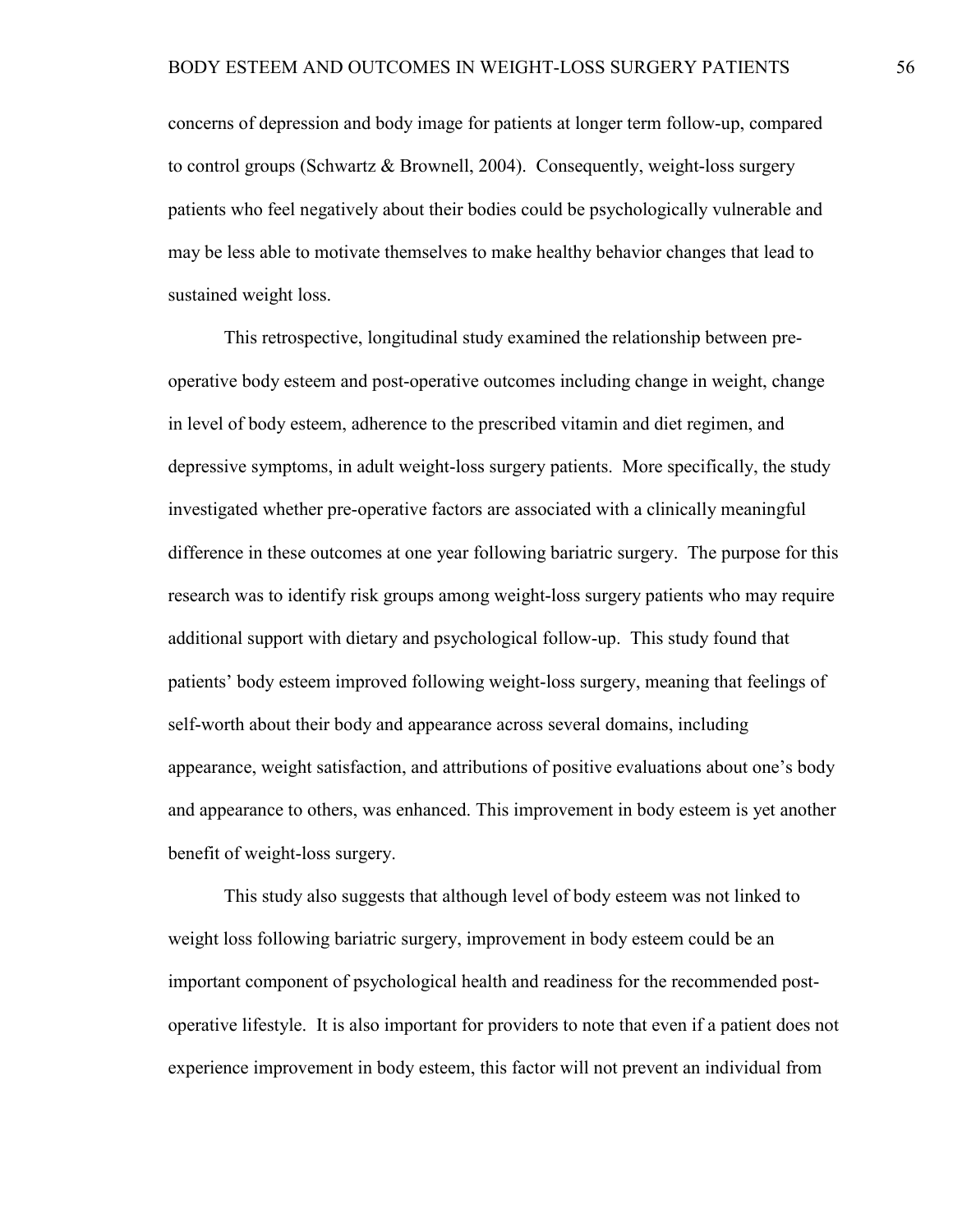losing weight. In other words, level of body esteem does not appear to be de-motivating for patients trying to lose weight following bariatric surgery. Results provide useful information to inform patient and provider decisions in routine clinical care regarding weight-loss surgery.

### **Future Directions**

Considering the increasing public health risks and costs associated with obesity and body esteem concerns for patients undergoing weight-loss surgery, further research is needed to investigate whether specific pre-operative factors can predict clinically meaningful differences in post-operative outcomes after bariatric surgery. Additionally, a small subgroup of the population with obesity seeks weight-loss surgery, and they may differ in important ways from those who do not (Schwartz & Brownell, 2004). Research with individuals with obesity from the general population seeking non-surgical or no treatment would provide richer detail around issues of body esteem. Moreover, the relationship between body dissatisfaction, self-efficacy, and behavior change requires attention in research as there is currently limited information.

Retrospective, self-report measures and correlational analyses have been common in the literature regarding weight-loss surgery and psychological functioning; however, these tools are subject to certain limitations. Therefore, qualitative research that adequately captures the trajectory of bariatric surgery patients and their weight loss, social support, and psychological experience is warranted. Since appropriate consumption of micro- and macronutrients is another important lifelong dietary modification for patients undergoing weight-loss surgery, future research may consider collecting more robust data related to micro- and macronutrient consumption to provide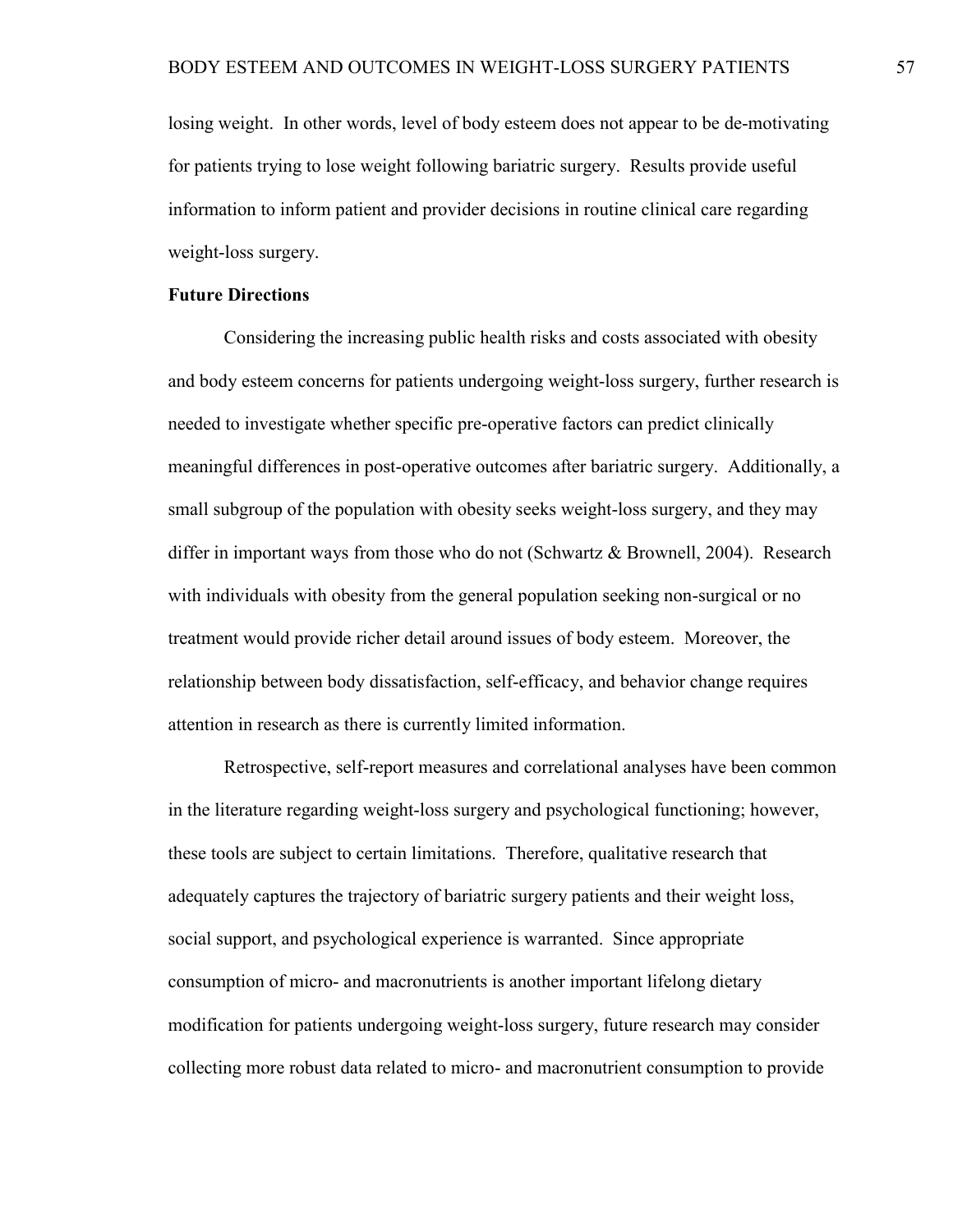better insight into post-operative dietary behaviors. In addition, much of the literature pertaining to body image after weight-loss surgery is typically limited to the two-year post-bariatric period (Sarwer, Thompson, Mitchell, & Rubin, 2008). As many bariatric patients initially lose weight rapidly within the first year with subsequent slowing of weight loss, or even regaining of weight, within two years after surgery, longitudinal research is needed to better understand the relationship between weight-loss surgery and post-operative outcomes in adult patients.

### **Conclusion**

The obesity epidemic is a global public health crisis and has led to a myriad of chronic health conditions, rising costs, and premature death for individuals with obesity. Bariatric surgery remains the most effective long-term treatment for obesity, although there has been limited understanding of pre-operative, patient-level factors associated with insufficient weight loss and poor mental health outcomes. The findings of the present study suggest that an individual undergoing weight-loss surgery may experience improved body esteem and decreased depressive symptoms, up to a year postoperatively. Level of body esteem prior to surgery may not directly affect weight loss or dietary behaviors at one year, although it can be surmised that improved body esteem can have long term benefits, including psychosocial enhancement. Continued understanding of the predictors, psychological experience, and variability involved in long-term weight management may improve weight change and health outcomes following bariatric surgery and will have meaningful clinical and public health relevance.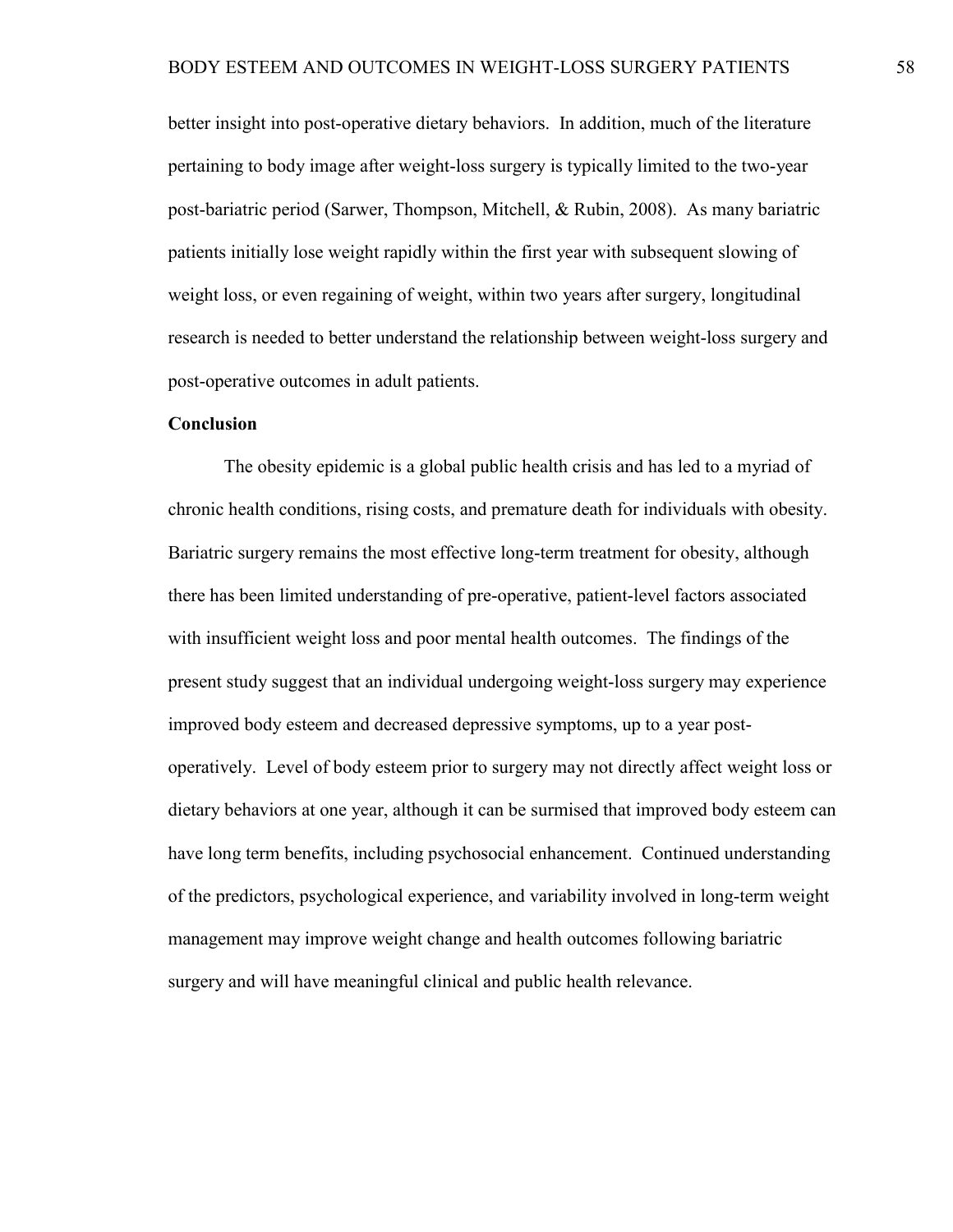### **REFERENCES**

- Adami, G. F., Meneghelli, A., Bressani, A., & Scopinaro, N. (1999). Body image in obese patients before and after stable weight reduction following bariatric surgery. *Journal of Psychosomatic Research*, *46*(3), 275-281.
- Adams, T. D., Davidson, L. E., Litwin, S. E., Kolotkin, R. L., LaMonte, M. J., Pendleton, R. C., ... & Hunt, S.C. (2012). Health benefits of gastric bypass surgery after 6 years. *JAMA*, *308*(11), 1122-1131.
- American Medical Association. "AMA Adopts New Policies on Second Day of Voting at Annual Meeting." June 18, 2013. http://www.amaassn.org/ama/pub/news/news/2013/2013-06-18-new-ama-policies-annualmeeting.page. Accessed November 27, 2017.
- Beck, A.T. (1967). *Depression: Clinical, experimental, and theoretical aspects*. University of Pennsylvania Press.
- Beck, A.T., Steer, R. A., & Brown, G. K. (1996). Beck depression inventory-II. *San Antonio*, *78*(2), 490-8.
- Beckman, L., & Earthman, C. (2013). Nutritional implications of bariatric surgery and the role of registered dietitians. *Journal of the Academy of Nutrition and Dietetics, 113*(3), 398-399.
- Bocchieri, L. E., Meana, M., & Fisher, B. L. (2002). A review of psychosocial outcomes of surgery for morbid obesity. *Journal of Psychosomatic Research*, *52*(3), 155- 165.
- Brethauer, S. A., Kim, J., El Chaar, M., Papasavas, P., Eisenberg, D., Rogers, A., ... &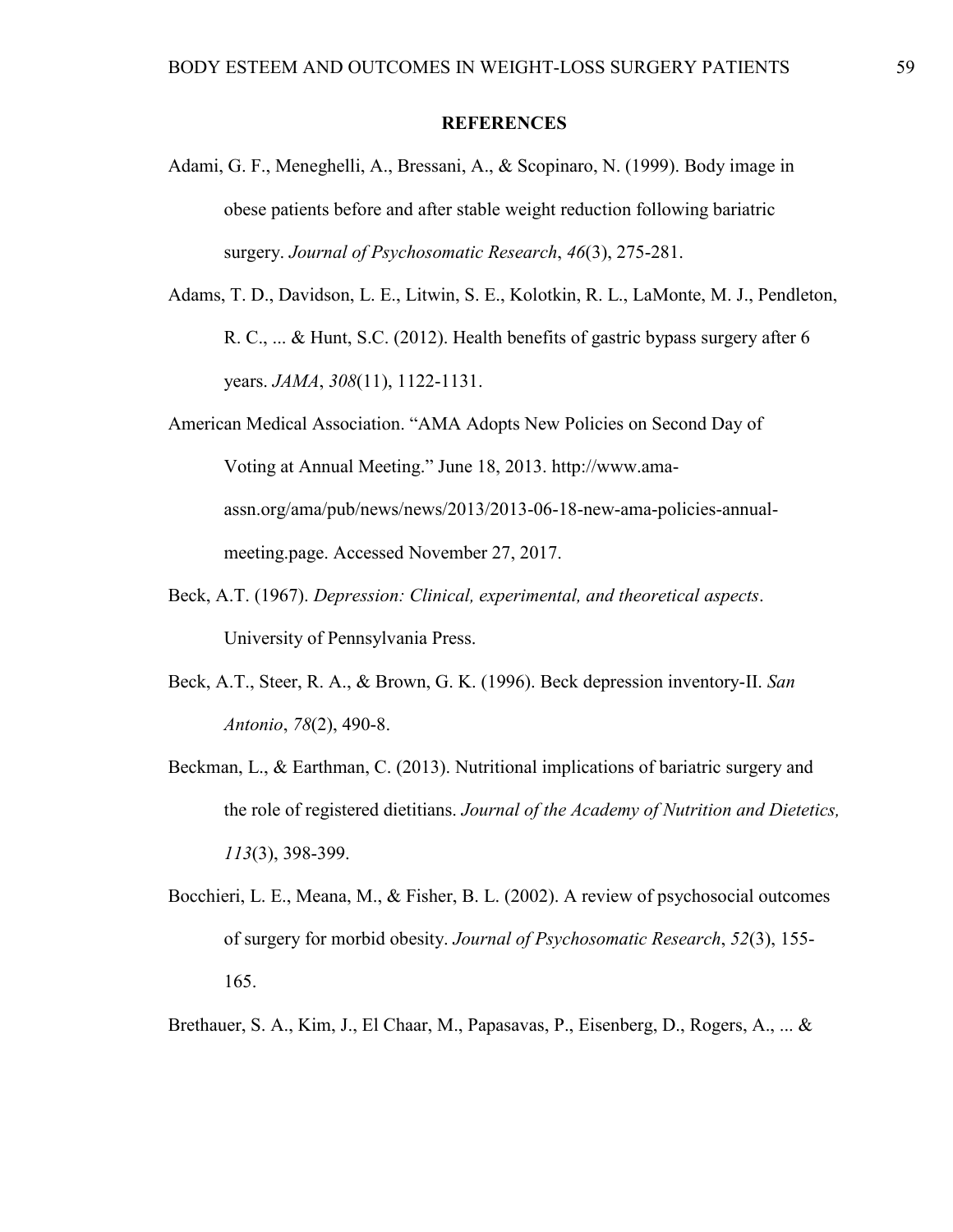ASMBS Clinical Issues Committee. (2015). Standardized outcomes reporting in metabolic and bariatric surgery. *Obesity Surgery*, *25*(4), 587-606.

- Brolin, R. E. (2002). Bariatric surgery and long-term control of morbid obesity. *JAMA*, *288*(22), 2793-2796.
- Brownell, K. D. (2005). Does a "toxic" environment make obesity inevitable? *Obesity Management*, *1*(2), 52-55.
- Buchwald, H., Avidor, Y., Braunwald, E., Jensen, M. D., Pories, W., Fahrbach, K., & Schoelles, K. (2004). Bariatric surgery: A systematic review and metaanalysis. *JAMA*, *292*(14), 1724-1737.
- Buchwald, H., Estok, R., Fahrbach, K., Banel, D., Jensen, M. D., Pories, W. J., ... & Sledge, I. (2009). Weight and type 2 diabetes after bariatric surgery: Systematic review and meta-analysis. *The American Journal of Medicine*, *122*(3), 248-256.
- Carvajal, R., Wadden, T. A., Tsai, A. G., Peck, K., & Moran, C. H. (2013). Managing obesity in primary care practice: A narrative review. *Annals of the New York Academy of Sciences*, *1281*(1), 191-206.
- Cash, T. F., & Pruzinsky, T. E. (Eds.). (1990). *Body images: Development, deviance, and change*. New York: Guilford Press.
- Cash, T. F., & Roy, R. E. (1999). Pounds of flesh: Weight, gender, and body images. *Interpreting weight: The social management of fatness and thinness*, 209- 228.
- Centers for Disease Control and Prevention, 2014. Overweight and Obesity. Retrieved from 〈http://www.cdc.gov/obesity/data/index.html〉

Chang, S. H., Stoll, C. R., Song, J., Varela, J. E., Eagon, C. J., & Colditz, G. A. (2014).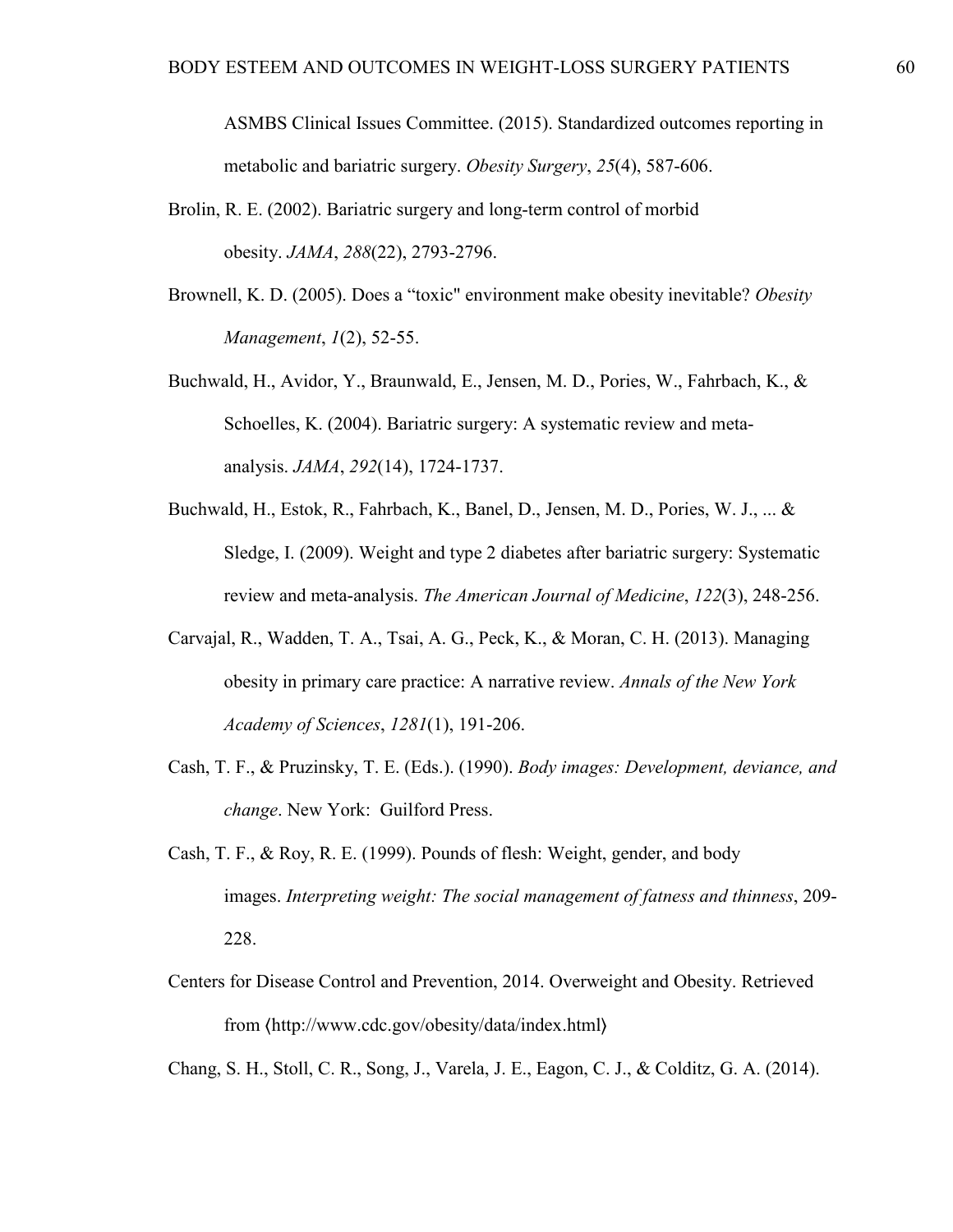The effectiveness and risks of bariatric surgery: An updated systematic review and meta-analysis, 2003-2012. *JAMA Surgery*, *149*(3), 275-287.

- Cheng, S., Massaro, J. M., Fox, C. S., Larson, M. G., Keyes, M. J., McCabe, E. L., ... & Wang, T.J. (2010). Adiposity, cardiometabolic risk, and vitamin D status: The Framingham Heart Study. *Diabetes*, *59*(1), 242-248.
- Clark, M. M., Balsiger, B. M., Sletten, C. D., Dahlman, K. L., Ames, G., Williams, D. E., ... & Sarr, M. G. (2003). Psychosocial factors and 2-year outcome following bariatric surgery for weight loss. *Obesity Surgery*, *13*(5), 739-745.
- Courcoulas, A. P., Christian, N. J., Belle, S. H., Berk, P. D., Flum, D. R., Garcia, L., ... & Wolfe, B.M. (2013). Weight change and health outcomes at three years after bariatric surgery among individuals with severe obesity. *JAMA*, *310*(22), 2416- 2425.
- Courcoulas, A. P., Yanovski, S. Z., Bonds, D., Eggerman, T. L., Horlick, M., Staten, M. A., & Arterburn, D. E. (2014). Long-term outcomes of bariatric surgery: A National Institutes of Health symposium. *JAMA Surgery*, *149*(12), 1323-1329.
- Cunningham, J. L., Merrell, C. C., Sarr, M., Somers, K. J., McAlpine, D., Reese, M., ... & Clark, M. M. (2012). Investigation of antidepressant medication usage after bariatric surgery. *Obesity Surgery*, *22*(4), 530-535.
- Dallal, R. M., Quebbemann, B. B., Hunt, L. H., & Braitman, L. E. (2009). Analysis of weight loss after bariatric surgery using mixed-effects linear modeling. *Obesity Surgery*, *19*(6), 732-737.

Damms-Machado, A., Friedrich, A., Kramer, K. M., Stingel, K., Meile, T., Küper, M. A.,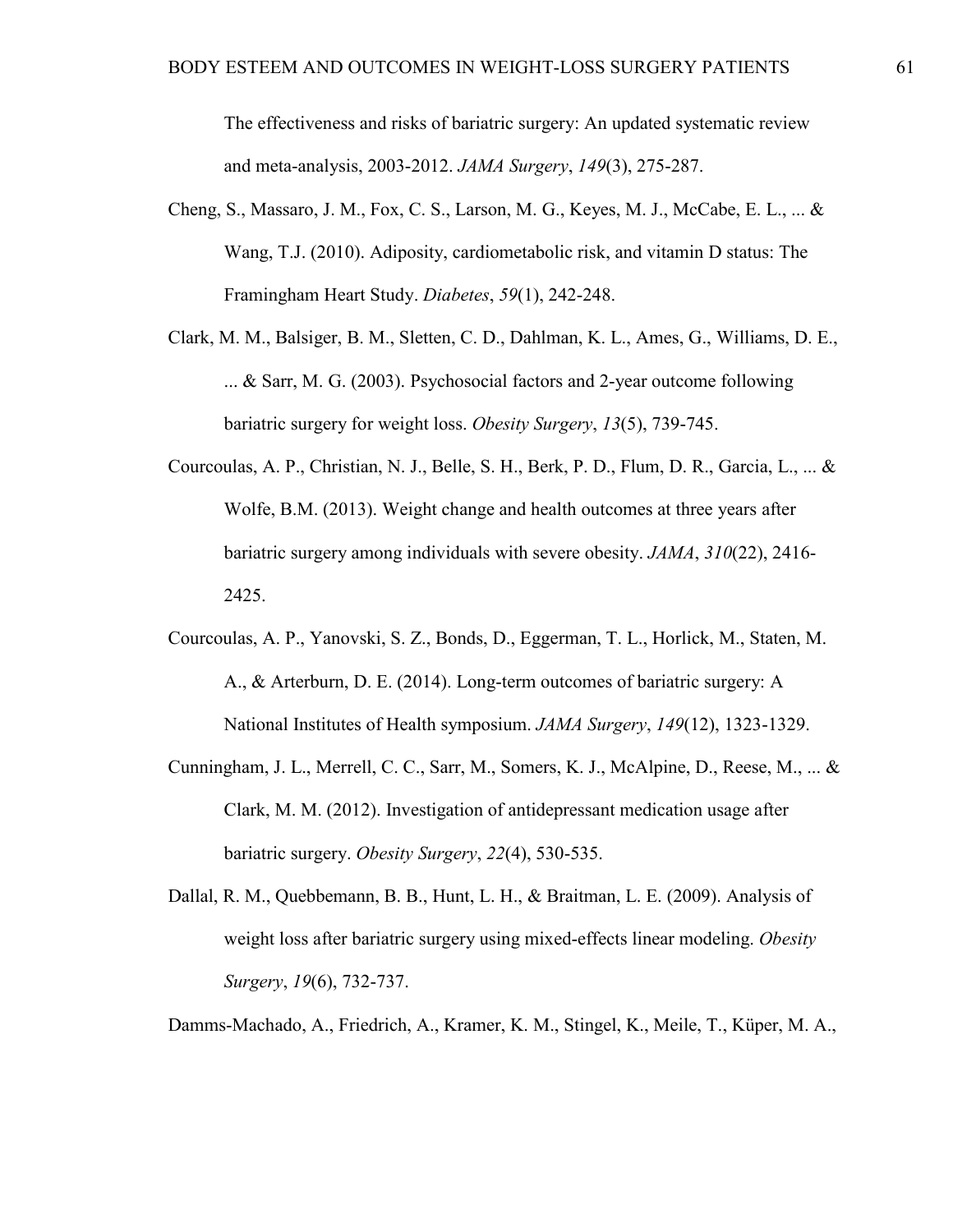... & Bischoff, S. C. (2012). Pre-and postoperative nutritional deficiencies in obese patients undergoing laparoscopic sleeve gastrectomy. *Obesity Surgery*, *22*(6), 881-889.

- Dawes, A. J., Maggard-Gibbons, M., Maher, A. R., Booth, M. J., Miake-Lye, I., Beroes, J. M., & Shekelle, P. G. (2016). Mental health conditions among patients seeking and undergoing bariatric surgery: A meta-analysis. *JAMA*, *315*(2), 150-163.
- Dixon, J. B., Dixon, M. E., & O'brien, P. E. (2003). Depression in association with severe obesity: Changes with weight loss. *Archives of Internal Medicine*, *163*(17), 2058- 2065.
- Faria, S. L., Faria, O. P., Buffington, C., de Almeida Cardeal, M., & Ito, M. K. (2011). Dietary protein intake and bariatric surgery patients: A review. *Obesity Surgery*, *21*(11), 1798-1805.
- Farran, N., Ellis, P., & Barron, M. L. (2013). Assessment of provider adherence to obesity treatment guidelines. *Journal of the American Association of Nurse Practitioners, 25*, 147-155.
- Feingold, A., & Mazzella, R. (1998). Gender differences in body image are increasing. *Psychological Science*, *9*(3), 190-195.
- Festinger, L. (1954). A theory of social comparison processes. *Human Relations*, *7*(2), 117-140.
- Finkelstein, E. A., Trogdon, J. G., Cohen, J. W., & Dietz, W. (2009). Annual medical spending attributable to obesity: Payer-and service-specific estimates. *Health Affairs*, *28*(5), w822-w831.

Finucane, M. M., Stevens, G. A., Cowan, M. J., Danaei, G., Lin, J. K., Paciorek, C. J., ...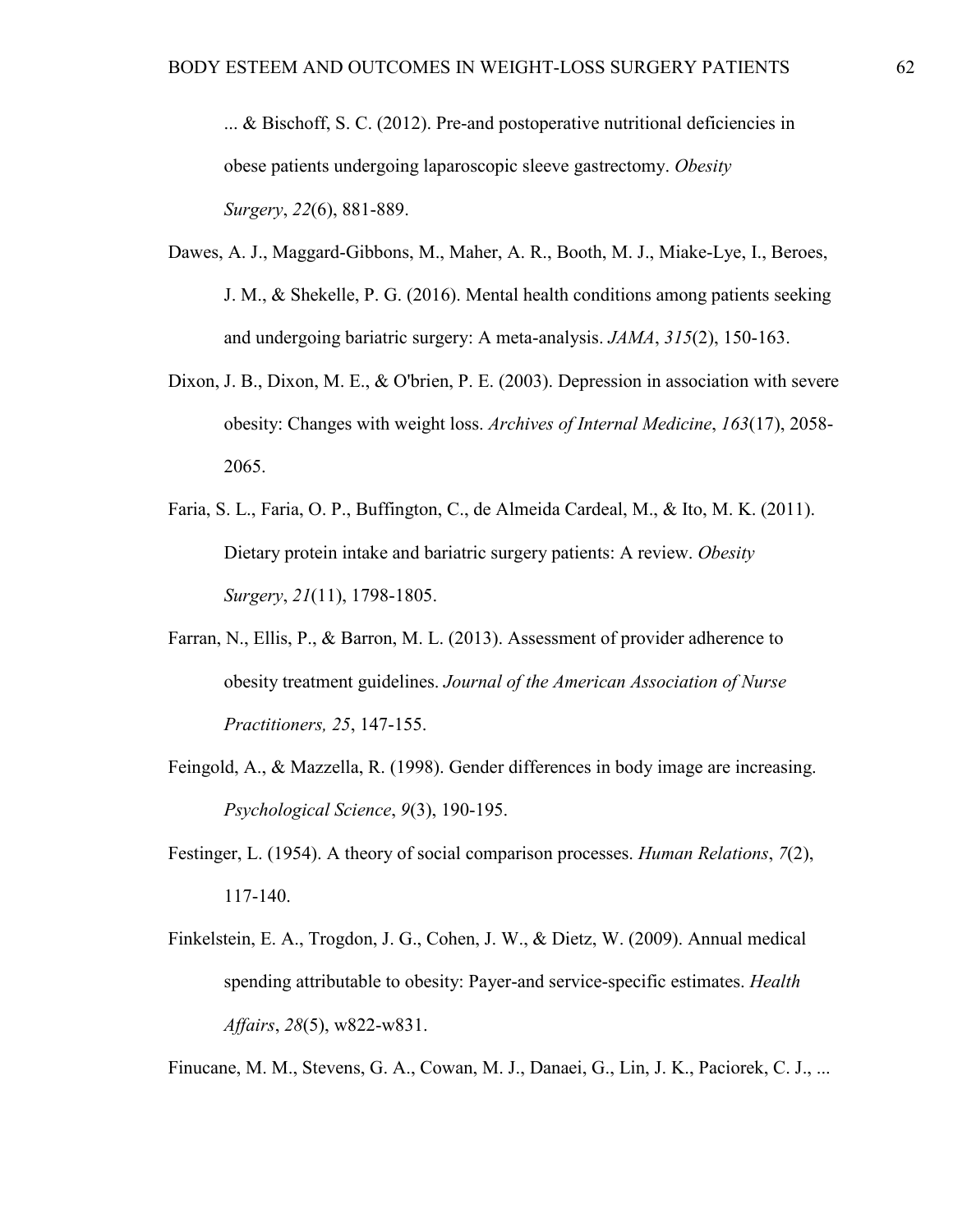& Ezzati, M. (2011). National, regional, and global trends in body-mass index since 1980: Systematic analysis of health examination surveys and epidemiological studies with 960 country-years and 9.1 million participants. *The Lancet*, *377*(9765), 557-567.

- Fitzsimmons-Craft, E. E. (2011). Social psychological theories of disordered eating in college women: Review and integration. *Clinical Psychology Review*, *31*(7), 1224-1237.
- Freeland-Graves, J. H., Lee, J. J., Mousa, T. Y., & Elizondo, J. J. (2014). Patients at risk for trace element deficiencies: Bariatric surgery. *Journal of Trace Elements in Medicine and Biology*, *28*(4), 495-503.
- Friedrich, A. E., Damms-Machado, A., Meile, T., Scheuing, N., Stingel, K., Basrai, M., ... & Bischoff, S. C. (2013). Laparoscopic sleeve gastrectomy compared to a multidisciplinary weight loss program for obesity—effects on body composition and protein status. *Obesity Surgery*, *23*(12), 1957-1965.
- Fujioka, K. (2002). Management of obesity as a chronic disease: Nonpharmacologic, pharmacologic, and surgical options. *Obesity Research*, *10*, 116S-123S.
- Gadiot, R. P., Biter, L. U., van Mil, S., Zengerink, H. F., Apers, J., & Mannaerts, G. H. (2017). Long-term results of laparoscopic sleeve gastrectomy for morbid obesity: 5 to 8-year results. *Obesity Surgery*, *27*(1), 59-63.
- Gletsu-Miller, N., & Wright, B. N. (2013). Mineral malnutrition following bariatric surgery. *Advances in Nutrition*, *4*(5), 506-517.
- Grilo, C. M., Masheb, R. M., Brody, M., Burke‐Martindale, C. H., & Rothschild, B. S.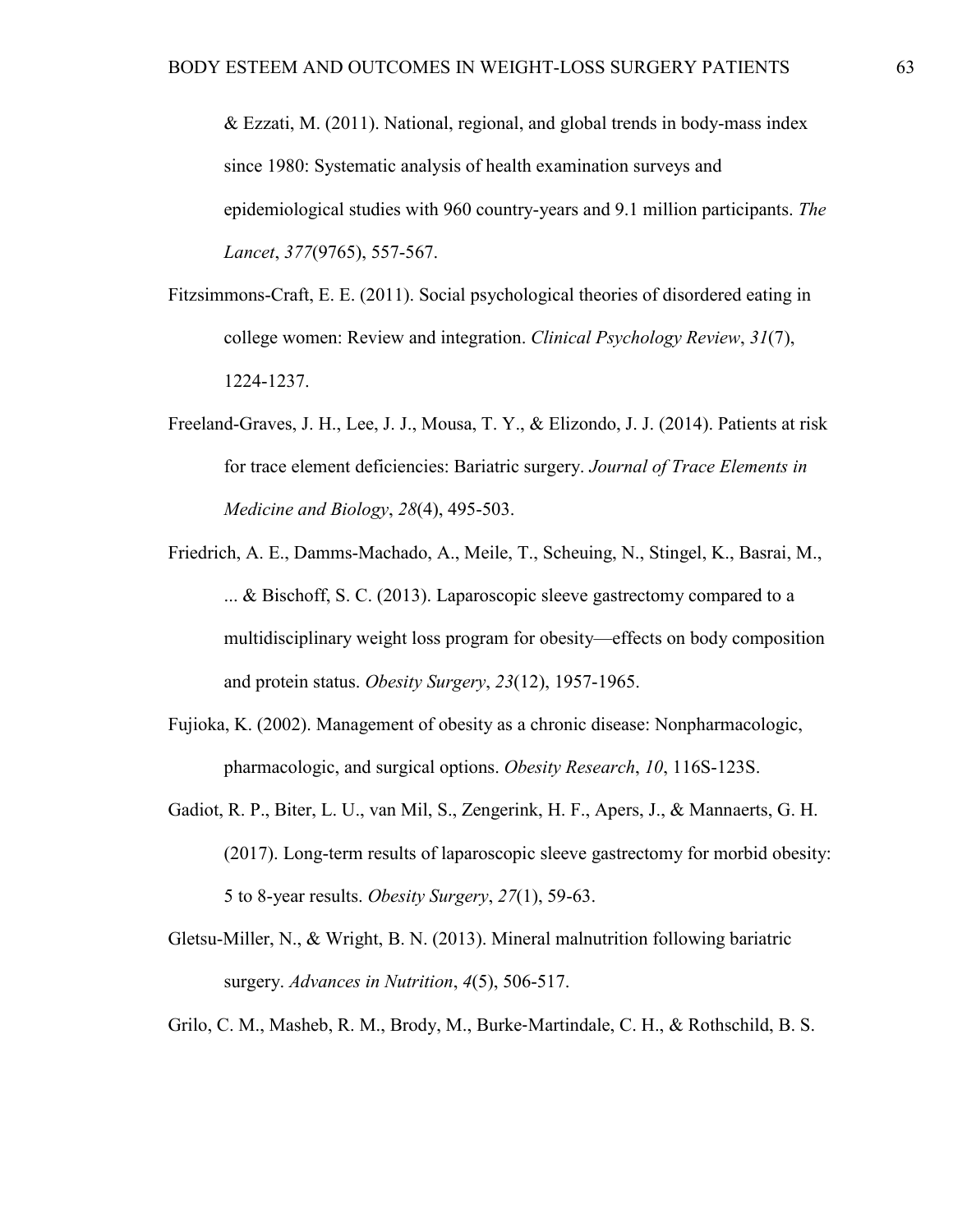(2005). Binge-eating and self‐esteem predict body image dissatisfaction among obese men and women seeking bariatric surgery. *International Journal of Eating Disorders*, *37*(4), 347-351.

- Hales, C. M., Fryar, C. D., Carroll, M. D., Freedman, D. S., & Ogden, C. L. (2018). Trends in obesity and severe obesity prevalence in US youth and adults by sex and age, 2007-2008 to 2015-2016. *JAMA*, *319*(16), 1723-1725.
- Halliwell, E. (2012). Social comparison theory and body image. In T. Cash, *Encyclopedia of body image and human appearance* (pp. 751-757). San Diego, CA: Elsevier.
- Harbottle, L. (2011). Audit of nutritional and dietary outcomes of bariatric surgery patients. *Obesity Reviews*, *12*(3), 198-204.
- Heber, D., Greenway, F. L., Kaplan, L. M., Livingston, E., Salvador, J., & Still, C. (2010). Endocrine and nutritional management of the post-bariatric surgery patient: An endocrine society clinical practice guideline. *The Journal of Clinical Endocrinology & Metabolism*, *95*(11), 4823-4843.
- Herpertz, S., Kielmann, R., Wolf, A. M., Langkafel, M., Senf, W., & Hebebrand, J. (2003). Does obesity surgery improve psychosocial functioning? A systematic review. *International Journal of Obesity*, *27*(11), 1300-1314.
- Himmelstein, M. S., Puhl, R. M., & Quinn, D. M. (2018). Weight stigma and health: The mediating role of coping responses. *Health Psychology*, *37*(2), 139-147.
- Jensen, M. D., Ryan, D. H., Apovian, C. M., Ard, J. D., Comuzzie, A. G., Donato, K. A., ... & Yanovski, S.Z. (2014). 2013 AHA/ACC/TOS guideline for the management of overweight and obesity in adults: A report of the American College of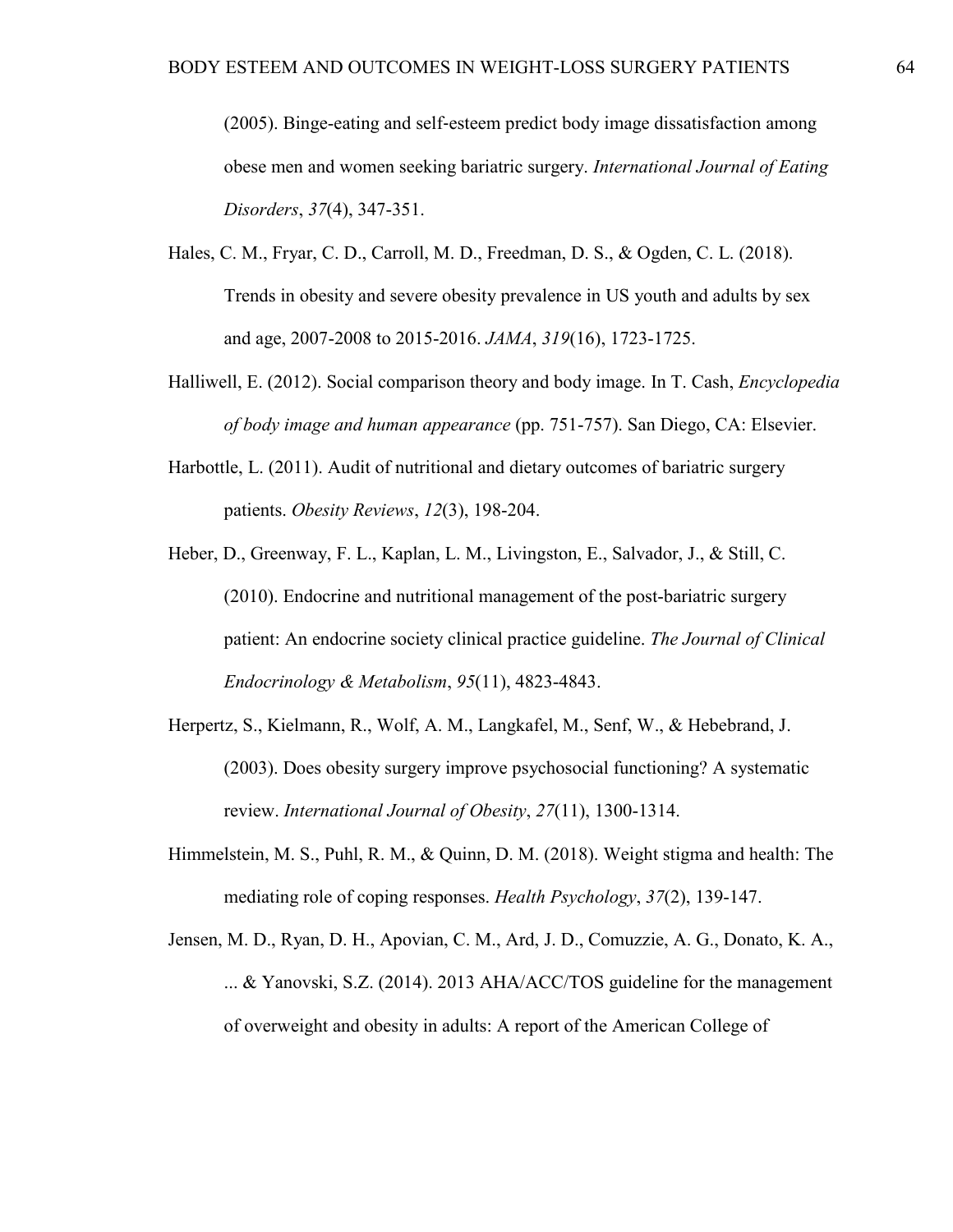Cardiology/American Heart Association Task Force on Practice Guidelines and The Obesity Society. *Circulation*, *129*: S139-140.

- Jumbe, S., Hamlet, C., & Meyrick, J. (2017). Psychological aspects of bariatric surgery as a treatment for obesity. *Current Obesity Report*, *6*, 71-78.
- Karlsson, J., Sjöström, L., & Sullivan, M. (1998). Swedish Obese Subjects (SOS)–an intervention study of obesity. Two-year follow-up of health-related quality of life (HRQL) and eating behavior after gastric surgery for severe obesity. *International Journal of Obesity & Related Metabolic Disorders*, *22*(2).
- Karlsson, J., Taft, C., Ryden, A., Sjöström, L., & Sullivan, M. (2007). Ten-year trends in health-related quality of life after surgical and conventional treatment for severe obesity: The SOS intervention study. *International Journal of Obesity*, *31*(8), 1248-1261.
- Karmali, S., Brar, B., Shi, X., Sharma, A. M., de Gara, C., & Birch, D. W. (2013). Weight recidivism post-bariatric surgery: A systematic review. *Obesity Surgery*, *23*(11), 1922-1933.
- Khorgami, Z., Shoar, S., Andalib, A., Aminian, A., Brethauer, S. A., & Schauer, P. R. (2017). Trends in utilization of bariatric surgery, 2010-2014: Sleeve gastrectomy dominates. *Surgery for Obesity and Related Diseases*, *13*(5), 774-778.
- Kubik, J. F., Gill, R. S., Laffin, M., & Karmali, S. (2013). The impact of bariatric surgery on psychological health. *Journal of Obesity*, 2013, 1-5.
- Kyle, T. K., & Stanford, F. C. (2016). Low utilization of obesity medications: What are the implications for clinical care? *Obesity*, *24*(9), 1832-1832.

Latner, J. D. (2012). In Cash, T. F. (Ed.), Encyclopedia of body image and human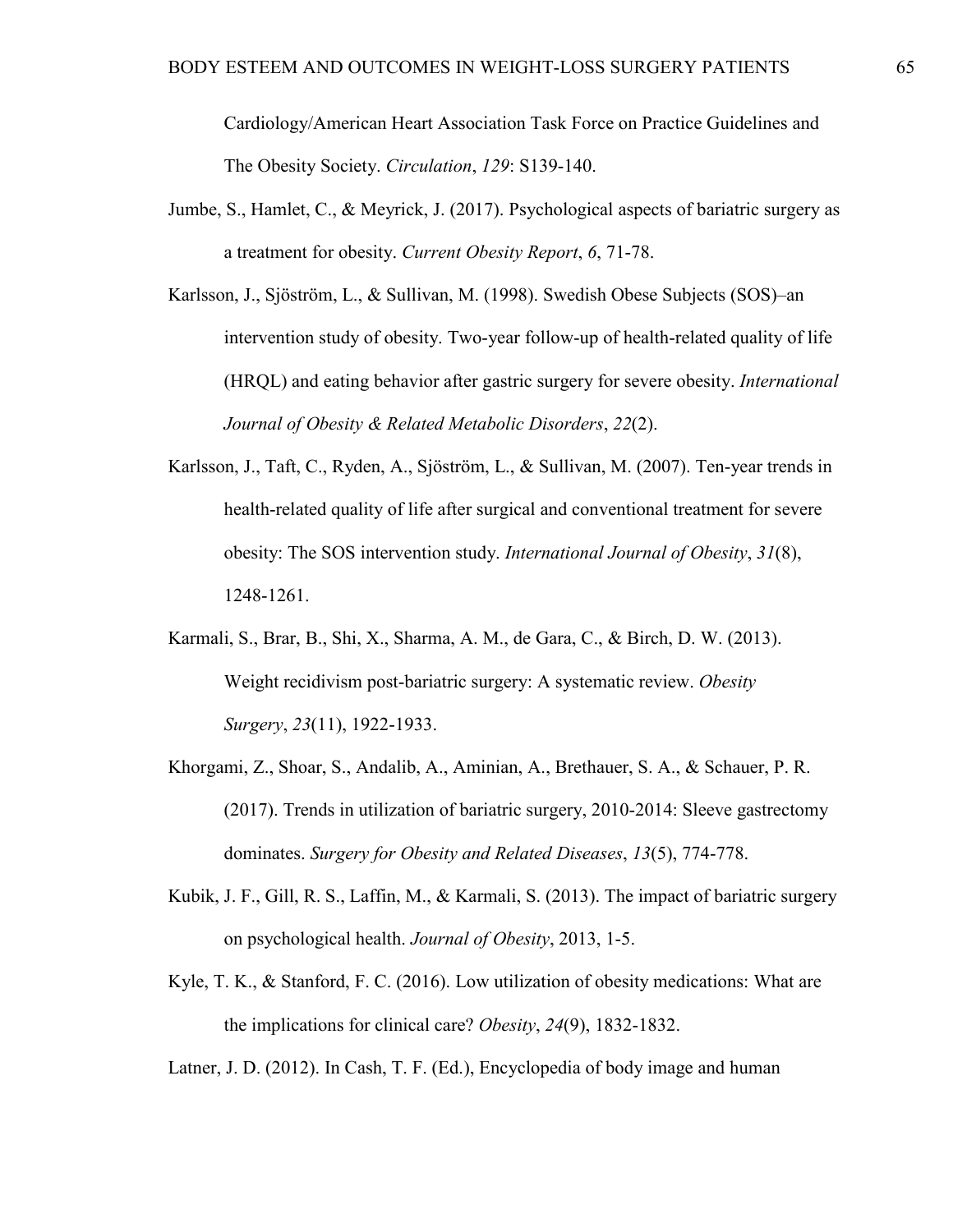appearance. New York: Elsevier.

- Lent, M. R., Benotti, P. N., Mirshahi, T., Gerhard, G. S., Strodel, W. E., Petrick, A. T., ... & Zubair, F. (2017). All-cause and specific-cause mortality risk after Roux-en-Y gastric bypass in patients with and without Diabetes. *Diabetes Care*, *40*(10), 1379-1385.
- Lent, M. R., Napolitano, M. A., Wood, G. C., Argyropoulos, G., Gerhard, G. S., Hayes, S., ... & Still, C. D. (2014). Internalized weight bias in weight-loss surgery patients: Psychosocial correlates and weight loss outcomes. *Obesity Surgery*, *24*(12), 2195-2199.
- Livhits, M., Mercado, C., Yermilov, I., Parikh, J. A., Dutson, E., Mehran, A., ... & Gibbons, M. M. (2012). Preoperative predictors of weight loss following bariatric surgery: Systematic review. *Obesity Surgery*, *22*(1), 70-89.
- Ma, Y., Pagoto, S. L., Olendzki, B. C., Hafner, A. R., Perugini, R. A., Mason, R., & Kelly, J. J. (2006). Predictors of weight status following laparoscopic gastric bypass. *Obesity Surgery*, *16*(9), 1227-1231.
- Madan, A. K., Beech, B. M., & Tichansky, D. S. (2008). Body esteem improves after bariatric surgery. *Surgical Innovation*, *15*(1), 32-37.
- Madan, A. K., Tichansky, D. S., & Taddeucci, R. J. (2007). Postoperative laparoscopic bariatric surgery patients do not remember potential complications. *Obesity Surgery*, *17*(7), 885-888.
- Maleckas, A., Gudaitytė, R., Petereit, R., Venclauskas, L., & Veličkienė, D. (2016). Weight regain after gastric bypass: Etiology and treatment options. *Gland Surgery*, *5*(6), 617.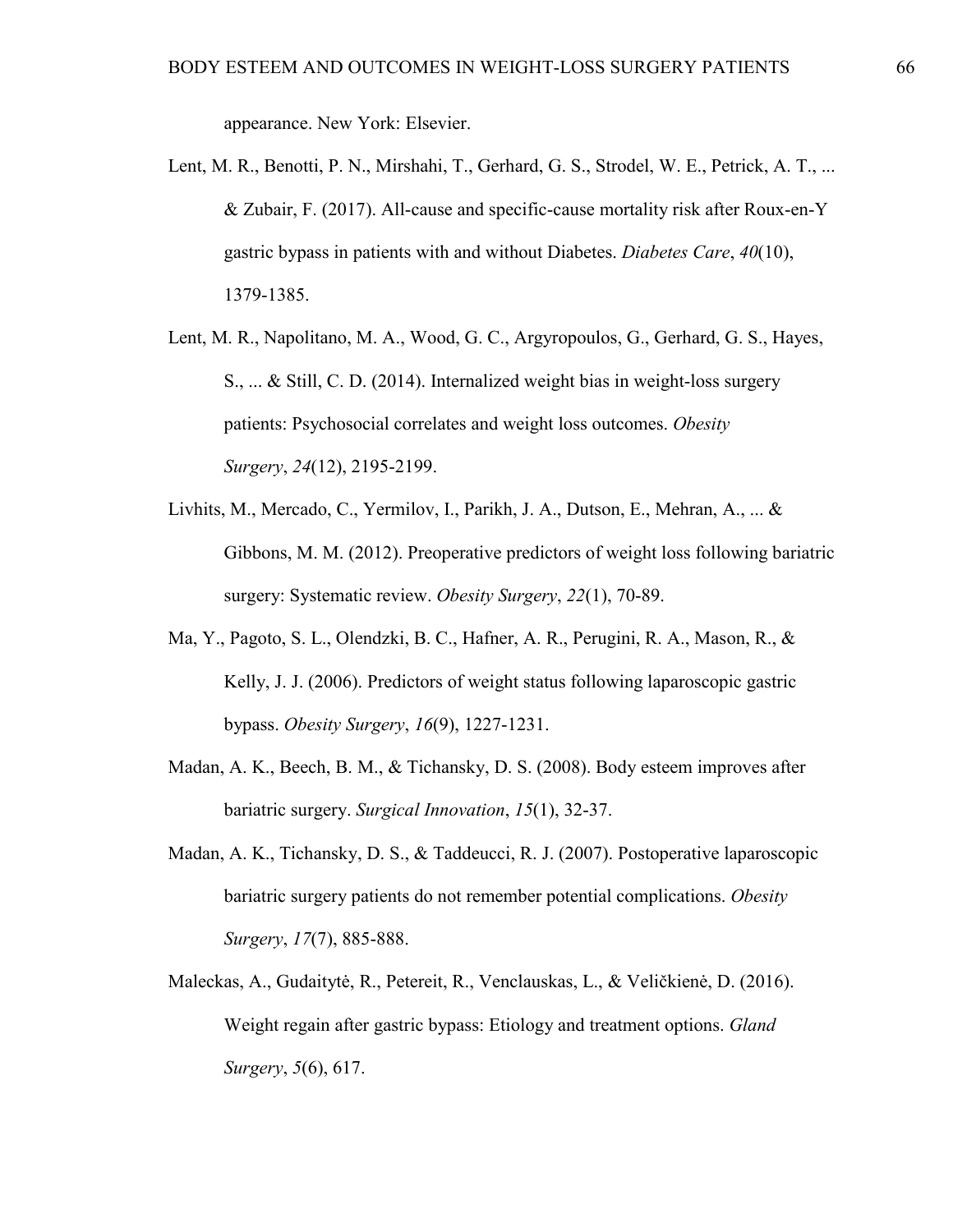- Mathes, C. M., & Spector, A. C. (2012). Food selection and taste changes in humans after Roux-en-Y gastric bypass surgery: A direct-measures approach. *Physiology & Behavior*, *107*(4), 476-483.
- Mechanick, J. I., Kushner, R. F., Sugerman, H. J., Gonzalez-Campoy, J. M., Collazo-Clavell, M. L., Guven, S., ... & Sarwer, D. B. (2008). American Association of Clinical Endocrinologists, The Obesity Society, and American Society for Metabolic & Bariatric Surgery Medical Guidelines for Clinical Practice for the perioperative nutritional, metabolic, and nonsurgical support of the bariatric surgery patient. *Surgery for Obesity and Related Diseases*, *4*(5), S109-S184.
- Mendelson, B. K., Mendelson, M. J., & White, D. R. (2001). Body-esteem scale for adolescents and adults. *Journal of Personality Assessment*, *76*(1), 90-106.
- Mitchell, J. E., King, W. C., Chen, J. Y., Devlin, M. J., Flum, D., Garcia, L., ... & Yanovski, S. (2014). Course of depressive symptoms and treatment in the longitudinal assessment of bariatric surgery (LABS‐2) study. *Obesity*, *22*(8), 1799-1806.
- Moyer, V. A. (2012). Screening for and management of obesity in adults: US Preventive Services Task Force recommendation statement. *Annals of Internal Medicine*, *157*(5), 373-378.
- Odom, J., Zalesin, K. C., Washington, T. L., Miller, W. W., Hakmeh, B., Zaremba, D. L., ... & McCullough, P.A. (2010). Behavioral predictors of weight regain after bariatric surgery. *Obesity Surgery*, *20*(3), 349-356.
- Okay, D. M., Jackson, P. V., Marcinkiewicz, M., & Papino, M. N. (2009). Exercise and obesity. *Primary Care: Clinics in Office Practice*, *36*(2), 379-393.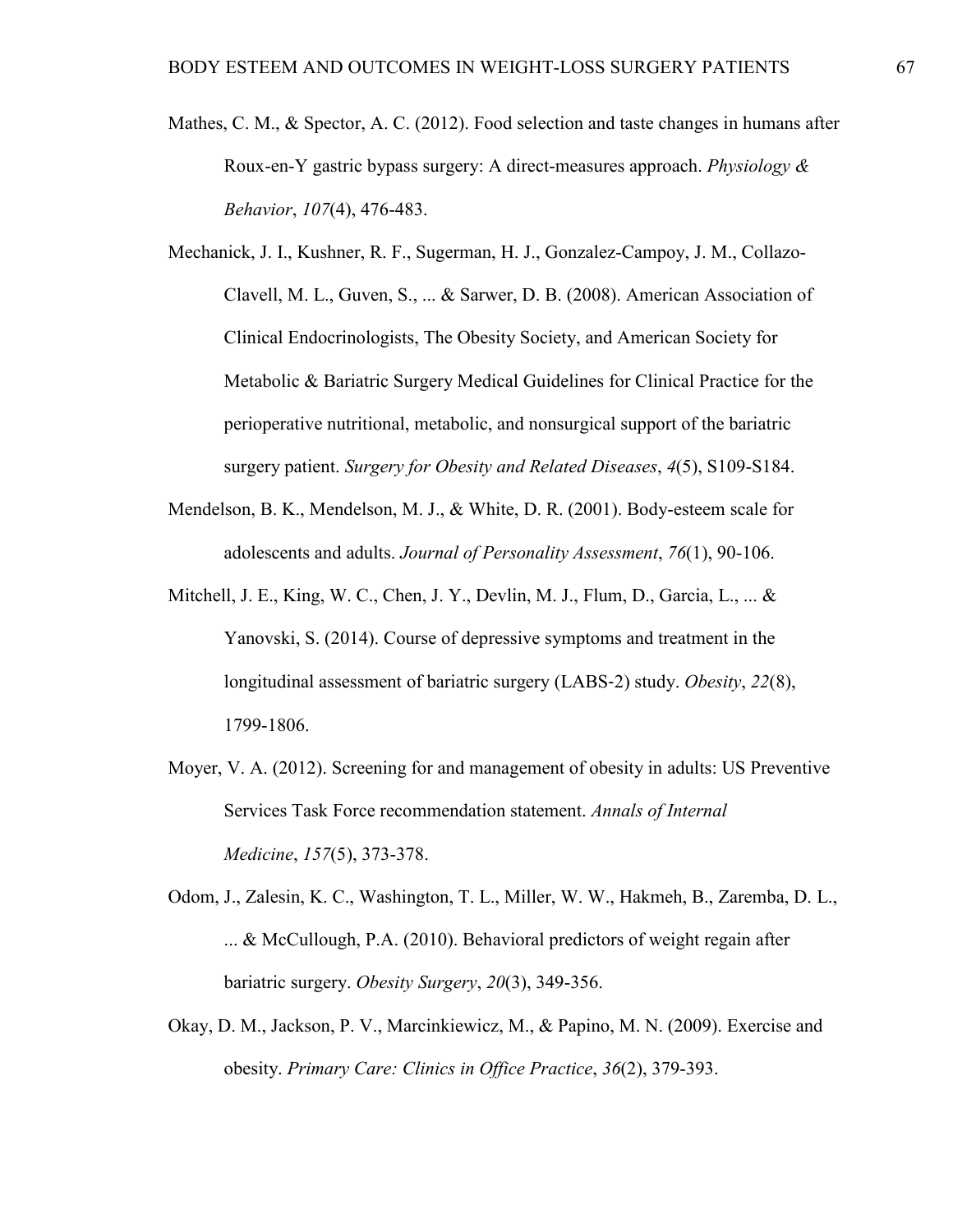- Parrott, J., Frank, L., Rabena, R., Craggs-Dino, L., Isom, K. A., & Greiman, L. (2017). American Society for Metabolic and Bariatric Surgery integrated health nutritional guidelines for the surgical weight loss patient 2016 update: Micronutrients. *Surgery for Obesity and Related Diseases*, *13*(5), 727-741.
- Pecori, L., Cervetti, G. G. S., Marinari, G. M., Migliori, F., & Adami, G. F. (2007). Attitudes of morbidly obese patients to weight loss and body image following bariatric surgery and body contouring. *Obesity Surgery*, *17*(1), 68.
- Pereira, C. J., & Astorga, J. R. (2005). Obesity pharmacological treatment. *Revista Clinica Espanola*, *205*(4), 175-177.
- Plourde, G. & Prud'homme, D. (2012). Managing obesity in adults in primary care. *Canadian Medical Association Journal, 184*, 1039-1044.
- Pona, A. A., Heinberg, L. J., Lavery, M., Ben-Porath, Y. S., & Rish, J. M. (2016). Psychological predictors of body image concerns 3 months after bariatric surgery. *Surgery for Obesity and Related Diseases*, *12*(1), 188-193.
- Pope, G. D., Finlayson, S. R., Kemp, J. A., & Birkmeyer, J. D. (2006). Life expectancy benefits of gastric bypass surgery. *Surgical Innovation*, *13*(4), 265-273.
- Puhl, R. M., & Heuer, C. A. (2009). The stigma of obesity: A review and update. *Obesity*, *17*(5), 941-964.
- Puhl, R., & Suh, Y. (2015). Health consequences of weight stigma: Implications for obesity prevention and treatment. *Current Obesity Reports*, *4*(2), 182-190.
- Rancourt, D., Leahey, T. M., LaRose, J. G., & Crowther, J. H. (2015). Effects of weight-focused social comparisons on diet and activity outcomes in overweight and obese young women. *Obesity*, *23*(1), 85-89.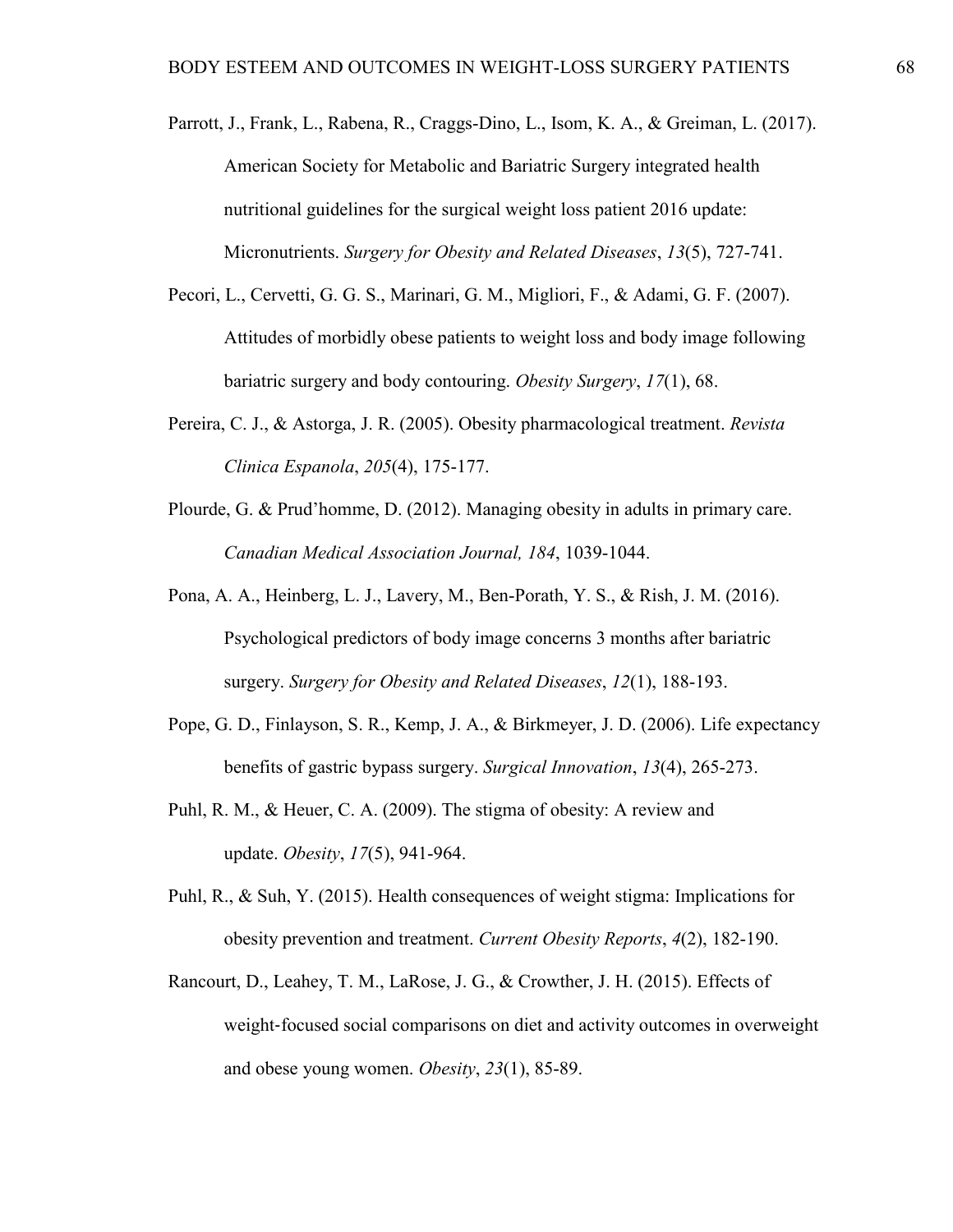- Rydén, A., & Torgerson, J. S. (2006). The Swedish Obese Subjects Study—what has been accomplished to date? *Surgery for Obesity and Related Diseases*, *2*(5), 549- 560.
- Santry, H. P., Gillen, D. L., & Lauderdale, D. S. (2005). Trends in bariatric surgical procedures. *JAMA*, *294*(15), 1909-1917.
- Sarwer, D. B., Dilks, R. J., & Spitzer, J. C. (2011). Weight loss and changes in body image. *Body Image: A Handbook of Science, Practice, and Prevention*, 369-377.
- Sarwer, D. B., Dilks, R. J., & West-Smith, L. (2011). Dietary intake and eating behavior after bariatric surgery: Threats to weight loss maintenance and strategies for success. *Surgery for Obesity and Related Diseases*, *7*(5), 644-651.
- Sarwer, D. B., & Steffen, K. J. (2015). Quality of life, body image and sexual functioning in bariatric surgery patients. *European Eating Disorders Review*, *23*(6), 504-508.
- Sarwer, D. B., & Thompson, J. K. (2002). Obesity and body image disturbance. *Handbook of obesity treatment*, 447-464.
- Sarwer, D. B., Thompson, J. K., & Cash, T. F. (2005). Body image and obesity in adulthood. *Psychiatric Clinics*, *28*(1), 69-87.
- Sarwer, D. B., Thompson, J. K., Mitchell, J. E., & Rubin, J. P. (2008). Psychological considerations of the bariatric surgery patient undergoing body contouring surgery. *Plastic and Reconstructive Surgery*, *121*(6), 423e-434e.
- Sarwer, D. B., Wadden, T. A., & Foster, G. D. (1998). Assessment of body image dissatisfaction in obese women: Specificity, severity, and clinical significance. *Journal of Consulting and Clinical Psychology*, *66*(4), 651-654.

Schollenberger, A. E., Karschin, J., Meile, T., Küper, M. A., Königsrainer, A., &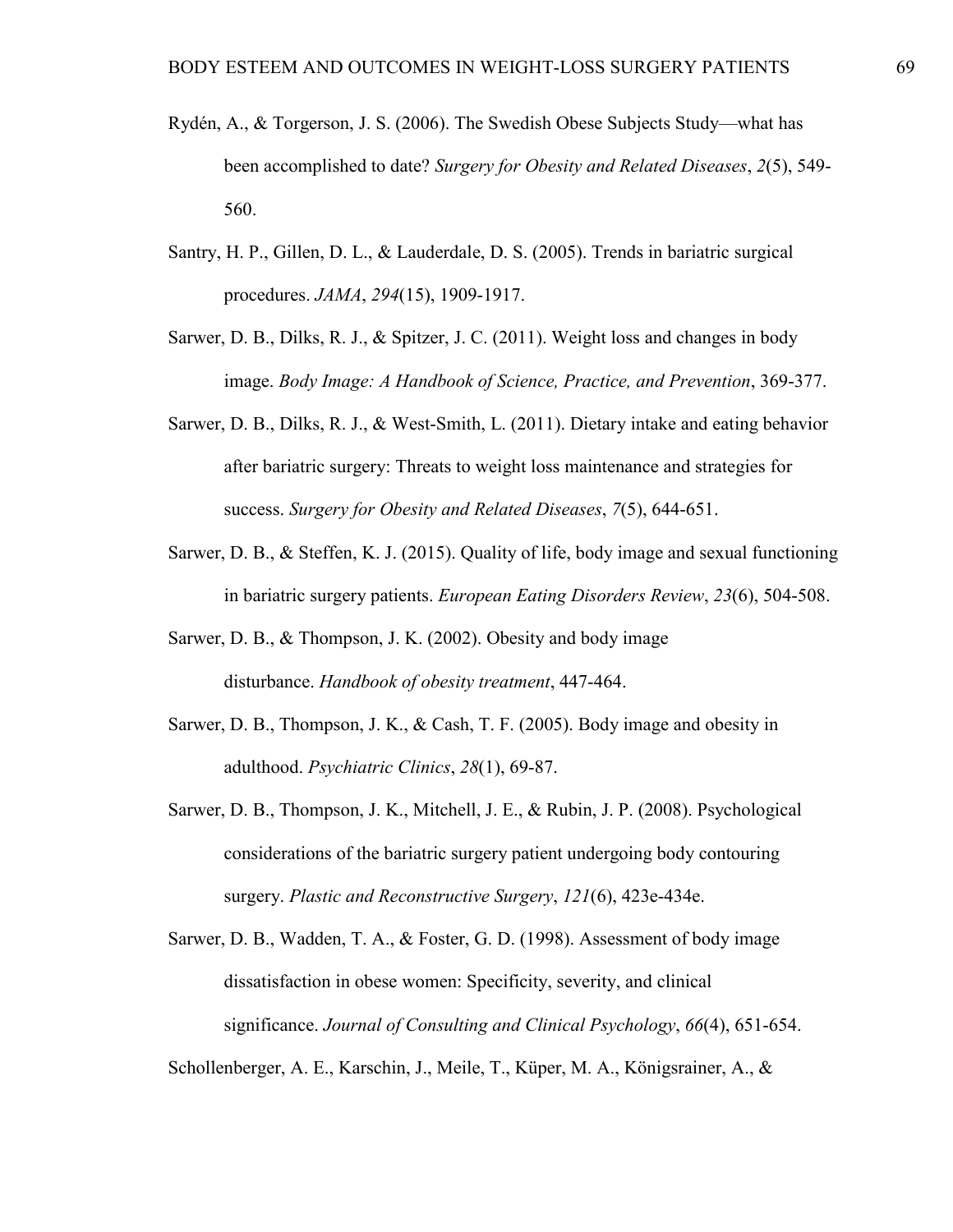Bischoff, S. C. (2016). Impact of protein supplementation after bariatric surgery: A randomized controlled double-blind pilot study. *Nutrition*, *32*(2), 186-192.

- Schwartz, M. B., & Brownell, K. D. (2004). Obesity and body image. *Body Image*, *1*(1), 43-56.
- Scibora, L. M., Ikramuddin, S., Buchwald, H., & Petit, M. A. (2012). Examining the link between bariatric surgery, bone loss, and osteoporosis: A review of bone density studies. *Obesity Surgery*, *22*(4), 654-667.
- Shah, M., Simha, V., & Garg, A. (2006). Long-term impact of bariatric surgery on body weight, comorbidities, and nutritional status. *The Journal of Clinical Endocrinology & Metabolism*, *91*(11), 4223-4231.
- Sjöström, L. (2013). Review of the key results from the Swedish Obese Subjects (SOS) trial–a prospective controlled intervention study of bariatric surgery. *Journal of Internal Medicine*, *273*(3), 219-234.
- Sjöström, L., Lindroos, A. K., Peltonen, M., Torgerson, J., Bouchard, C., Carlsson, B., ... & Wedel, H. (2004). Lifestyle, diabetes, and cardiovascular risk factors 10 years after bariatric surgery. *New England Journal of Medicine*, *351*(26), 2683-293.
- Still, C. D., Wood, G. C., Chu, X., Manney, C., Strodel, W., Petrick, A., ... & Gerhard, G.S. (2014). Clinical factors associated with weight loss outcomes after Roux‐en‐Y gastric bypass surgery. *Obesity*, *22*(3), 888-894.
- Taylor, V. H., Forhan, M., Vigod, S. N., McIntyre, R. S., & Morrison, K. M. (2013). The impact of obesity on quality of life. *Best Practice & Research Clinical Endocrinology & Metabolism*, 27(2), 139-146.

Teixeira, P. J., Carraça, E. V., Marques, M. M., Rutter, H., Oppert, J. M., De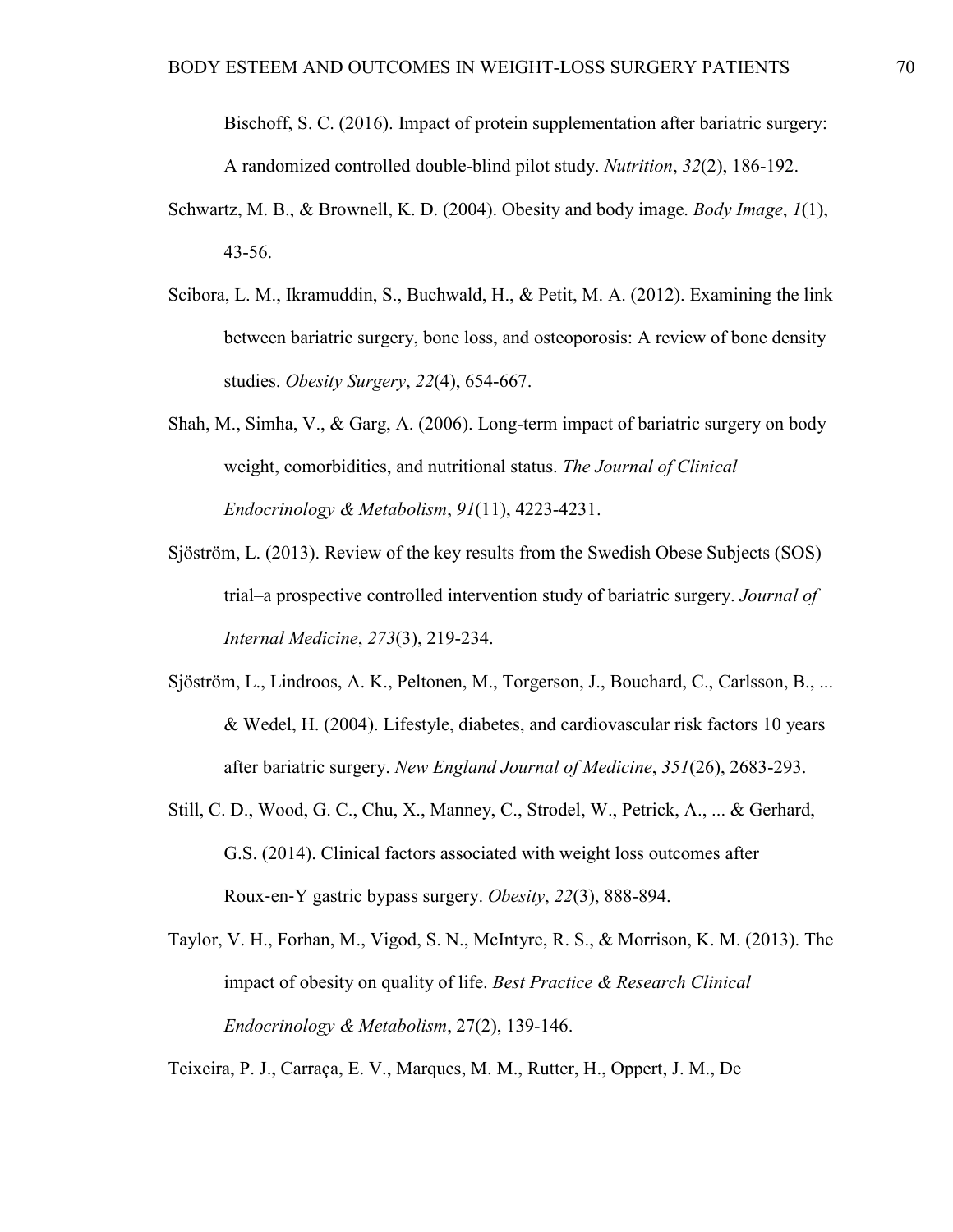Bourdeaudhuij, I., ... & Brug, J. (2015). Successful behavior change in obesity interventions in adults: A systematic review of self-regulation mediators. *BMC Medicine*, *13*(1), 84.

- Thomas, C. E., Mauer, E. A., Shukla, A. P., Rathi, S., & Aronne, L. J. (2016). Low adoption of pharmacotherapies and SGLT 2s. *Obesity*, *24*(9), 1955-1961.
- Toussi, R., Fujioka, K., & Coleman, K. J. (2009). Pre‐and postsurgery behavioral compliance, patient health, and postbariatric surgical weight loss. *Obesity*, *17*(5), 996-1002.
- Tsai, A. G., Carvajal, R., Egner, R., & Wadden, T. A. (2010). Obesity. In Di Tomasso, R. A., Golden, B.A., & Morris, H. J. (Eds.), *Handbook of cognitive-behavioral approaches in primary care* (pp. 595-630). New York: Springer.
- van Hout, G. C., Boekestein, P., Fortuin, F. A., Pelle, A. J., & van Heck, G. L. (2006). Psychosocial functioning following bariatric surgery. *Obesity Surgery*, *16*(6), 787-794.
- Vieira, P. N., Palmeira, A. L., Mata, J., Kolotkin, R. L., Silva, M. N., Sardinha, L. B., & Teixeira, P. J. (2012). Usefulness of standard BMI cut-offs for quality of life and psychological well-being in women. *Obesity Facts*, *5*(6), 795-805.
- Wardé-Kamar, J., Rogers, M., Flancbaum, L., & Laferrère, B. (2004). Calorie intake and meal patterns up to 4 years after Roux-en-Y gastric bypass surgery. *Obesity Surgery*, *14*(8), 1070-1079.

Waters, G. S., Pories, W. J., Swanson, M. S., Meelheim, H. D., Flickinger, E. G., & May,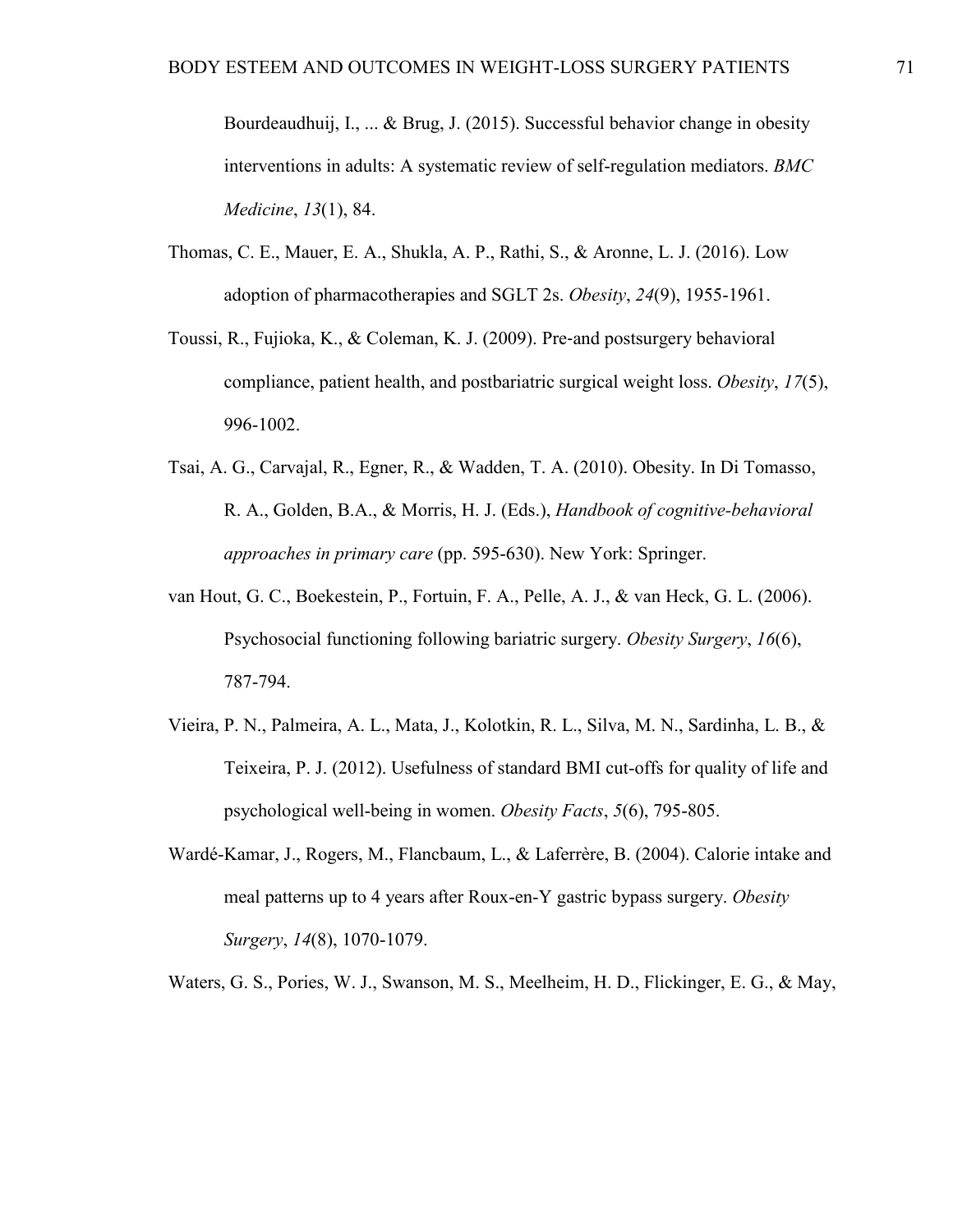H. J. (1991). Long-term studies of mental health after the Greenville gastric bypass operation for morbid obesity. *The American Journal of Surgery*, *161*(1), 154-158.

- Weinberger, N. A., Kersting, A., Riedel-Heller, S. G., & Luck-Sikorski, C. (2016). Body dissatisfaction in individuals with obesity compared to normal-weight individuals: A systematic review and meta-analysis. *Obesity Facts*, *9*(6), 424-441.
- Westerterp-Plantenga, M. S., Nieuwenhuizen, A., Tome, D., Soenen, S., & Westerterp, K. R. (2009). Dietary protein, weight loss, and weight maintenance. *Annual Review of Nutrition*, *29*, 21-41.
- Wimmelmann, C. L., Dela, F., & Mortensen, E. L. (2014). Psychological predictors of weight loss after bariatric surgery: A review of the recent research. *Obesity Research & Clinical Practice*, *8*(4), e299-e313.
- Wing, R. R., & Hill, J. O. (2001). Successful weight loss maintenance. *Annual Review of Nutrition*, *21*(1), 323-341.
- Wood, G. C., Benotti, P. N., Lee, C. J., Mirshahi, T., Still, C. D., Gerhard, G. S., & Lent, M. R. (2016). Evaluation of the association between preoperative clinical factors and long-term weight loss after Roux-en-Y gastric bypass. *JAMA Surgery*, *151*(11), 1056-1062.
- World Health Organization (2013). Resolutions and decisions, sixty-sixth World Health Assembly, 20–27 May. Geneva: World Health Organization.
- World Health Organization (2015). *Fact sheet 311: Obesity and overweight.* Geneva, Switzerland: Author.

Wortsman, J., Matsuoka, L. Y., Chen, T. C., Lu, Z., & Holick, M. F. (2000). Decreased